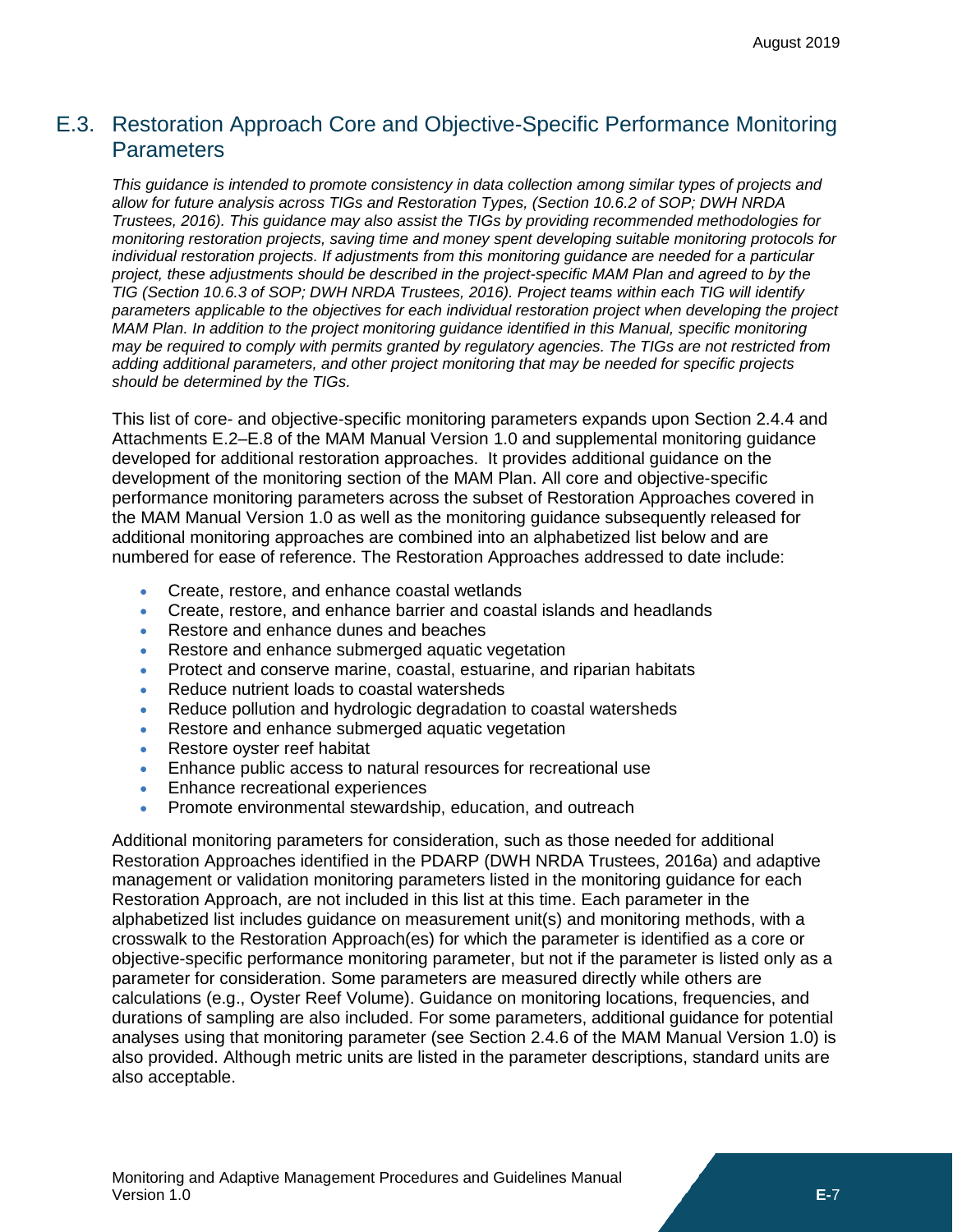This section is subject to change at the discretion of the Trustees, potentially as a result of newly identified and/or developed monitoring parameters, methods, and technologies. The monitoring parameters identified in a project MAM Plan should be consistent with the monitoring guidance outlined in this attachment, wherever appropriate. However, t content of the MAM Plan, including identification of Restoration Approaches, monitoring objectives, monitoring parameters, and budget is at the discretion of the TIG that is conducting restoration planning (Section 10.3.2 of SOP; DWH NRDA Trustees, 2016b). Monitoring frequency and duration may vary by project due to objectives, performance criteria, project-level decisions, and/or the need for corrective actions.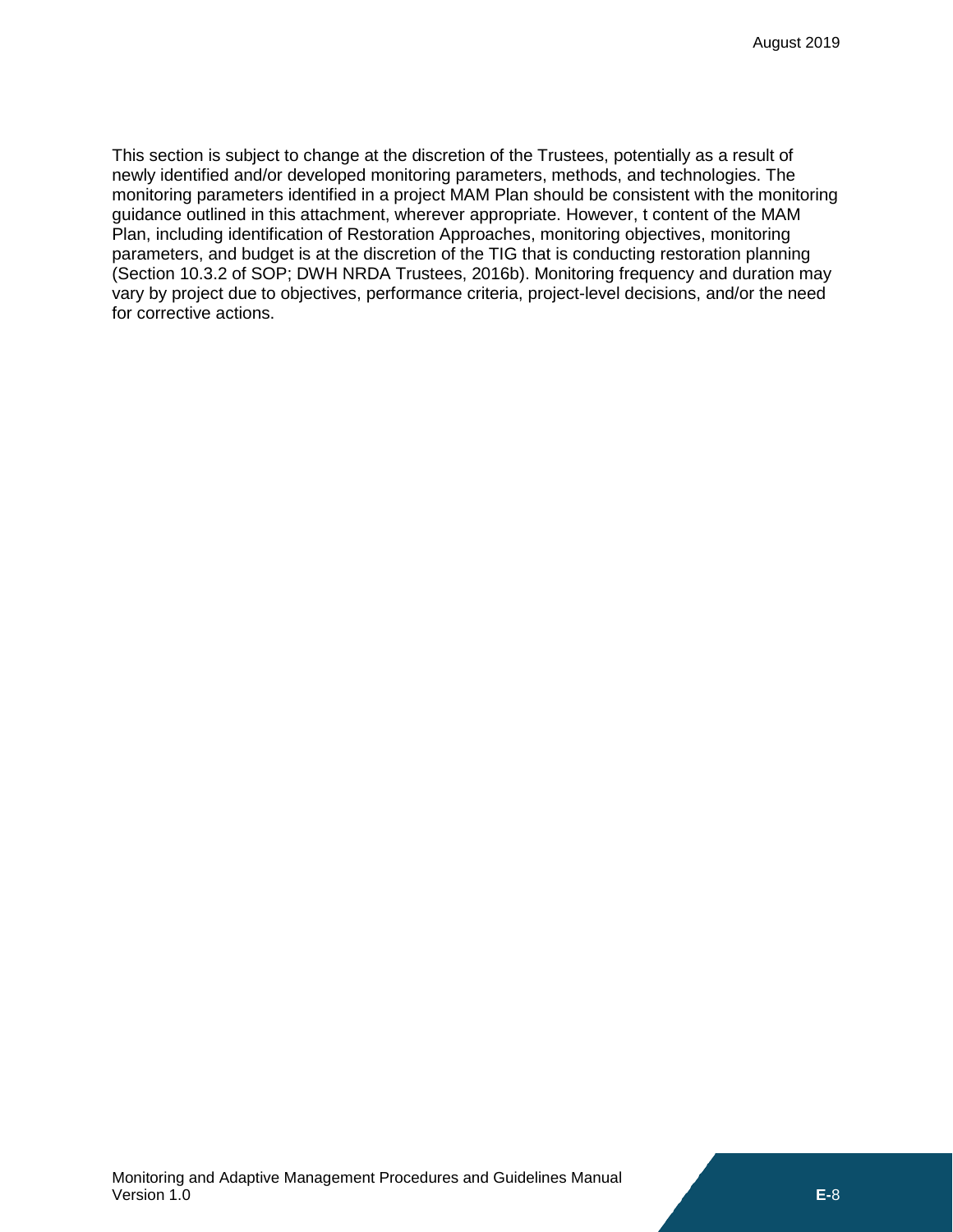# **Section [E.3](#page-0-0) Table of Contents**

| E.3.1.     | Area                                                                               | 10       |
|------------|------------------------------------------------------------------------------------|----------|
| E.3.2.     | Bird Abundance, Density, and Community Composition                                 | 13       |
| E.3.3.     | <b>Channel Dimensions</b>                                                          | 13       |
| E.3.4.     | <b>Debris</b>                                                                      | 14       |
| E.3.5.     | Discharge                                                                          | 15       |
| E.3.6.     | Dissolved Oxygen (DO)                                                              | 17       |
| E.3.7.     | <b>Educational Materials</b>                                                       | 17       |
| E.3.8.     | Elevation                                                                          | 18       |
| E.3.9.     | Enterococci                                                                        | 20       |
| E.3.10.    | Epibenthos and Infaunal Abundance, Density, Composition, and Mass                  | 21       |
| E.3.11.    | Escherichia coli (E. coli)                                                         | 22       |
| E.3.12.    | <b>Fecal Coliform Bacteria</b>                                                     | 22       |
| E.3.13.    | Infrastructure or Habitat Constructed and/or Enhanced and Completed as<br>Designed | 23       |
| E.3.14.    | Nekton Abundance, Density, Composition, Length, and Mass                           | 24       |
| E.3.15.    | <b>Nekton Diversity</b>                                                            | 26       |
| E.3.16.    | Number of Improvement Practices Implemented                                        | 26       |
| E.3.17.    | <b>Oyster Density</b>                                                              | 27       |
| E.3.18.    | <b>Oyster Mortality</b>                                                            | 27       |
| E.3.19.    | <b>Oyster Larval Settlement</b>                                                    | 28       |
| E.3.20.    | <b>Oyster Reef Volume</b>                                                          | 29       |
| E.3.21.    | <b>Oyster Size Frequency Distribution</b>                                          | 30       |
| E.3.22.    |                                                                                    |          |
|            | pH (acidity)                                                                       | 31<br>31 |
| E.3.23.    | Recreational Activities Utilized by Public                                         |          |
| E.3.24.    | <b>Right of Entry</b>                                                              | 32       |
| E.3.25.    | Salinity                                                                           | 33       |
| E.3.26.    | Scarring                                                                           | 34       |
| E.3.27.    | <b>Shoreline Position</b>                                                          | 35       |
| E.3.28.    | <b>Specific Conductance</b>                                                        | 37       |
| E.3.29.    | Structural Integrity and Function of Constructed Features                          | 38       |
| E.3.30.    | Targeted Injured Species Abundance or Density                                      | 39       |
| E.3.31.    | Temperature                                                                        | 39       |
| E.3.32.    | Terms of conservation/management plan met                                          | 40       |
| E.3.33.    | Total Nitrogen (TN)                                                                | 40       |
| E.3.34.    | <b>Total Phosphorous (TP)</b>                                                      | 41       |
| E.3.35.    | <b>Total Suspended Solids (TSS)</b>                                                | 42       |
| E.3.36.    | Turbidity                                                                          | 42       |
| E.3.37.    | Velocity                                                                           | 43       |
| E.3.38.    | <b>Vegetation Density</b>                                                          | 44       |
| E.3.39.    | Vegetation Percent Cover or Composition                                            | 45       |
| E.3.40.    | <b>Vegetation Species Composition</b>                                              | 47       |
| E.3.41.    | <b>Vegetation Survival</b>                                                         | 47       |
| E.3.42.    | Visitor Satisfaction                                                               | 48       |
| E.3.43.    | <b>Visitor Use/Access</b>                                                          | 49       |
| E.3.44.    | <b>Water Level</b>                                                                 | 50       |
| E.3.45.    | Waves                                                                              | 52       |
| E.3.46.    | <b>Wetland Edge</b>                                                                | 53       |
| References |                                                                                    | 55       |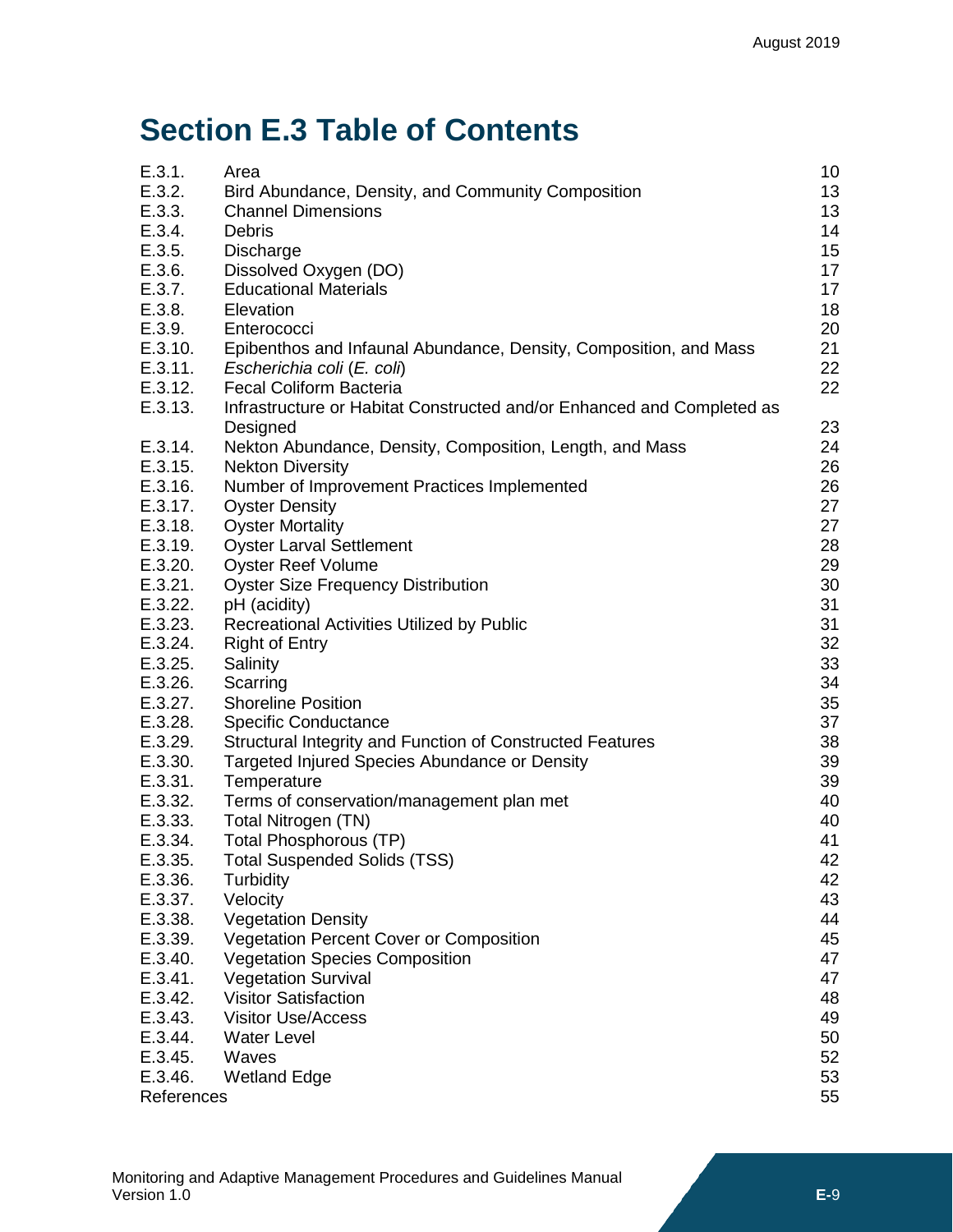# E.3.1. **Area**

<span id="page-3-0"></span>**Parameter Type:** Measured, Calculated, or Modeled

**Units:** square meters (m<sup>2</sup>) or square kilometers (km<sup>2</sup>)

### **Definition**

Area may be defined three different ways depending on the project objectives. Projects should indicate which definition(s) is being used. Additional area definitions may also be developed for specific projects, as needed.

**Area of Project Footprint**: the maximum areal extent of restoration activities.

**Area of Project Influence**: the area affected by restoration activities as determined by the Implementing Trustee. This area may extend beyond the project footprint.

**Area of Habitat**: the summed area, by habitat type, of habitat patches within the project footprint.

### **Restoration Approaches**

- Create, Restore, and Enhance Coastal Wetlands
- Create, Restore, and Enhance Barrier and Coastal Islands and Headlands
- Restore and Enhance Dunes and Beaches
- Protect and Conserve Marine, Coastal, Estuarine, and Riparian Habitats
- Reduce Nutrient Loads to Coastal Watersheds
- Reduce Pollution and Hydrologic Degradation to Coastal Watersheds
- Enhance Public Access to Natural Resources for Recreational Use
- Restore and Enhance Submerged Aquatic Vegetation (SAV)
- Restore Oyster Reef Habitat

### **Potential Methodologies**

### **Potential Field-Based or Remote Sensing Methodologies**

**Method 1:** Project and habitat boundaries can be mapped based on aerial imagery collected by airplane, helicopter, unmanned aerial systems (UAS); high-resolution satellite imagery; or other appropriate remote sensing platforms. Imagery used to map wetland boundaries should include true color and infrared bands, and have a spatial resolution of 1 meter (m) or less. For comparison of different remote sensing platforms commonly used for wetland mapping, see Klemas (2011) and Klemas (2013). For additional information on the use of UAS for wetland mapping, see Klemas (2015), Madden et al. (2015), Zweig et al. (2015), and Samiappan et al. (2017). Source imagery should be orthorectified [i.e., free from distortions related to sensor optics, sensor tilt, and differences in elevation; see Rufe (2014)]. Collected imagery should be imported to spatial analysis software to digitize the perimeter of the project footprint and the boundaries of habitat areas within the project footprint. Additional guidance on using aerial imagery can also be found in Anders and Byrnes (1991), Crowell et al. (1991), Morton (1991), and FLDEP (2014). For coastal wetland projects, see Steyer and Llewellyn (2000) and Dahl and Bergeson (2009) for wetland habitat mapping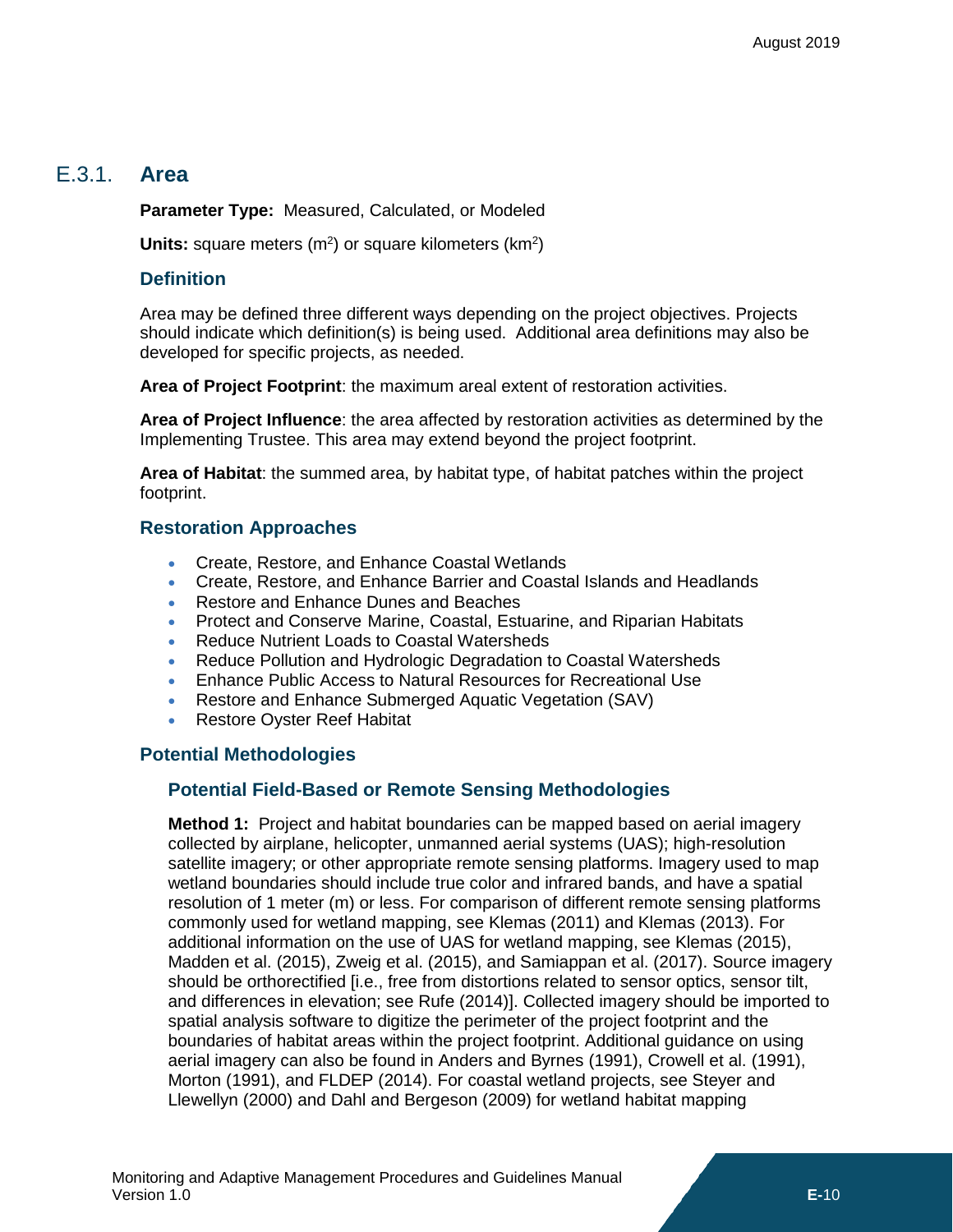procedures. For guidance on mapping SAV, see Kirkman 1996 and Vittor & Associates, 2016.

**Method 2:** Ground surveys can be used to map an area for smaller projects. Use a realtime kinematic Global Positioning System (RTK GPS) to take continuous measurements while walking, boating around, flying, or digitizing the perimeter of the project and along the boundaries of specific habitats within the project footprint. For wetlands, standard field wetland delineation techniques should be considered for areas where wetlands transition into non-wetland habitats (Federal Interagency Committee for Wetland Delineation, 1989). For SAV projects that aim to promote regrowth of native SAV, ground surveys should focus on areas targeted for regrowth.

**Method 3:** For SAV aerial mapping where airborne remote sensing cannot detect the deep edge of bed, towed underwater video can provide reliable estimates of seagrass area (Christiaen et al. 2016). New techniques for mapping SAV continue to be developed and piloted in localized applications.

**Method 4:** For intertidal oyster reefs, the footprint may be measured using a surveyor's measuring wheel, laser rangefinder, or transect tape (Baggett et al. 2014).

**Method 5:** For subtidal oyster reefs, the footprint may be measured using side-scan or multi-beam sonar (Baggett et al. 2014) or professional/survey grade echo sounder.

**Method 6:** For subtidal oyster reefs, the footprint may be measured using a sounding pole in conjunction with GPS (Baggett et al. 2014)

For many methods, the resulting data should be analyzed using spatial analysis software to calculate the area of habitat created, restored, enhanced, or protected. For habitat protection, conservation, or other habitat projects, the habitat type(s) should also be documented. For coastal wetland projects, Cowardin et al. (1979) provides an example for wetland classification standards.

### *Monitoring Locations for Field-Based or Remote Sensing Methodologies*

Area of habitat built or enhanced should be determined for the entire project footprint. Some data, such as aerial photography, may be collected over larger areas. A reference and/or control site could be established, where appropriate and applicable.

### *Guidance on Frequency and Duration for Field-Based or Remote Sensing Methodologies*

For projects that do not include construction, project monitoring is suggested before and after project implementation. In general, for projects including construction activities, monitoring is proposed pre-construction, immediately after construction (as-built), and post-construction. A baseline pre-construction condition could be established based on data obtained during the Engineering and Design (E&D) period.

**Beaches, dunes, and barrier islands:** Monitoring is proposed immediately after construction (as-built) and every 3 years up to 10 years post-construction.

**Coastal wetlands:** Monitoring is proposed immediately after construction (as-built), with at least 1–2 additional monitoring events over the monitoring period. For further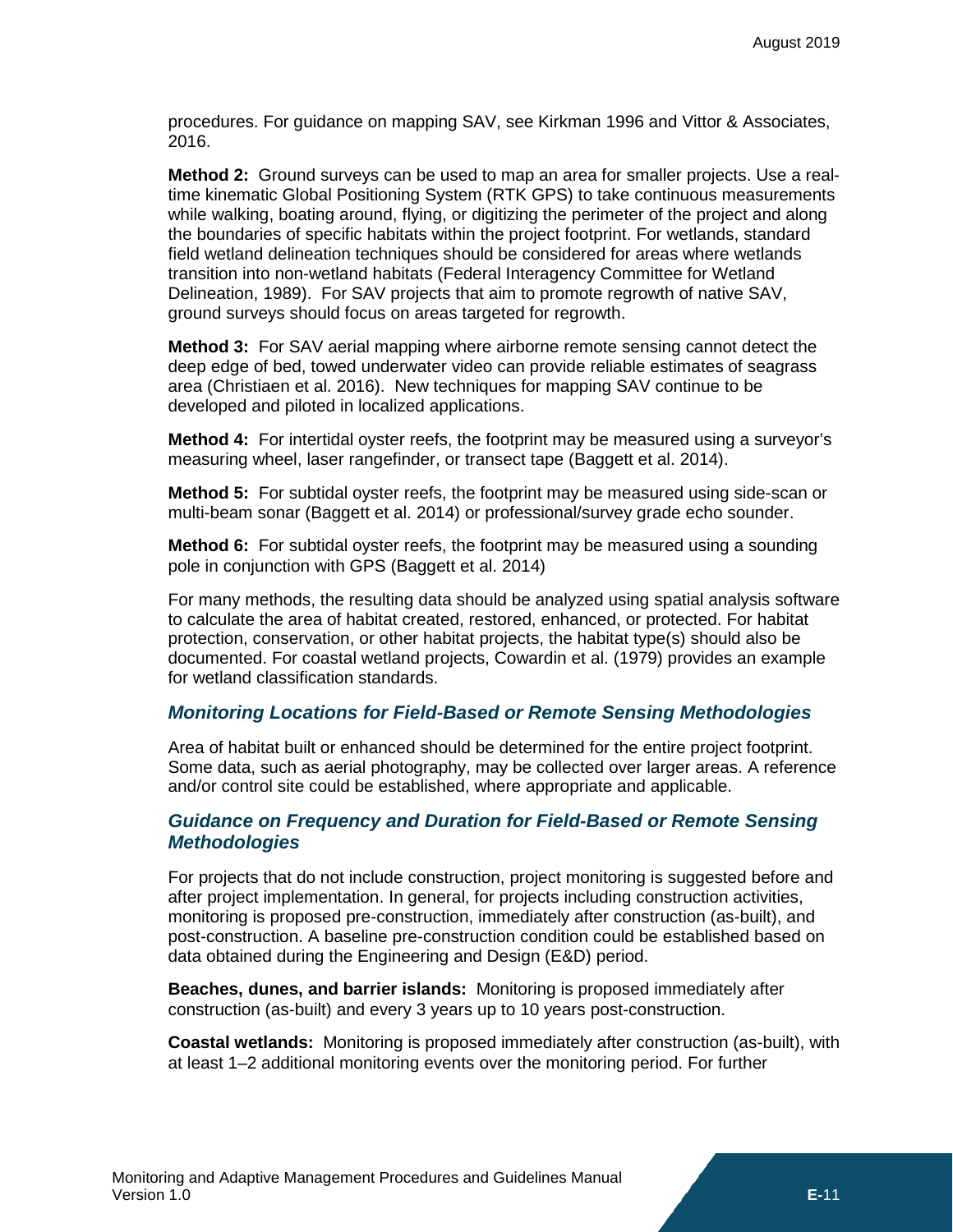guidance and recommendations on wetland monitoring frequency and duration, see Tiner (1999), Neckles et al. (2002), and NAS (2017).

**Submerged Aquatic Vegetation (SAV):** Monitoring is proposed immediately after construction (as-built), 1 year post construction, and with additional monitoring every 5 years over the monitoring period (Neckles et al. 2012; Vittor & Associates, 2016). Seasonal sampling may be needed for species that exhibit high inter- and intra-annual variance due to seasonally changing environmental conditions.

**Oyster reefs:** Baggett et al. (2014) suggest monitoring occur pre-construction, within three months after construction, 1-2 years post-construction, and 4-6 years postconstruction (a more ecologically relevant time scale, considering the oyster disease Dermo and salinity are correlated at a periodicity of 4 years (Soniat et al. 2009)) and after any event that may alter the habitat within the project footprint. For further guidance on oyster reef monitoring frequency and duration see Baggett et al. (2014) and NAS (2017).

Funding for one additional contingency monitoring event could be included in the monitoring budget, which could be implemented as needed to account for storm impacts.

### **Modeling Methodologies**

Area of coastal wetlands with hydrology restored by the project will be estimated or modeled based on other parameters, including depth, duration, and frequency of flooding.

**Method 1:** The area influenced by a hydrologic restoration project can be estimated based on hydrodynamic modeling prior to project implementation. The area of influence should be estimated prior to project implementation to establish the restoration target. See MacBroom and Schiff (2012) for a review of commonly used 1- and 2-dimensional hydraulic modeling approaches for tidal restoration projects. Models should document assumptions and limitations in estimating the area of influence.

**Method 2:** Post-restoration, the area influenced can be calculated as the area over which the target depth, duration, and frequency of flooding has been achieved, based on water-level measurements, elevation data, ground survey and/or remote sensing data, and compared to projections from the hydrodynamic model.

#### *Monitoring Locations for Modeling Methodologies*

The location of monitoring should be estimated/modeled across the area surrounding the restoration project. The modeled area should extend slightly beyond the area where any influence is expected as a result of the project.

### *Guidance on Frequency and Duration for Modeling Methodologies*

The area influenced by the project could be estimated prior to project implementation to establish a baseline. The area of influence could be calculated/modeled immediately after project implementation (as-built) and annually for up to five years following implementation, based on water level data and/or elevation data collected for the project. Additional measurements could be taken after events that could alter habitat within the project footprint (e.g., severe storms, sedimentation events).

### **Other Potential Analyses**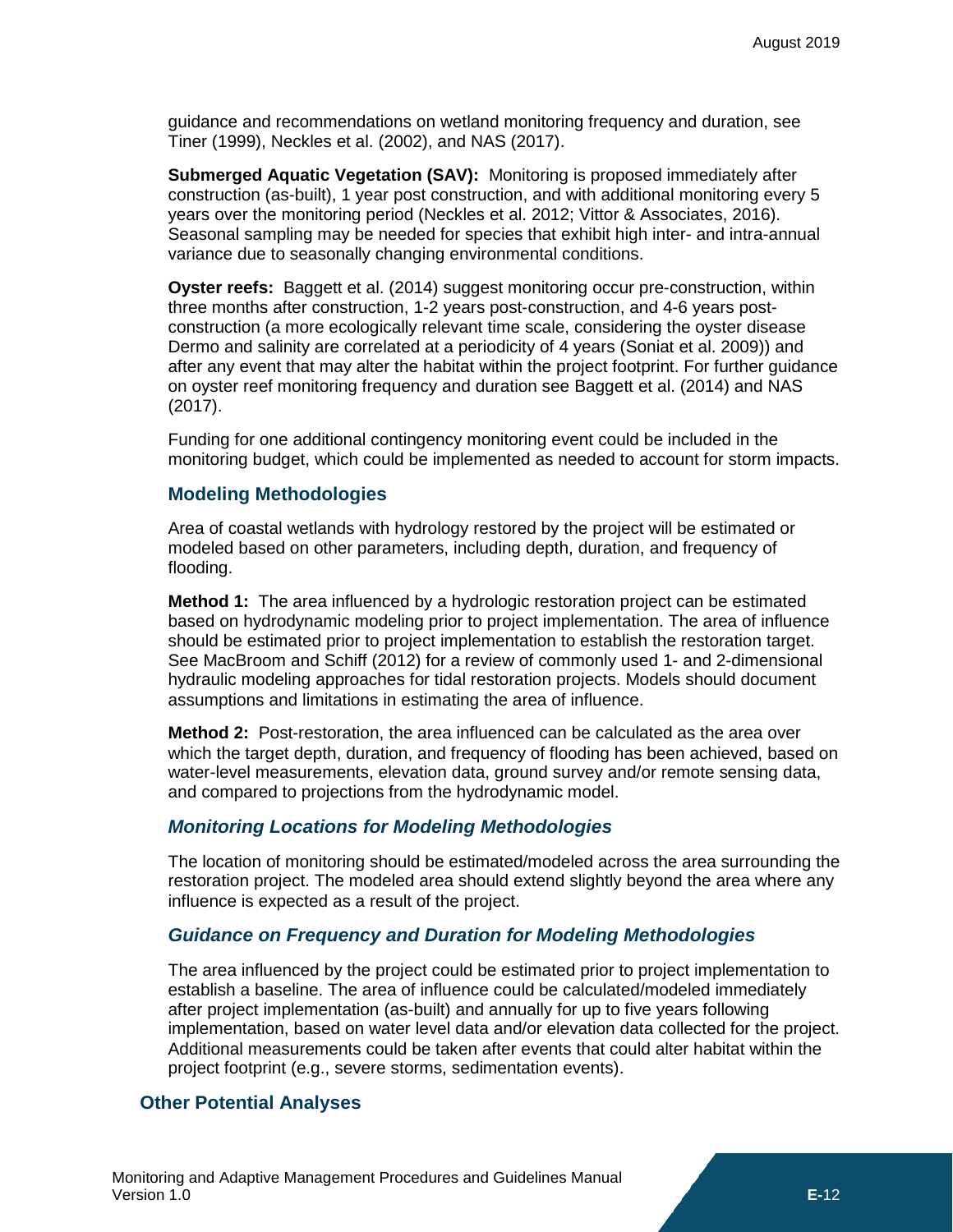Area measurements may also be used in conjunction with other parameters listed herein (e.g., elevation, vegetation percent cover and composition) to perform the following calculations and analyses: habitat type changes, shoreline change, land loss or gain, beach and dune profile change, volume change, bathymetric profile change, and sediment movement. Area measurements can also be used to help assess habitat or landscape connectivity and/or reductions in habitat fragmentation. Water depth and light availability may also be particularly relevant for understanding regrowth potential of SAV.

# E.3.2. **Bird Abundance, Density, and Community Composition**

<span id="page-6-0"></span>**Parameter Type:** Measured, Calculated, or Modeled

**Abundance Units:** none

**Density Units:** number per unit area (see **[E.3.1](#page-3-0) [Area](#page-3-0)** for units)

#### **Community Composition Units:** none

### **Definition**

Abundance is the total number of birds within a defined area of interest. Density is abundance divided by area. Community composition is the diversity and relative abundance of bird species within the area of interest.

### **Restoration Approaches**

- Create, Restore, and Enhance Coastal Wetlands
- Create, Restore, and Enhance Barrier and Coastal Islands and Headlands
- Restore and Enhance Dunes and Beaches
- Protect and Conserve Marine, Coastal, Estuarine, and Riparian Habitats
- Restore Oyster Reef Habitat

### **Potential Methodologies**

Conway (2011) provides a Standardized North American Marsh Bird Monitoring Protocol. This protocol, which employs a combination of point counts and call back surveys, was used to survey marsh birds in all affected states during the DWH oil spill.

### **Monitoring Location**

Conway (2011) provides a discussion of survey site selection. The protocol recommends the establishment of permanent survey sites along a survey route.

### **Guidance on Frequency and Duration**

In general, monitoring is proposed pre-restoration (once, if applicable) and annually for five years, or longer, after restoration. Conway's (2011) methods include three surveys or more during the peak marsh bird breeding season. Surveys are usually conducted during the morning or evening.

# E.3.3. **Channel Dimensions**

<span id="page-6-1"></span>**Parameter Type:** Measured

**Units:** meters (m)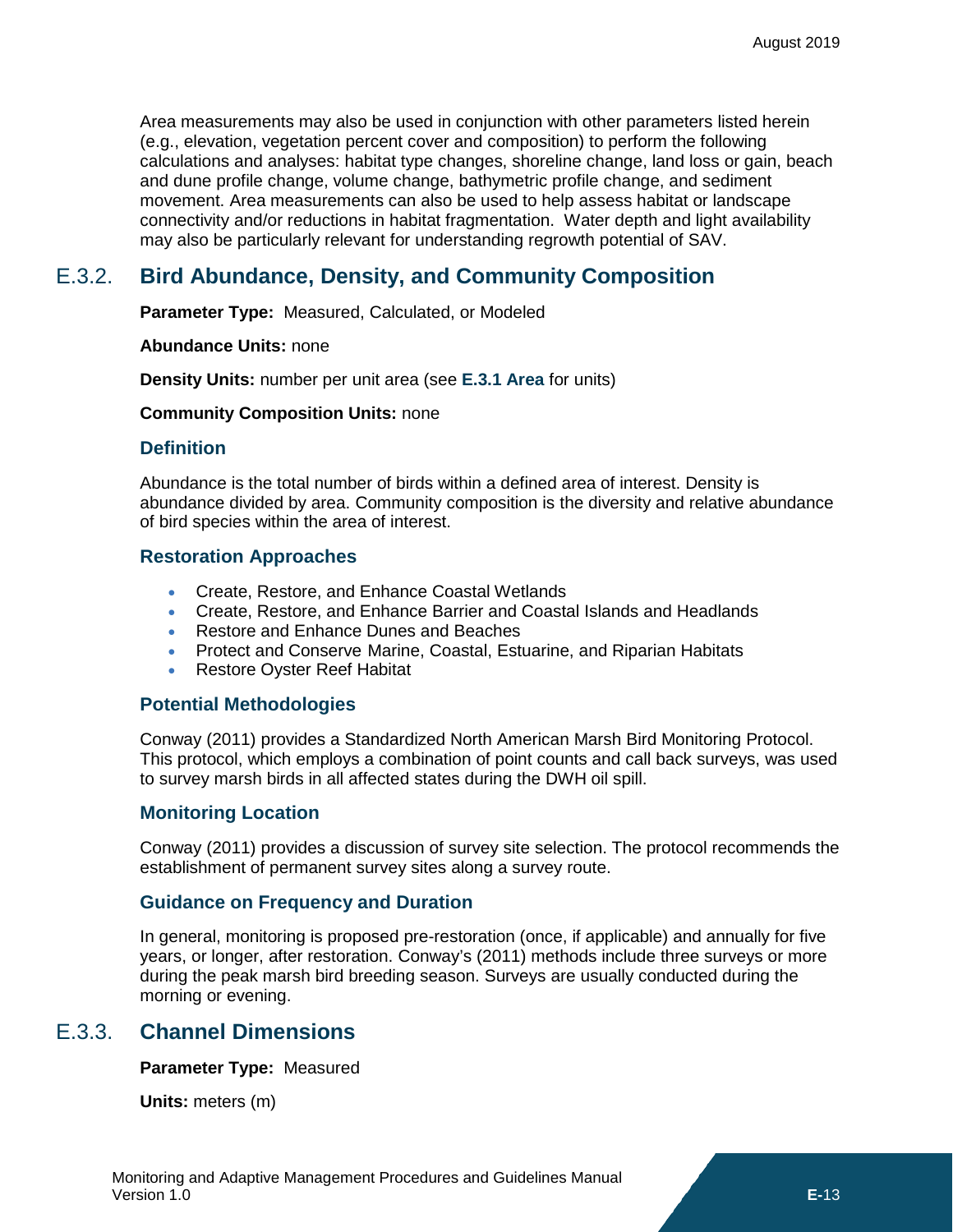### **Definition**

The cross-sectional profile (e.g., width and depth) of channels intended to convey water for the restoration project.

### **Restoration Approach**

• Create, Restore, and Enhance Coastal Wetlands

### **Potential Methodologies**

**Method 1:** For shallower channels, cross-sectional profiles can be measured using advanced survey instrumentation, such as RTK GPS or Total Station; traditional survey instrumentation, such as a level and rod; or using a measuring tape or equivalent linear measurement device. Special care should be taken to not damage the escarpments.

**Method 2:** In deeper water that cannot be measured with topographic survey techniques, a bathymetric survey can be conducted using a depth finder fitted with a differential GPS or another acoustic method as appropriate.

The position of the profiles should be carefully marked so that the same cross-sections can be repeatedly monitored following restoration. See Roegner et al. (2008) and U.S. Geological Survey (USGS, 2011) for more information on potential methodologies.

**Method 3:** For hardened channels or culverts, dimensions can be measured using a measuring tape or equivalent linear measurement device.

### *Monitoring Location*

Cross-sectional profiles should be measured in the channels specifically targeted by the hydrologic restoration within the project area. A reference and/or control site could be established, where appropriate and applicable.

### *Guidance on Frequency and Duration*

In general, monitoring is proposed pre-construction, immediately after construction (as-built), and post-construction. A baseline pre-construction condition could be established based on information obtained during the E&D. Sampling could be conducted pre-construction (once), immediately following construction (as-built), and annually thereafter. Monitoring is proposed for five years post-construction or longer to ensure channel dimensions are being maintained sufficiently to meet performance criteria. For fixed or hard structures such as culverts, additional monitoring following as-built measurements may not be necessary because the dimensions are assumed to be stable. However, additional sampling may be needed after large storm events.

### **Other Potential Analyses**

Channel dimensions may also be used to calculate the cross-sectional area in square meters (m<sup>2</sup>) or volume in cubic meters (m<sup>3</sup>).

# E.3.4. **Debris**

<span id="page-7-0"></span>**Parameter Type:** Measured

**Units:** none (count of items) or weight in kilograms (kg)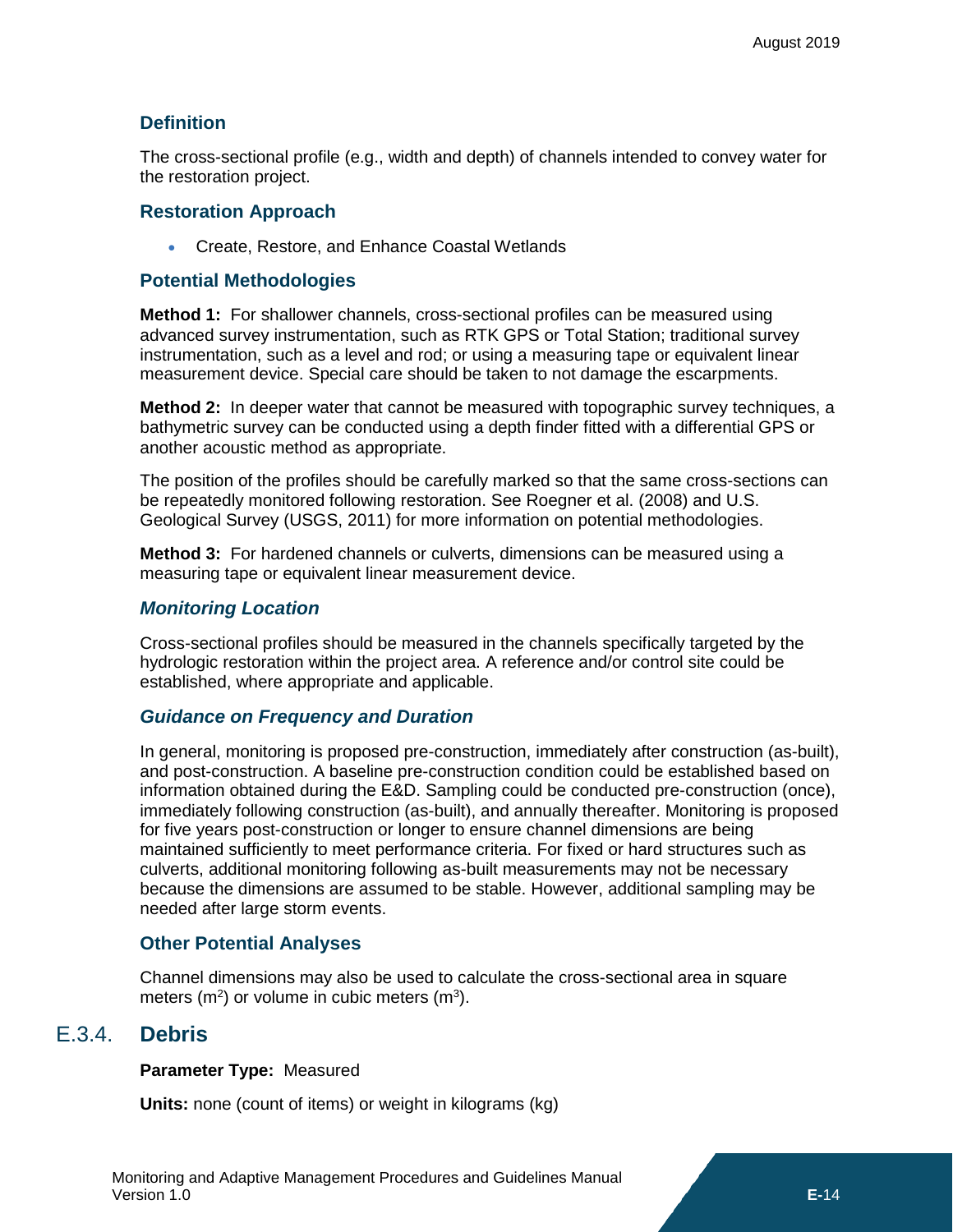### **Definition**

The amount, source, location, movement and/or impact of marine debris.

### **Restoration Approach**

- Protect and Conserve Marine, Coastal, Estuarine, and Riparian Habitats
- Enhance Recreational Experiences

### **Potential Methodologies**

For coastal projects, information about marine debris can be collected using shoreline surveys, benthic trawls, or floating litter survey operations (Cheshire et al., 2009). There are a number of different survey methods, including comprehensive and rapid beach assessments, and debris assessment and standing stock surveys [see Cheshire et al. (2009), Opfer et al. (2012), and Lippiatt et al. (2013)]. Surface water and at-sea surveys can also be conducted (Ryan et al., 2009).

### *Monitoring Location*

Location of collecting debris is, in part, dependent on accessibility of the site and available equipment. Sampling should focus on areas where debris is suspected to accumulate, but may be stratified by factors such as land use, proximity to river mouths, substrate, tourism, fishing pressure, oceanic current patterns, bathymetry, and hydrodynamics (Lippiatt et al., 2013). For shoreline surveys, Opfer et al. (2012) developed walking patterns to ensure the entire shoreline site or transect is covered.

### *Guidance on Frequency and Duration*

The amount of sampling necessary to assess debris concentrations depends on the spatial variability of the debris, the desired level of detection, and whether the project's objective is to estimate flux rate (accumulation rate of litter) or just standing crop (quantity of litter per unit area or length of transect) (Cheshire et al., 2009). Collection events every 28 days provide good estimates of monthly averages (Lippiatt et al., 2013), while collection events every three months allow for the interpretation of seasonal changes. Collection could also take place before/after cleanup events as applicable.

### **Other Potential Analyses**

<span id="page-8-0"></span>A pre-restoration assessment could be conducted to characterize conditions before cleanup.

### E.3.5. **Discharge**

**Parameter Type:** Calculated

Units: cubic meters per second (m<sup>3</sup>/s)

### **Definition**

The volume of water through a channel (e.g., stream, river, or tidal creek) within a given time period, typically in units of cubic meters per second (m<sup>3</sup>/sec) or cubic feet per second (cfs). In general, discharge is calculated by multiplying the velocity of the water (e.g., m/s) by the  $cross-sectional area (m<sup>2</sup>).$ 

### **Restoration Approaches**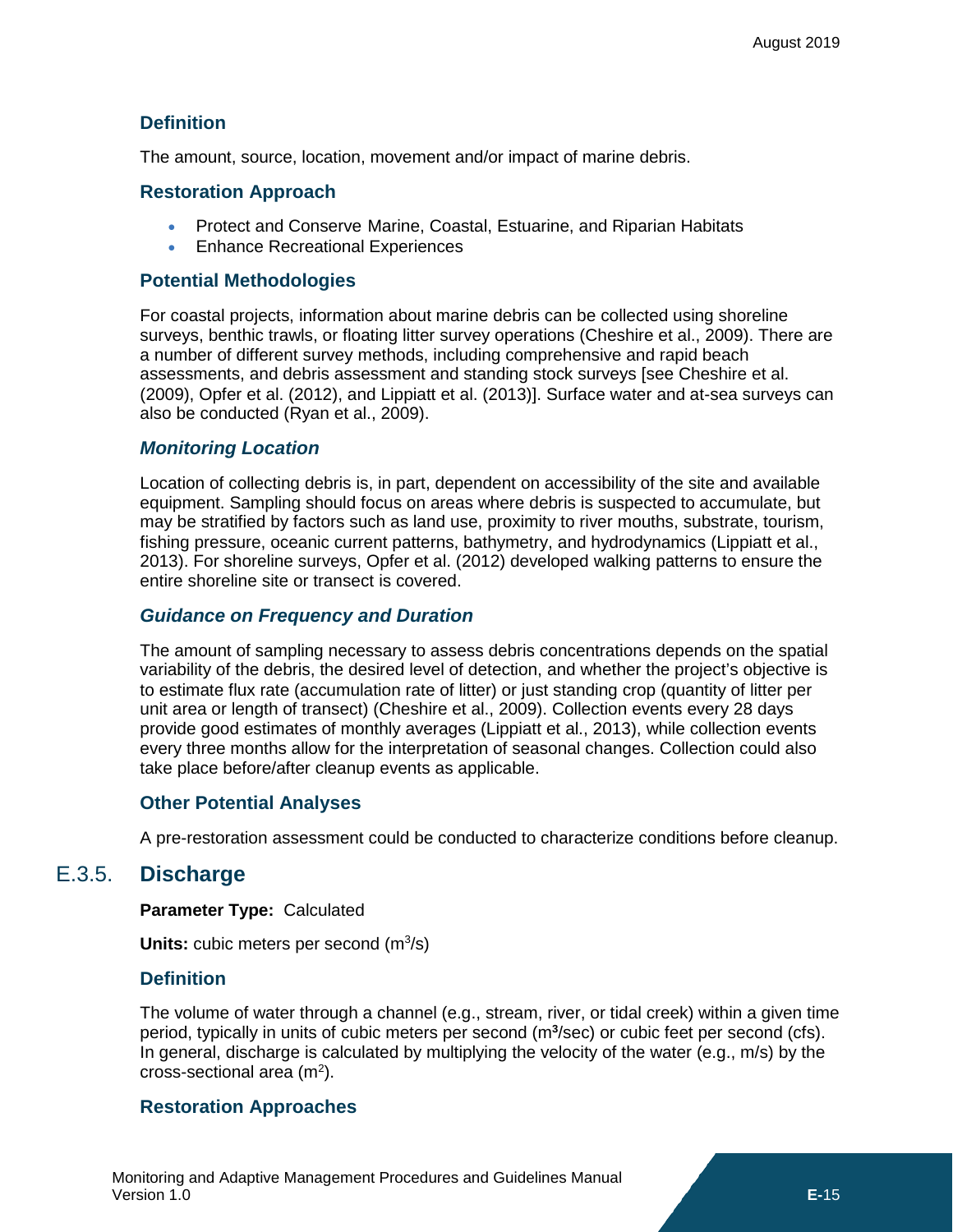- Create, Restore, and Enhance Coastal Wetlands
- Protect and Conserve Marine, Coastal, Estuarine, and Riparian Habitats
- Reduce Nutrient Loads to Coastal Watersheds
- Reduce Pollution and Hydrologic Degradation to Coastal Watersheds

### **Potential Methodologies**

**Method 1:** Calculate discharge by multiplying the water velocity by the cross-sectional area  $(m<sup>2</sup>)$  of the channel (see Section E.9.29 Velocity, Water; and Section E.9.3 Channel Dimensions).

**Method 2:** An Acoustic Doppler Current Profiler (ADCP) can be used to measure both water velocity and water depth within a stream. Typically, the ADCP is mounted to a small water craft and guided along the stream channel to take the measurements.

**Method 3:** For streams where a stream gage is installed, the discharge can be calculated based on a stage-discharge relation. The development of a stage-discharge relation requires numerous discharge measurements at the given reach across all ranges of streamflow (Rantz et al., 1982; Turnipseed and Sauer, 2010). However, the stage-discharge relationship cannot be applied to tidally affected areas.

**Method 4:** Installation of Acoustic Doppler Velocity Meters (ADVMs) at index-velocity stream gages. Discharge is calculated using the index velocity method (Levesque and Oberg, 2012). This approach is best to calculate discharge in reaches with unsteady streamflow that prevents the development of a stage-discharge relationship.

See Steyer and Llewellyn (2000) and Olson and Norris (2007) for more information on potential methodologies.

### *Monitoring Location*

Discharge should be measured or calculated for channels within the project area that are an important component of the project design. If discharge is calculated by multiplying the water velocity by the cross-sectional area, these two measurements should be taken in the same area. A reference and/or control site could be established, where appropriate and applicable.

### *Guidance on Frequency and Duration*

In general, monitoring is proposed pre-construction, immediately after construction, and post-construction. A baseline pre-construction condition could be established based on information obtained during the E&D. Sampling could be conducted pre-construction (once), immediately following construction (once), and annually thereafter. Additional sampling may be needed after large storm events.

For projects with tidal influence, if continuous recorders are used, data could be collected for two weeks or longer during a sampling event to be able to capture one lunar cycle of spring and neap tides, but longer time periods (e.g., 3–4 months or year-round) are preferred. For discrete measurements, the discharge could be assessed over several tidal cycles.

For projects with riverine influence, sampling events could be designed to capture both highand low-flow events. If continuous recorders are used, data could be collected for two weeks or longer during high- and low-water conditions, but year-round data collection for one or more years is preferred to fully capture the seasonal variability in flow conditions. For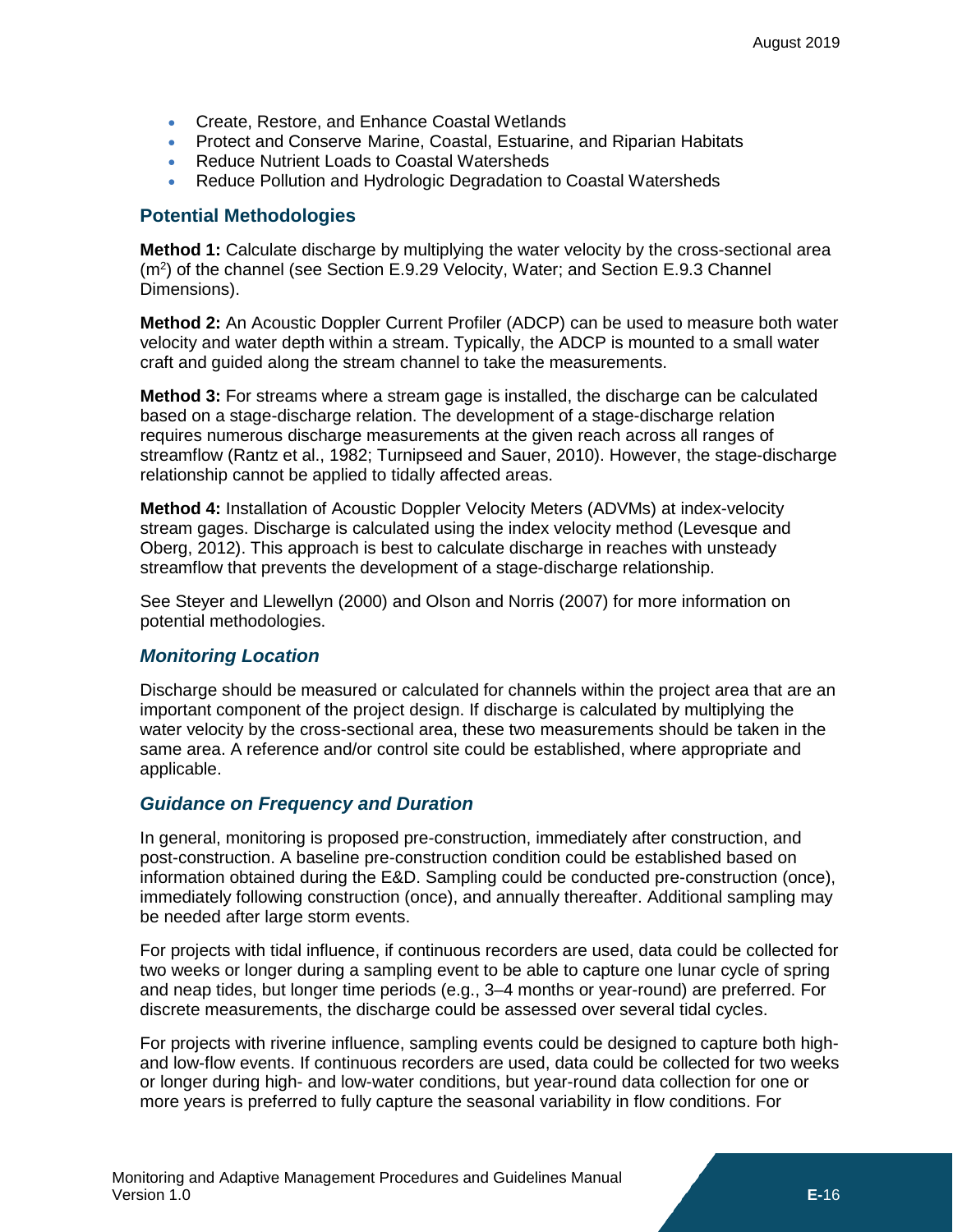discrete measurements, the discharge could be assessed over a few weeks during both high- and low-flow conditions.

### **Other Potential Analyses**

<span id="page-10-0"></span>Discharge data may also be needed to model the area influenced by hydrologic restoration.

# E.3.6. **Dissolved Oxygen (DO)**

#### **Parameter Type:** Measured

**Units:** milligrams per liter (mg/L) or parts per million (ppm)

### **Definition**

DO represents the concentration of oxygen mixed and dissolved into the water column.

### **Restoration Approaches**

- Create, Restore, and Enhance Coastal Wetlands
- Protect and Conserve Marine, Coastal, Estuarine, and Riparian Habitats
- Reduce Nutrient Loads to Coastal Watersheds
- Reduce Pollution and Hydrologic Degradation to Coastal Watersheds
- Restore and Enhance Submerged Aquatic Vegetation (SAV)

### **Potential Methodologies**

A DO meter, water quality sonde, or data logging system can be used to record measurement data taken with a DO sensor. Data collection and calibration procedures of data sondes will be determined by the respective instrument's QA/QC procedures. Site determination for the data collection, as well as the frequency and duration, will be determined by the project-specific objectives. See USGS (2013).

### E.3.7. **Educational Materials**

#### <span id="page-10-1"></span>**Parameter Type:** Measured

**Units:** none (count) or as appropriate based on the nature of the materials

#### **Definition**

Number of, type, nature and/or extent of educational materials developed and/or distributed to promote environmental stewardship, education, and outreach. Materials may include flyers, pamphlets, videos, interactive learning screens, programs, or teacher-led activities.

### **Restoration Approach**

• Promote Environmental Stewardship, Education, and Outreach

### **Potential Methodologies**

Collection methods will vary depending on the type of educational materials developed. For example, if educational flyers are developed, the collection technique may be documenting the number of flyers printed, the number of types of flyers developed, etc. The information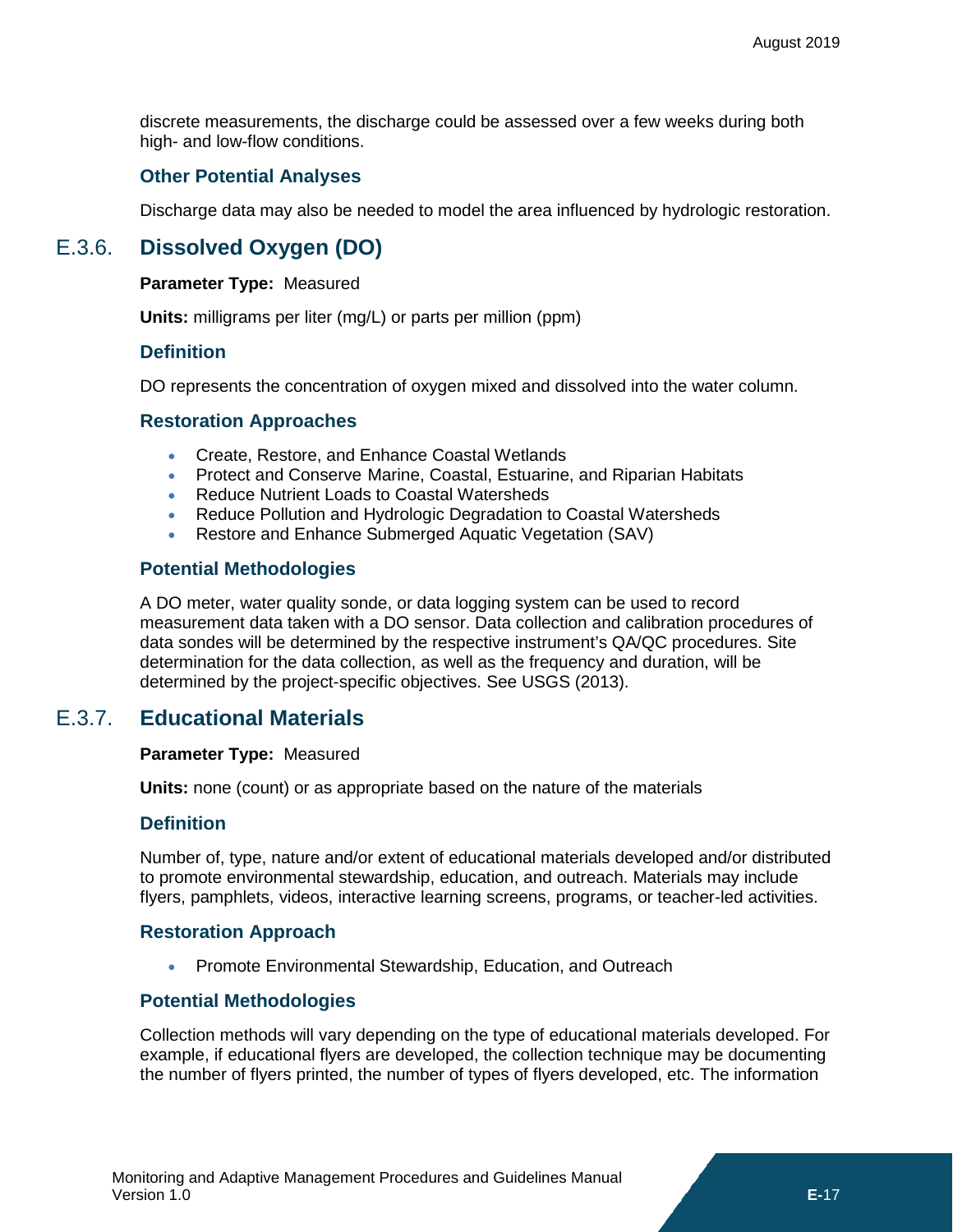collected should include the type and number of educational materials, as well as a summary of the information presented in the educational materials.

### *Monitoring Location*

Materials should be monitored at their distribution location(s). This could include location of sign posts, flyer distribution points, or locations where education activities occur, such as a school.

### *Guidance on Frequency and Duration*

Materials could be monitored for the period in which they are produced. The materials will be distributed according to project specifications and the rate at which materials are distributed should be tracked throughout the distribution period and updated when needed.

### **Other Potential Analyses**

Knowledge of the number of materials produced along with the frequency in which they are accessed by the public can help determine user preferences toward educational materials.

### E.3.8. **Elevation**

<span id="page-11-0"></span>**Parameter Type:** Measured, Calculated, or Modeled

**Units:** meters (m)

### **Definition**

Elevation of the created or restored area/habitat relative to geodetic datums, tidal datums, or surrounding area.

### **Restoration Approaches**

- Create, Restore, and Enhance Coastal Wetlands
- Create, Restore, and Enhance Barrier and Coastal Islands and Headlands
- Restore and Enhance Dunes and Beaches
- Restore and Enhance Submerged Aquatic Vegetation (SAV)
- Restore Oyster Reef Habitat

### **Potential Methodologies**

### **Topographic Methodologies**

To evaluate the effectiveness of the restoration on the elevation and area of beach, dune, oyster reef, SAV, and adjacent subtidal areas, measurements will be compared with previous measurements of shoreline position, elevation, beach and dune profile changes, and volumetric changes within the system when combined with bathymetric surveys as appropriate to the restoration approach. For guidance on elevation monitoring for beach, dune, and barrier island habitats, see FLDEP (2014). For guidance on elevation (reef height) monitoring for oysters, consult Baggett et al. (2014). For marsh habitats, topography and associated hydrologic regime are key determinants of the distribution and composition of marsh vegetation and faunal communities. To evaluate the effectiveness of the restoration design, targeted elevations should consider the desired wetland habitat.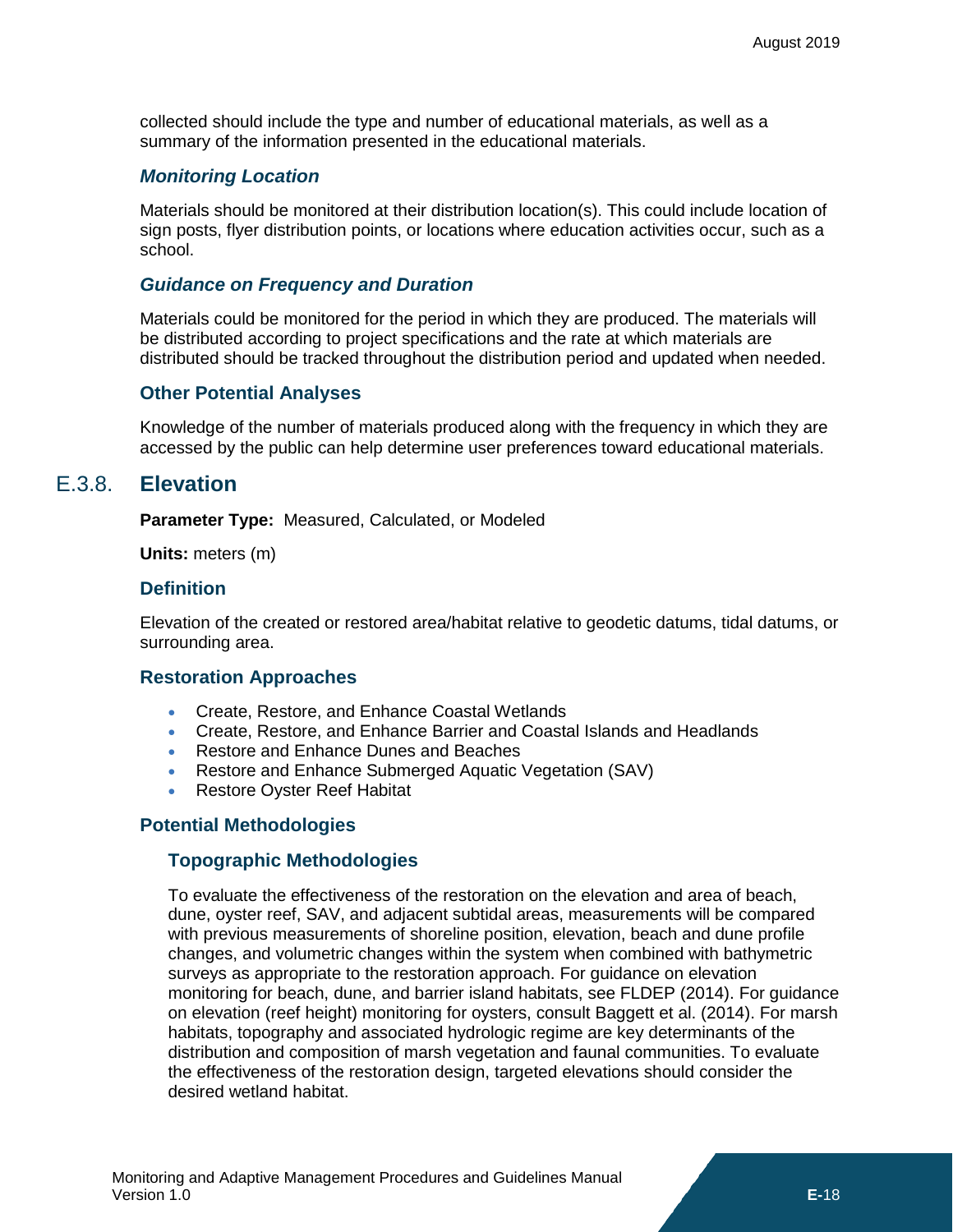**Method 1:** Topographic profiles can be done to measure land elevation by using RTK GPS surveys. Elevation is measured at evenly spaced distances along transects or on a grid, and interpolated using spatial analysis software to create a Digital Elevation Model (DEM). See CPRA (2016) for an example protocol for conducting RTK GPS ground surveys within restoration projects.

**Method 2:** Airborne topographic Light Detection and Ranging or Laser Imaging Detection and Ranging (LIDAR). This is an optical remote sensing technology that can measure the distance to targets by illuminating the target with laser light and analyzing the backscattered light. Ground control points should be established to calculate accuracy and ground surveys may be needed to develop ecosystem-specific correction factors in densely vegetated marshes. For additional information on the use of LIDAR to monitor marsh elevations, see Brock et al. (2002), Schmid et al. (2011), Hladik and Alber (2012), Heidemann (2014), Buffington et al. (2016), and Medeiros et al. (2015).

**Method 3:** Photogrammetric surveys along transects. Collect elevation data using stereo aerial photogrammetry, coupled with control point elevation measurements collected with RTK GPS (Smith and Vericat, 2015; Smith et al., 2016).

**Method 4:** For more frequent measurements of elevation to determine sediment compaction rates, settlement plates may be installed during project construction (Dunnicliff, 1993). Elevation of the plates and top of the structure can be measured using advanced surveying instrumentation (e.g., RTK GPS) and as-built elevation compared to elevation in years post-construction.

**Method 5:** Traditional survey equipment (level and rod or transit pole and self-leveling laser) (Baggett et al. 2014).

**Method 6:** Ruler, meter stick, or graduated rod (Baggett et al. 2014).

Regardless of method employed, the elevation should be measured relative to geodetic and/or tidal datums (Rydlund and Densmore, 2012). Vertical error should be summarized for all elevation measurements, regardless of the data collection method used. Remotely sensed elevation data should have vertical error reporting that adhere to American Society for Photogrammetry and Remote Sensing (ASPRS) standards, the general standards for gauging vertical error in DEMs.

### *Monitoring Location for Topographic Methodologies*

Topographic profiles should be collected along the entire project footprint (typically collected for a larger area). A reference and/or control site could be established, where appropriate and applicable.

### *Guidance on Frequency and Duration for Topographic Methodologies*

For beaches, dunes, barrier island, oyster reef, and SAV projects, data collection could occur pre-construction, immediately after construction (as-built), and at an appropriate frequency and duration relevant to project-specific conditions. A baseline preimplementation condition could be established based on information obtained during the E&D.

For marsh restoration projects, monitoring could occur immediately after construction (as-built), and post-construction at an appropriate frequency and duration relevant to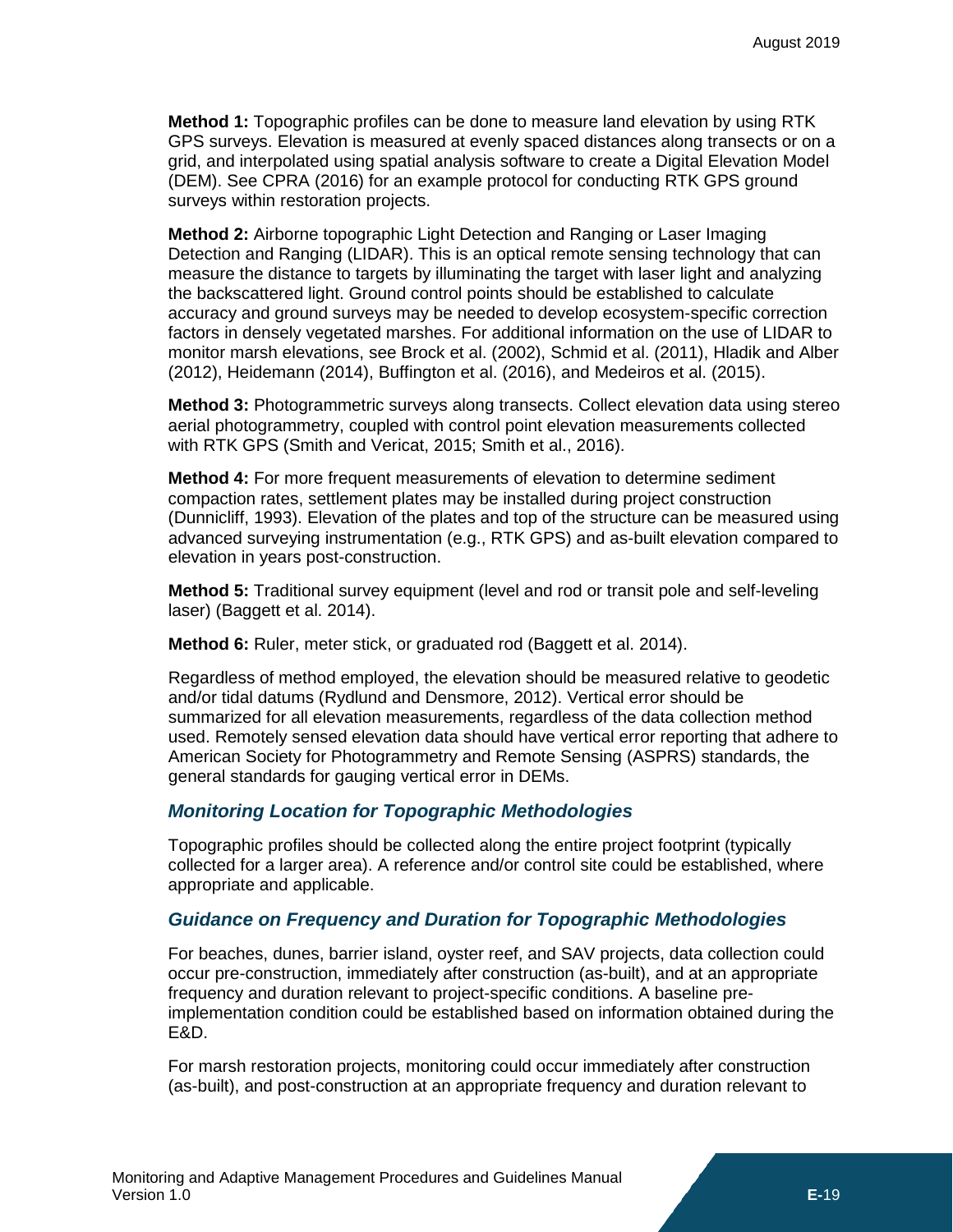project-specific conditions. Funding could also be included for an additional contingency data collection, to be implemented as needed, in response to storm impacts.

### **Bathymetric Methodologies**

Bathymetric surveys can be performed to collect water depth information by using:

**Method 1:** RTK GPS in shallow waters.

**Method 2:** Single-beam sonar.

**Method 3:** Multi-beam sonar.

**Method 4:** Topobathymetric LIDAR surveys along transects.

**Method 5:** Echo-sounder (Baggett et al. 2014).

**Method 6:** Depth finder (Baggett et al. 2014).

**Method 7:** Sounding pole (Baggett et al. 2014).

For potential guidance on performing Methods 1 and/or 2, see Sallenger et al. (2003), Morton et al. (2005), Stockdon et al. (2009), Guy and Plant (2014), Heidemann (2014), and Smith et al. (2016). Elevation data acquired from remote sensing should have vertical error reporting and adhere to the ASPRS standards, the general standards for gauging vertical error in DEMs.

### *Monitoring Locations for Bathymetric Methodologies*

Bathymetric profiles should be collected along the entire project footprint (typically to be collected for a larger area). A reference and/or control site could be established, where appropriate and applicable.

### *Guidance on Frequency and Duration for Bathymetric Methodologies*

In general, monitoring is proposed pre-construction, immediately after construction (asbuilt), and post-construction. A baseline pre-construction condition could be established based on profiles obtained during the E&D. Collections could be conducted preconstruction, immediately after construction (as-built), and post-construction at an appropriate frequency and duration relevant to site-specific conditions. Funding could also be included for an additional contingency data collection, to be implemented as needed in response to storm impacts or other factors that may influence elevation.

### **Other Potential Analyses**

For beaches, dunes, and barrier islands, additional potential analyses using elevation data include shoreline change, habitat change, beach and dune profile change, volume change, bathymetric profile change, volume change, and sediment movement. For marshes, elevation data could be used to support calculation of the area of habitat built or enhanced within a particular elevation zone and to calculate the sediment compaction rate.

### E.3.9. **Enterococci**

<span id="page-13-0"></span>**Parameter Type:** Measured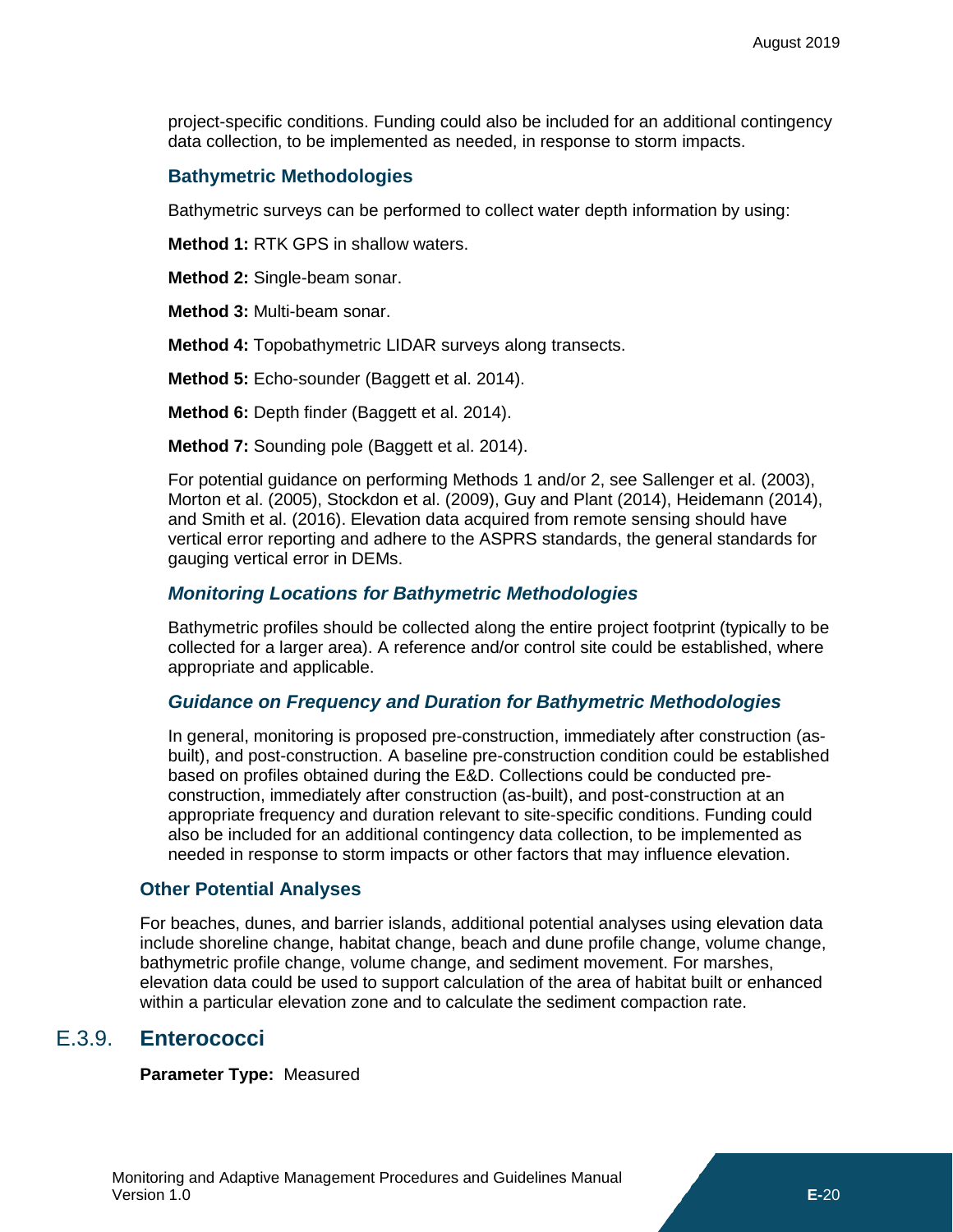**Units:** concentration expressed as the most probably number per hectoliter (MPN/100 L) or as Colony-Forming Units per deciliter (CFU/100 mL)

### **Definition**

Pathogenic bacteria, or indicator species, are indicators of recent fecal matter contamination and that pathogens dangerous to human beings may be present.

### **Restoration Approaches**

- Create, Restore, and Enhance Coastal Wetlands
- Reduce Nutrient Loads to Coastal Watersheds
- Reduce Pollution and Hydrologic Degradation to Coastal Watersheds

### **Potential Methodologies**

For methods on assessing Enterococci, see IDEXX Enterolert (Baird et al., 2017; and U.S. EPA, 2017). Data collection and calibration procedures of detection instruments will be determined by the respective instrument's QA/QC procedures. Site determination for the data collection, as well as the frequency and duration, will be determined by the projectspecific objectives.

### **Other Potential Analyses**

Coliphages are additional pathogens that could be assessed as indicators of recent fecal matter contamination and exposure likelihood.

# <span id="page-14-0"></span>E.3.10. **Epibenthos and Infaunal Abundance, Density, Composition, and Mass**

**Parameter Type:** Measured, Calculated, or Modeled

**Abundance Units:** none (count) or catch per unit effort (CPUE) **Density Units:** number of individuals per square meter (individuals/m<sup>2</sup>) **Composition Units:** none **Mass Units:** grams (g)

### **Definition**

Epibenthic and infaunal organism abundance, density, and composition on the inundated marsh platform, in tidal channels and ponds, oyster reefs, and/or adjacent unvegetated bottom habitat.

### **Restoration Approach**

• Restore Oyster Reef Habitat

### **Potential Methodologies**

Fisheries-independent monitoring approaches should be used to measure epibenthic organism abundance/density in and around restored marshes. Sessile epifaunal invertebrates may be sampled with the quadrat method used for oyster density sampling. Infaunal invertebrates may be sampled with cores (15 cm diameter, 15 cm depth), washing samples over a 2mm or smaller mesh.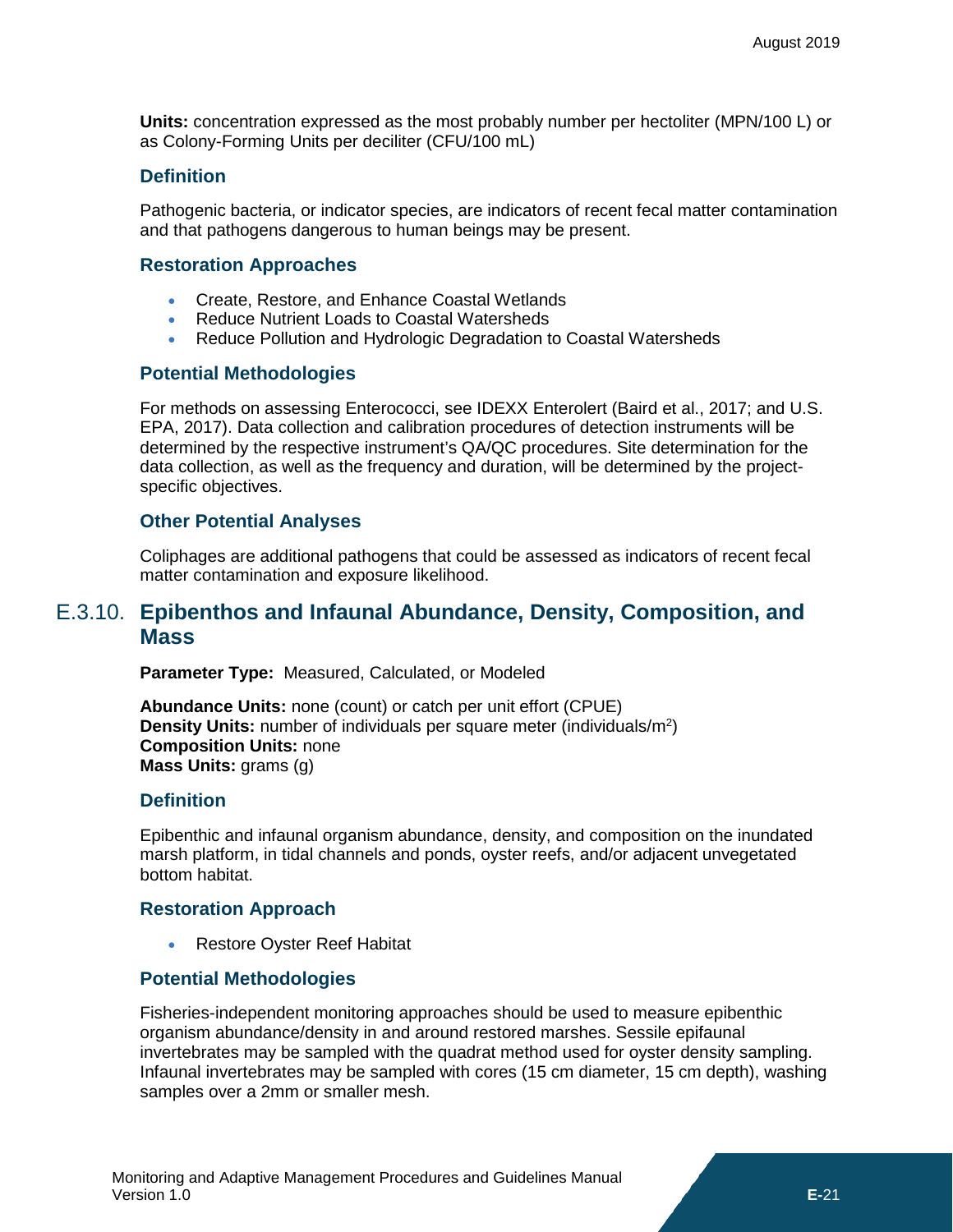Method 1: Use the quadrat sampling method for hard substrates to sample sessile invertebrates (see Oyster Density for methods).

Method 2: Use cores (15 cm diameter x 15 cm depth) to sample infaunal invertebrates, washing samples over a 2 mm or smaller mesh (Baggett et al. 2014).

Optionally, length and biomass may be measured for all or a subset of the sample. Data should be presented as density (individuals/m<sup>2</sup>), wet weight (g/m<sup>2</sup>), and/or length (cm) per species, as appropriate.

### *Monitoring Location*

Collections should occur in the areas and habitats specifically targeted by the restoration (e.g., marsh edge, interior marsh, ponds, creeks, bay). A reference and/or control site could be established, where appropriate and applicable.

### *Guidance on Frequency and Duration*

In general, monitoring is proposed pre-construction and post-construction. Monitoring could be conducted for three years post-construction or longer in order to be able to adequately capture the changes in community composition at the project site. Sampling could be conducted seasonally, during the spring and fall, both pre- and post-construction, or more frequently. Monthly sampling for two–three years pre-restoration and at two–three-year intervals post-restoration may be needed to evaluate changes associated with the restoration project.

### E.3.11. *Escherichia coli* **(***E. coli***)**

<span id="page-15-0"></span>**Parameter Type:** Measured or Calculated

**Units:** concentration expressed as the most probable number per hectoliter (MPN/100 L) or as Colony-Forming Units per deciliter (CFU/100 mL)

### **Definition**

*E. coli* are indicators of recent fecal matter contamination, and that pathogens dangerous to human beings may be present.

### **Restoration Approaches**

- Create, Restore, and Enhance Coastal Wetlands
- Reduce Nutrient Loads to Coastal Watersheds
- Reduce Pollution and Hydrologic Degradation to Coastal Watersheds

### **Potential Methodologies**

For methods on detection of *E. coli* in water samples, see IDEXX Colilert, IDEXX Colilert-18, EPA 1604, SM 9223 B (U.S. EPA, 2002, 2017; and Baird et al., 2017). Data collection and calibration procedures of detection instruments will be determined by the respective instrument's QA/QC procedures. Site determination for the data collection, as well as the frequency and duration, will be determined by the project-specific objectives.

# E.3.12. **Fecal Coliform Bacteria**

### <span id="page-15-1"></span>**Parameter Type:** Measured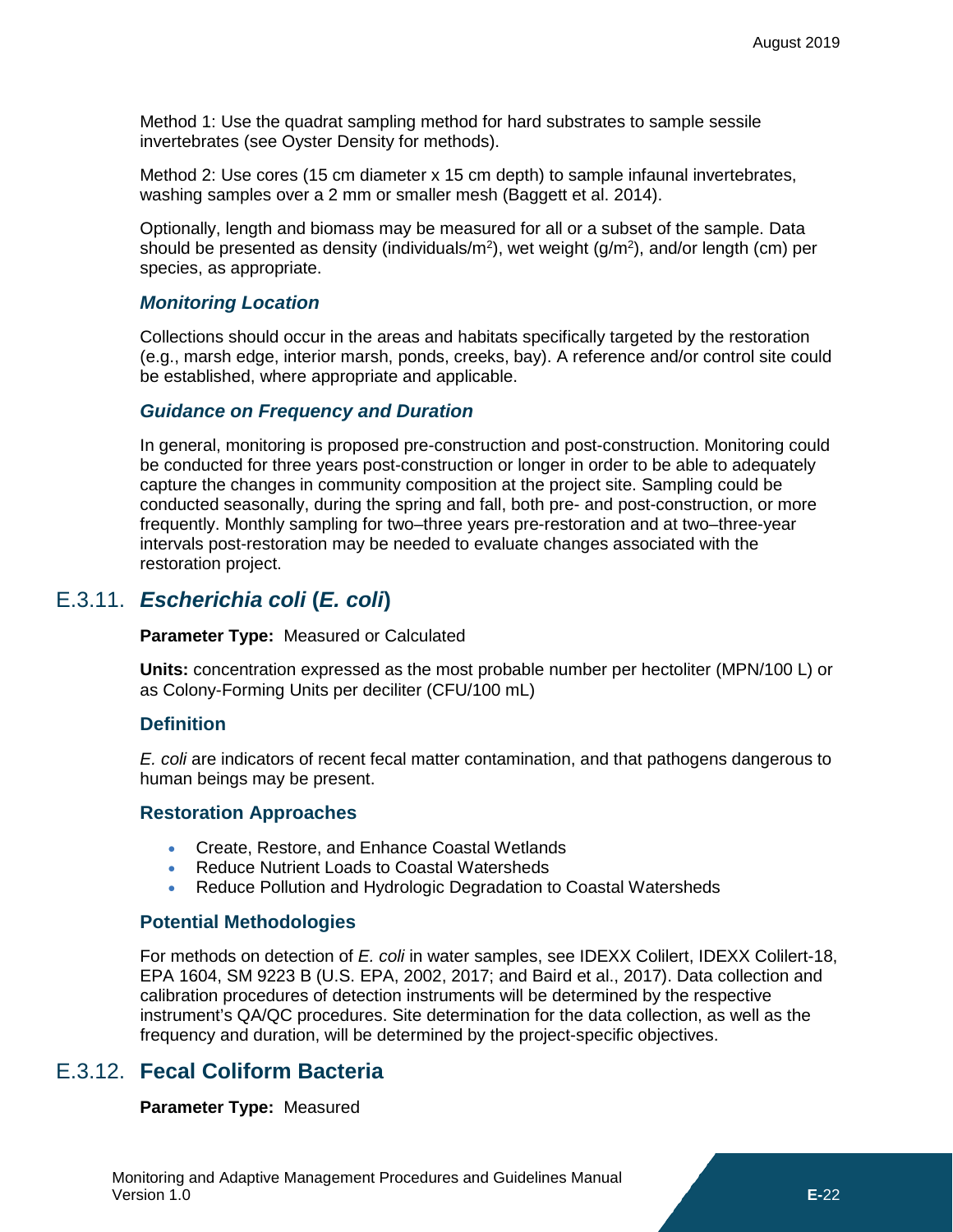**Units:** Colony-Forming Units per deciliter (CFU/100 mL)

### **Definition**

A subset of total coliform bacteria, which are more fecal-specific in origin, are indicators that pathogenic bacteria, viruses, or protozoans dangerous to human beings may be present.

### **Restoration Approaches**

- Create, Restore, and Enhance Coastal Wetlands
- Reduce Nutrient Loads to Coastal Watersheds
- Reduce Pollution and Hydrologic Degradation to Coastal Watersheds

### **Potential Methodologies**

*Standard Methods for the Examination of Water and Wastewater* (Baird et al., 2017; and U.S. EPA, 2017) provide analytical techniques for the determination of water quality. Data collection and calibration procedures of detection instruments will be determined by the respective instrument's QA/QC procedures. Site determination for the data collection, as well as the frequency and duration, will be determined by the project-specific objectives.

# <span id="page-16-0"></span>E.3.13. **Infrastructure or Habitat Constructed and/or Enhanced and Completed as Designed**

### **Parameter Type:** Measured

**Units:** none or units for measured deviations, as appropriate

### **Definition**

Determination as to whether the infrastructure (e.g., artificial reef, educational facility, signs) was constructed or the habitat was enhanced (e.g., asphalt removed, trail enhanced) and completed as designed.

### **Restoration Approaches**

- Enhance Public Access to Natural Resources for Recreational Use
- Enhance Recreational Experiences
- Promote Environmental Stewardship, Education, and Outreach

### **Potential Methodologies**

The type of infrastructure will vary depending on the project objective(s) and the specific item or process that is being enhanced. The contractor is responsible for collecting this information and should record this as a part of their reporting and on-site inspections. Comparisons of as-built plans/reports and site inspections to construction drawings or other planning materials may be necessary.

### *Monitoring Location*

This information is collected at the project site.

### *Guidance on Frequency and Duration*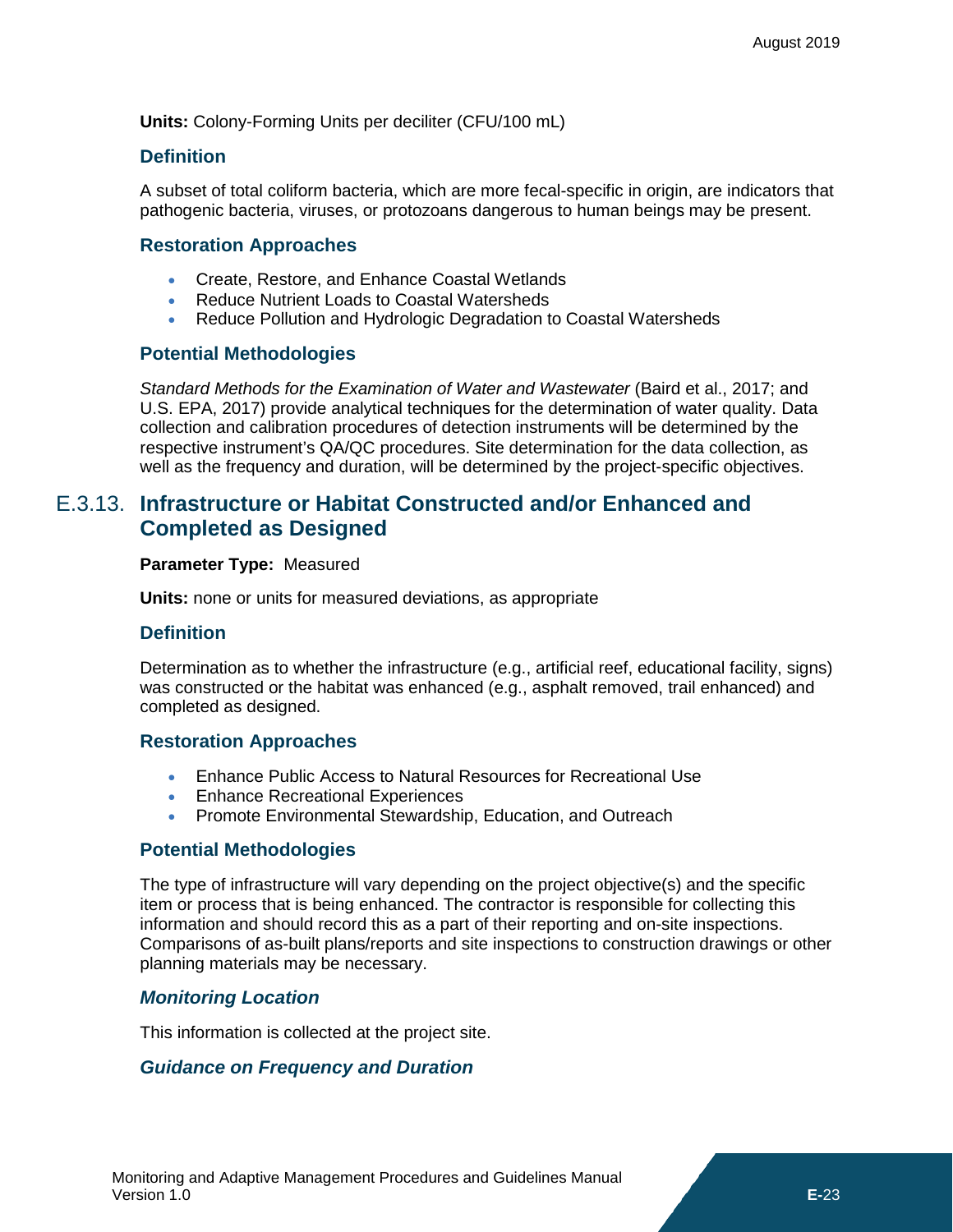Infrastructure could be monitored for three years post-construction or longer. For artificial reefs, pre-construction monitoring might be related to siting and determining there is no hard substrate already present. Post-construction monitoring could occur annually for two years or longer. Depending on the project-specific objectives, other hard structures could be monitored more frequently and/or for a longer duration to evaluate weathering of the infrastructure.

# E.3.14. **Nekton Abundance, Density, Composition, Length, and Mass**

<span id="page-17-0"></span>**Parameter Type:** Measured, Calculated, or Modeled

**Abundance Units:** none (count) or catch per unit effort (CPUE) **Density Units:** number of individuals per square meter (individuals/m<sup>2</sup>) **Composition Units:** none **Length Units:** millimeters (mm) or centimeters (cm) **Mass Units:** grams (g)

### **Definition**

Nekton organism abundance, density, and composition on the inundated marsh platform, in tidal channels and ponds, oyster reefs, and/or adjacent unvegetated bottom habitat.

### **Restoration Approach**

- Create, Restore, and Enhance Coastal Wetlands
- Restore Oyster Reef Habitat

### **Potential Methodologies**

Fisheries-independent monitoring approaches should be used to measure nekton and epibenthic organism abundance/density in and around restored marshes. Sampling gears are designed to target specific sizes, species, and habitat(s). As such, different gears are recommended under specific circumstances. Nekton density on the marsh surface could be measured using drop samplers, lift nets, or throw traps. Nekton abundance along the marsh edge and within tidal creeks and adjacent open water areas may also be measured using trawls, but these methods do not provide density estimates, and abundance in open water habitat does not necessarily indicate nekton utilization of the marsh surface.

### **Density:**

**Method 1:** Use drop samplers to sample small/medium crustaceans and fish on the marsh platform and in shallow open water habitat. Drop samplers allow for quantitative estimates of density and biomass. Potential methods are discussed in Zimmerman et al. (1984) and Minello (2000).

**Method 2:** Use lift nets to sample small/medium crustaceans and fish on the marsh platform and in shallow open water habitat. Potential methods are discussed in Rozas (1992).

**Method 3:** Use throw traps to sample small/medium crustaceans and fish on the marsh platform and in shallow open water habitat. Potential methods are discussed in Kushlan (1981) and Jordan et al. (1997). Throw traps are not as effective in areas of dense vegetation – drop samplers or lift nets are preferable gears for such conditions (Rozas and Minello, 1997).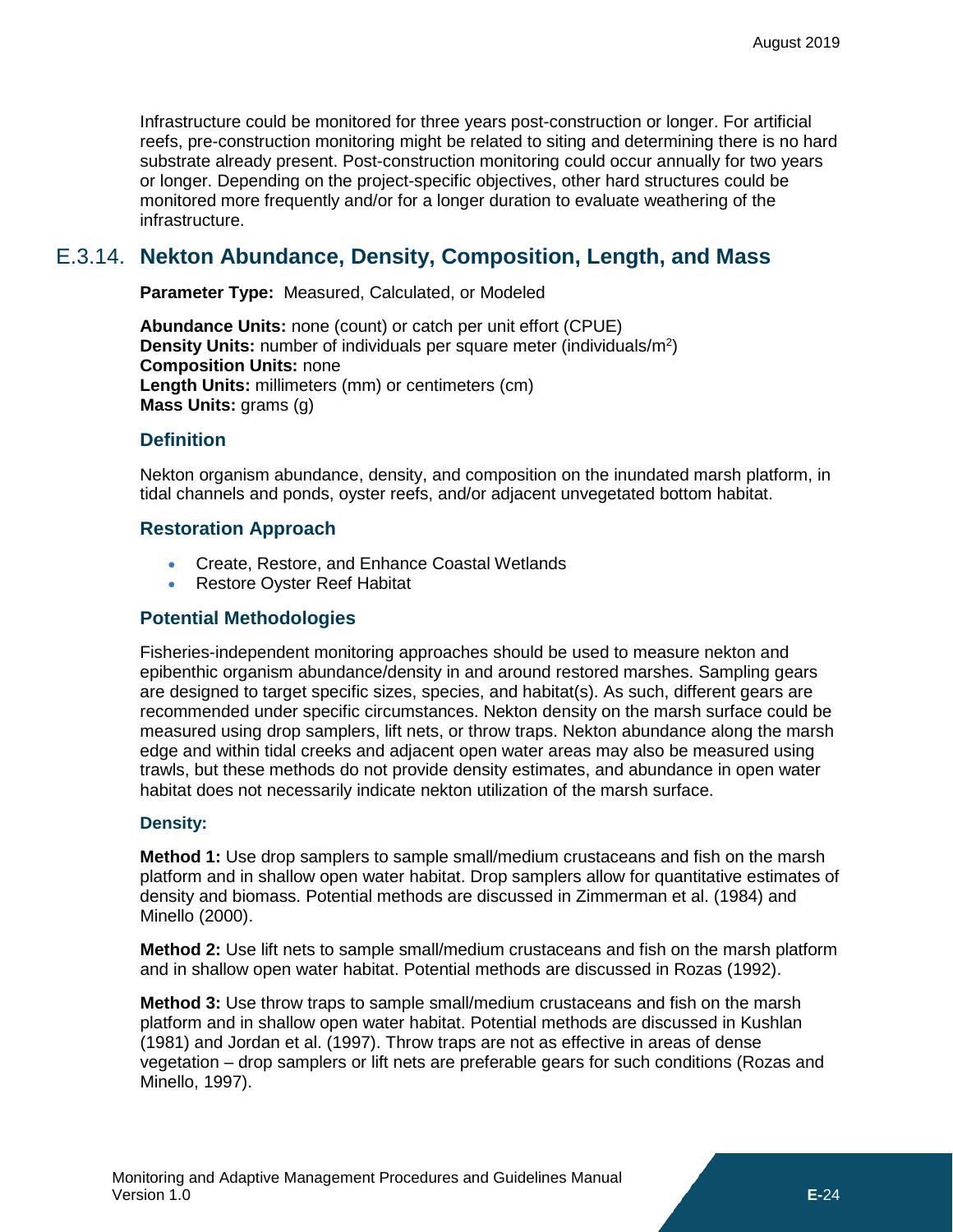**Method 4:** Use lift nets to sample small/medium crustaceans and fish on oyster reefs (Crabtree and Dean 1982; Tolley and Volety, 2005; Boudreaux et al 2006; Wenner et al 2006).

#### **Abundance (catch per unit effort):**

**Method 1:** Seines or hand trawls can be used if sampling small/medium crustaceans and fish along the marsh edge or in shallow open water habitat. However, these sampling devices are not suitable for sampling the marsh platform. Seines do not provide an accurate estimate of fish density, but can be used to measure abundance. The length of the seine/trawl and the distance traveled should remain constant from one sampling event to another in order to consistently sample the same area.

**Method 2:** Beam trawls should be used in open water habitat that is typically greater than 2 m in depth to sample juvenile and adult fish or large crustaceans. They may be less effective at sampling small crustaceans and fish than seines and drop samplers.

**Method 3**: Gill nets may be used to sample larger transient fish. The mesh size will vary depending on the size of the target species. Nets should be set 1 hour before sunrise and left in place for 2 hours. Data should be presented as the number of individuals of each species caught per hour (Baggett et al. 2014).

Note that data collected using different sampling gears are not always comparable. Generally, data collected using methods that measure density can be standardized and adjusted for recovery efficiency, but cannot easily be compared to data collected using methods that only measure abundance. See Rozas and Minello (1997) for a review of sampling gear in shallow estuarine habitats.

Optionally, in addition to determining species composition and abundance, measure length and biomass for all or a subset of the sample as grams (g) wet weight. Data should be presented as density (individuals/m<sup>2</sup>), wet weight (g/m<sup>2</sup>), and length-frequency distributions per species. For large collections (50 individuals or more of the same species), a subset of the entire sample for a given species may be measured and extrapolated to remaining individuals of the same species.

See Neckles and Dionne (2000) and Steyer and Llewellyn (2000) for more information on potential methodologies.

### *Monitoring Location*

Nekton collections should occur in the areas and habitats specifically targeted by the hydrologic restoration (e.g., marsh edge, interior marsh, ponds, creeks, bay). A reference and/or control site could be established, where appropriate and applicable.

### *Guidance on Frequency and Duration*

In general, monitoring is proposed pre-construction and post-construction. Monitoring could be conducted for three years post-construction or longer in order to be able to adequately capture the changes in community composition at the project site. Sampling could be conducted seasonally, during the spring and fall, both pre- and post-construction, or more frequently. Monthly sampling for two–three years pre-restoration and at two–three-year intervals post-restoration may be needed to evaluate changes associated with the restoration project.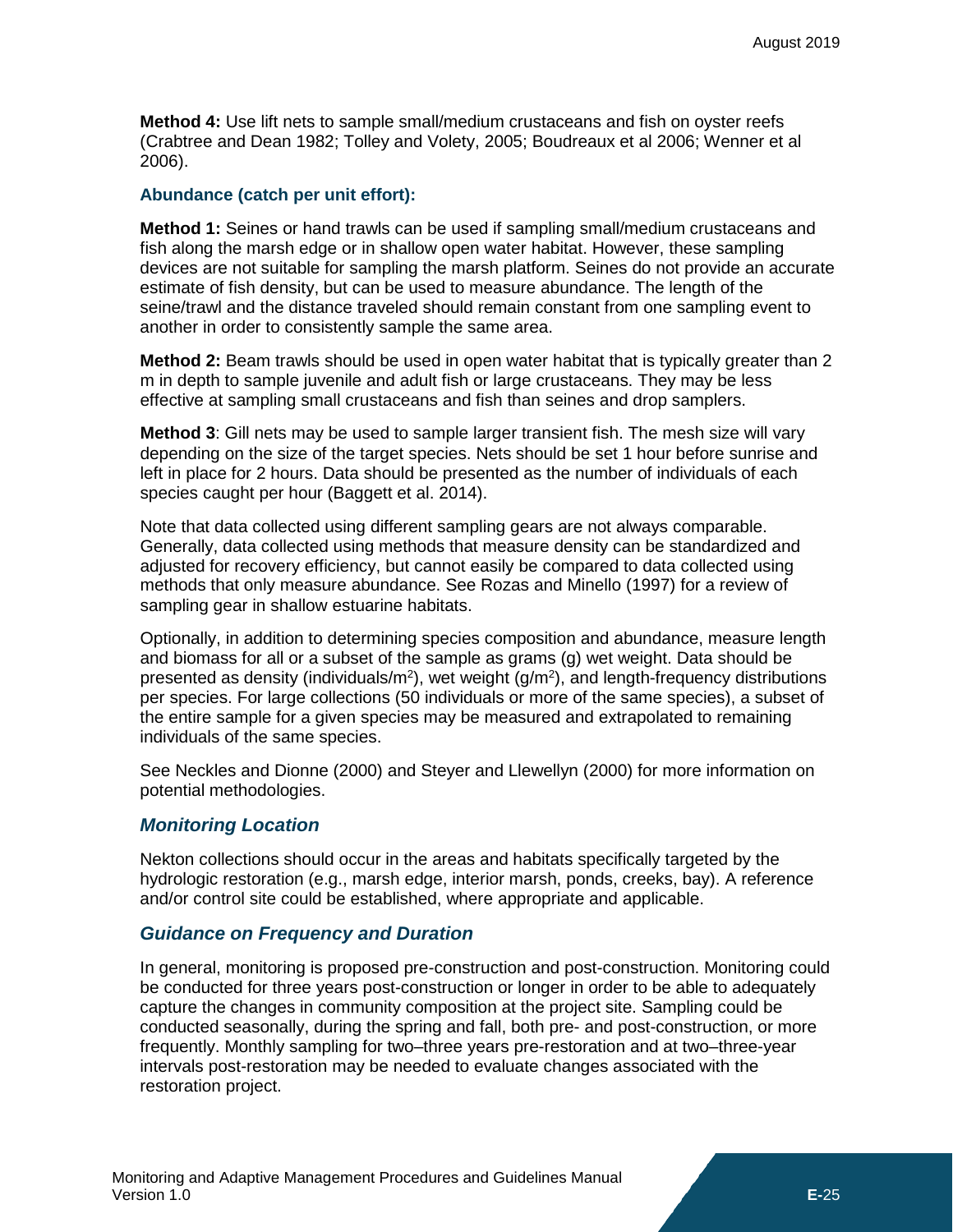### **Other Potential Analyses**

<span id="page-19-0"></span>Used to calculate measures of **[Nekton Diversity](#page-19-0) [\(E.3.15\)](#page-19-0)**.

# E.3.15. **Nekton Diversity**

**Parameter Type:** Calculated

**Units:** none

### **Definition**

Diversity is related to the species number and abundance within a particular location. There are a number of measurements and indices related to species diversity.

### **Restoration Approach**

• Create, Restore, and Enhance Coastal Wetlands

### **Potential Methodologies**

Based on **Section [E.3.14](#page-17-0) [Nekton Abundance, Density, Composition, Length, and Mass](#page-17-0)**, many measures of diversity can be calculated.

**Method 1:** Species richness: The simplest measure of diversity, the total number of species present in a sample.

**Method 2:** Shannon-Wiener Index (Bradshaw and Brook, 2010).

**Method 3:** Simpson's Index (Bradshaw and Brook, 2010).

### *Monitoring Location*

The monitoring location would vary based on project-specific objectives.

### *Guidance on Frequency and Duration*

<span id="page-19-1"></span>Whenever nekton sampling occurs.

# E.3.16. **Number of Improvement Practices Implemented**

### **Parameter Type:** Measured

**Units:** none (count)

### **Definition**

Count of the number of water quality or wetland improvement practices that were implemented as part of the project.

### **Restoration Approaches**

- Create, Restore, and Enhance Coastal Wetlands
- Reduce Nutrient Loads to Coastal Watersheds
- Reduce Pollution and Hydrologic Degradation to Coastal Watersheds
- Protect and Conserve Marine, Coastal, Estuarine, and Riparian Habitats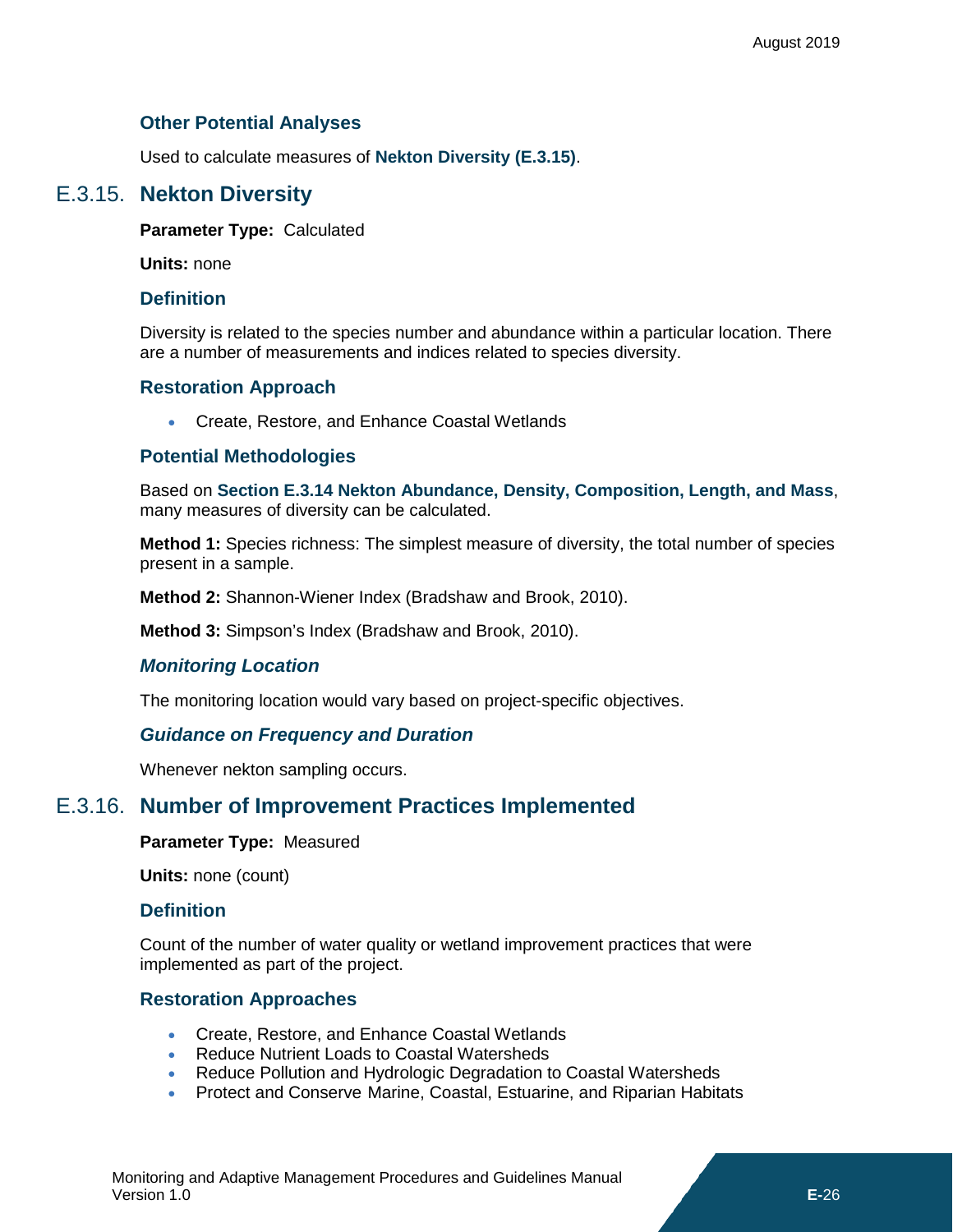### **Potential Methodologies**

<span id="page-20-0"></span>Count of improvements implemented.

# E.3.17. **Oyster Density**

### **Parameter Type:** Measured

Units: number of individual oysters per square meter (oysters/m<sup>2</sup>)

### **Definition**

The number of oysters, including recruits, per unit area. The density of live and dead oysters should be calculated separately. The age or size of recruits is project-specific and should be clearly defined.

### **Restoration Approaches**

• Restore Oyster Reef Habitat

### **Potential Methodologies**

**Method 1:** Place a quadrat on the reef and excavate all live and dead oysters within the quadrat. For rigid structures, place a quadrat on the surface of the reef structure and excavate to a depth necessary to collect all live oysters within the quadrat. For reefs constructed of bagged shell, take random samples by removing a bag of shell; the area sampled is the areal coverage of the bag. Convert densities to number per  $m^2$ . If placed along a shoreline, also report a number per linear meter of shore. Stratify samples as appropriate, such as by reef height, orientation to mainland, or distance from shore. For more information see Baggett et al. (2014).

**Method 2:** Use hydraulic patent tongs to sample the oyster reef. Like quadrats, they sample a known area and density can be calculated. For more information see Chai et al. (1992).

### *Monitoring Location*

Samples may be taken over the entire area of the reef. See Baggett et al. (2014) for guidance on the appropriate number of samples.

### *Guidance on Frequency and Duration*

Pre-restoration (once, if applicable), and at least annually for 5 years after restoration. Density should be measured after the growing season unless project objectives dictate otherwise.

### **Other Potential Analyses**

Density of large oysters (brood stock) may be calculated using density and the oyster size frequency distribution. "Large" is defined for each project as appropriate.

### E.3.18. **Oyster Mortality**

<span id="page-20-1"></span>**Parameter Type:** Calculated or Modeled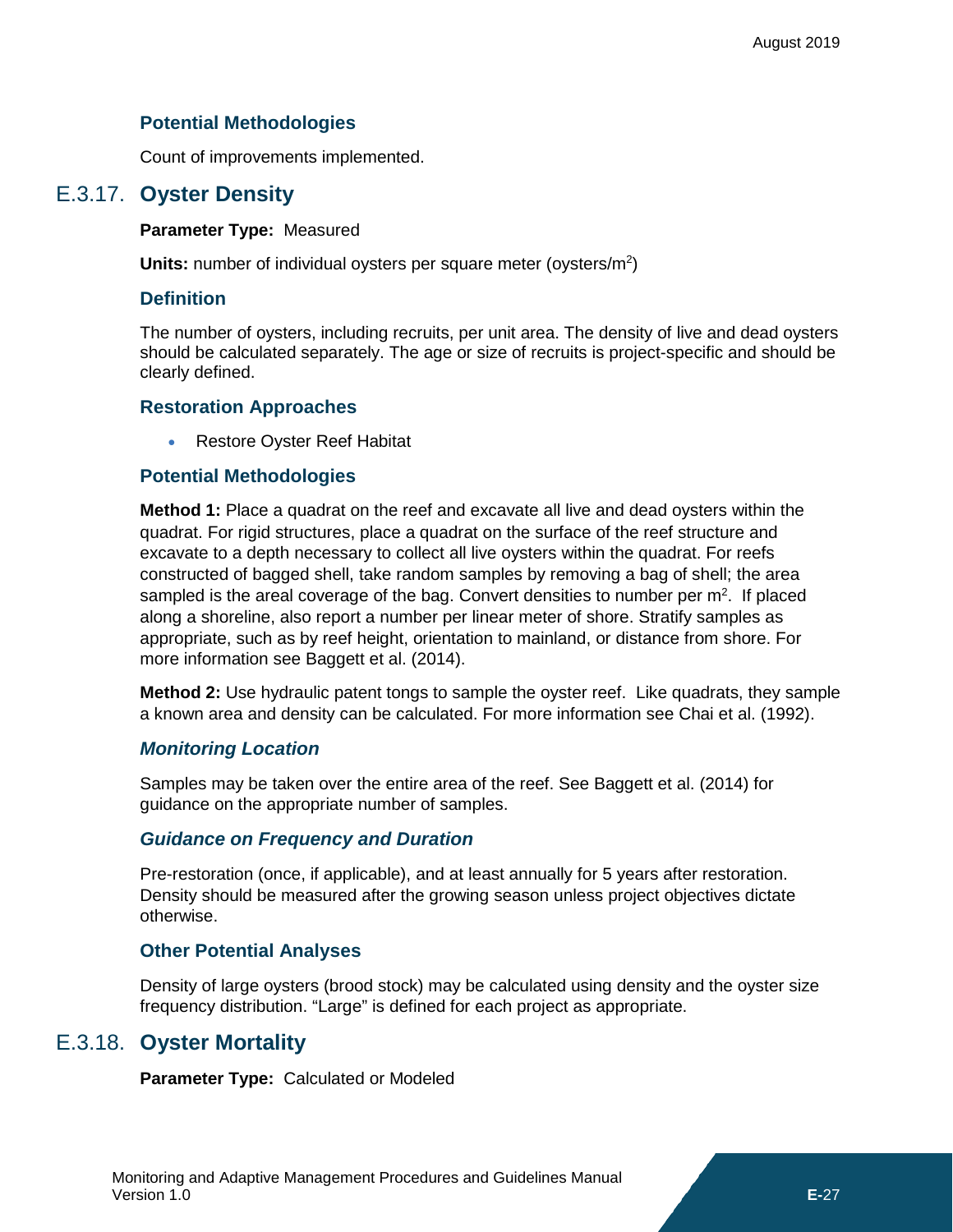**Units:** percentage (%)

### **Definition**

The proportion of dead oysters on a reef expressed as a percentage.

### **Restoration Approaches**

• Restore Oyster Reef Habitat

### **Potential Methodologies**

Divide the number of dead oysters by the total number of live and dead oysters and express as a percentage.

### *Monitoring Locations*

Samples may be taken over the entire area of the reef or control sites if appropriate habitats exist in the area. Control areas could consist of natural reefs, non-reef areas, or other restoration projects depending on the restoration goals. See Baggett et al. (2014) for guidance on the appropriate number of samples and "oyster density" above.

### *Guidance on Frequency and Duration*

Recommended frequency: Pre-restoration (once, if applicable), and at least annually for 5 years after restoration. Sampling should be performed at the end of the oyster growing season in conjunction with sampling for oyster density. If possible, sampling should occur after newly settled oysters have grown to a size greater than 10 mm and can be confidently classified as recruits (Baggett et al., 2014).

# E.3.19. **Oyster Larval Settlement**

### <span id="page-21-0"></span>**Parameter Type:** Calculated

Units: number of spat per square meter per day (spat/m<sup>2</sup>·day), number of spat per square meter (spat/m<sup>2</sup>), number of spat per liter of shell (spat/L of shell), number of spat per weight of shell (spat/kg of shell), or number of spat per individual shell (spat/shell), depending on the method used

### **Definition**

Settlement is defined as the point at which a larva attaches to the substrate or metamorphoses into benthic form (Wildish and Kristmanson, 1997; Baggett et al., 2014). This differs from recruitment, which includes settlement and some period of post-settlement survival (Baggett et al., 2014).

### **Restoration Approaches**

• Restore Oyster Reef Habitat

### **Potential Methodologies**

**Method 1**. Settlement Plates or Shell Strings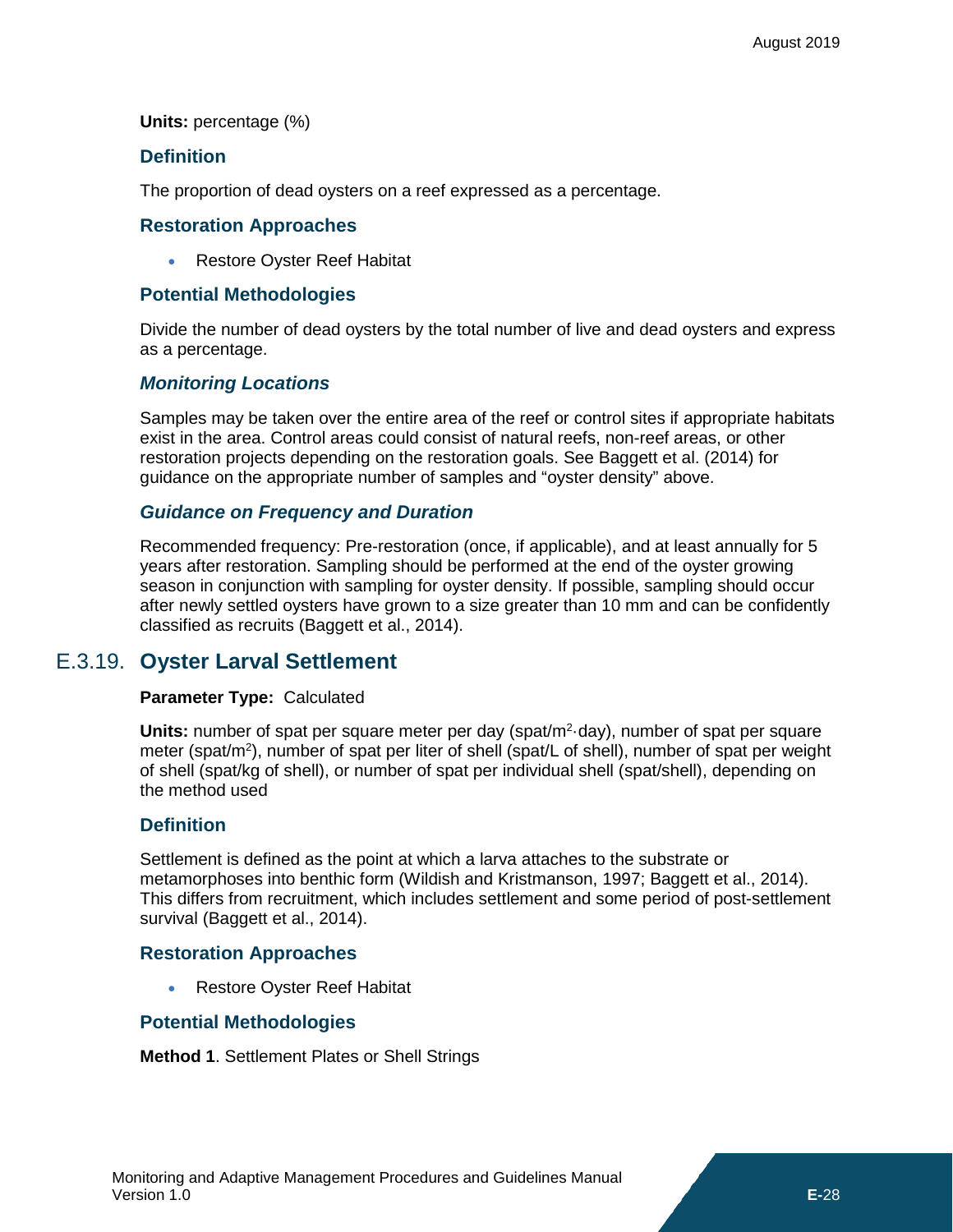Deploy settlement plates or shell strings. Collect and replace plates every 3 or 4 weeks. More frequent replacement will yield finer-scale temporal patterns of settlement. Report as # of spat/ $m<sup>2</sup>$  unit area per day.

#### **Method 2.** Quadrat

Estimates of settlement may be obtained from quadrat samples used for density estimates. The number of oyster spat/quadrat should be expressed in  $\#/m^2$  so that density can be compared between project types and sites. If the project is a living shoreline or is designed to protect a marsh shoreline, then also report the number of spat per linear meter of shoreline.

#### **Method 3.** Shell Bags

If sampling with mesh bags filled with oyster shell, bags should be placed adjacent to or directly on the site of interest. Record the number and volume of bags of cultch material. Report as #spat/L of pre-deployed shell, # spat/individual shell, or # spat/weight of predeployed shell.

#### **Method 4.** Oyster Dredge

For an oyster dredge, tow for a specified time and method (e.g., linear or circular tow direction, speed). Measure the dredge width and tow distance to calculate the area swept. Correct for dredge efficiency as appropriate. Report as, # spat/L of shell, or average # spat/individual shell.

### *Monitoring Location*

Samples may be taken across the entire reef area as appropriate.

### *Guidance on Frequency and Duration*

Deploy plates or shell strings annually beginning the first week of April. Collect and replace plates or strings at least every 3 or 4 weeks until the end of the known settlement season for the area. Quadrat, shell bag, and dredge sampling may be conducted annually, preferably after fall settlement

### E.3.20. **Oyster Reef Volume**

<span id="page-22-0"></span>**Parameter Type:** Calculated

**Units:** cubic meters (m<sup>3</sup>)

### **Definition**

The space occupied by an oyster reef

### **Restoration Approaches**

• Restore Oyster Reef Habitat

### **Potential Methodologies**

These methods assume that the reef is not harvested.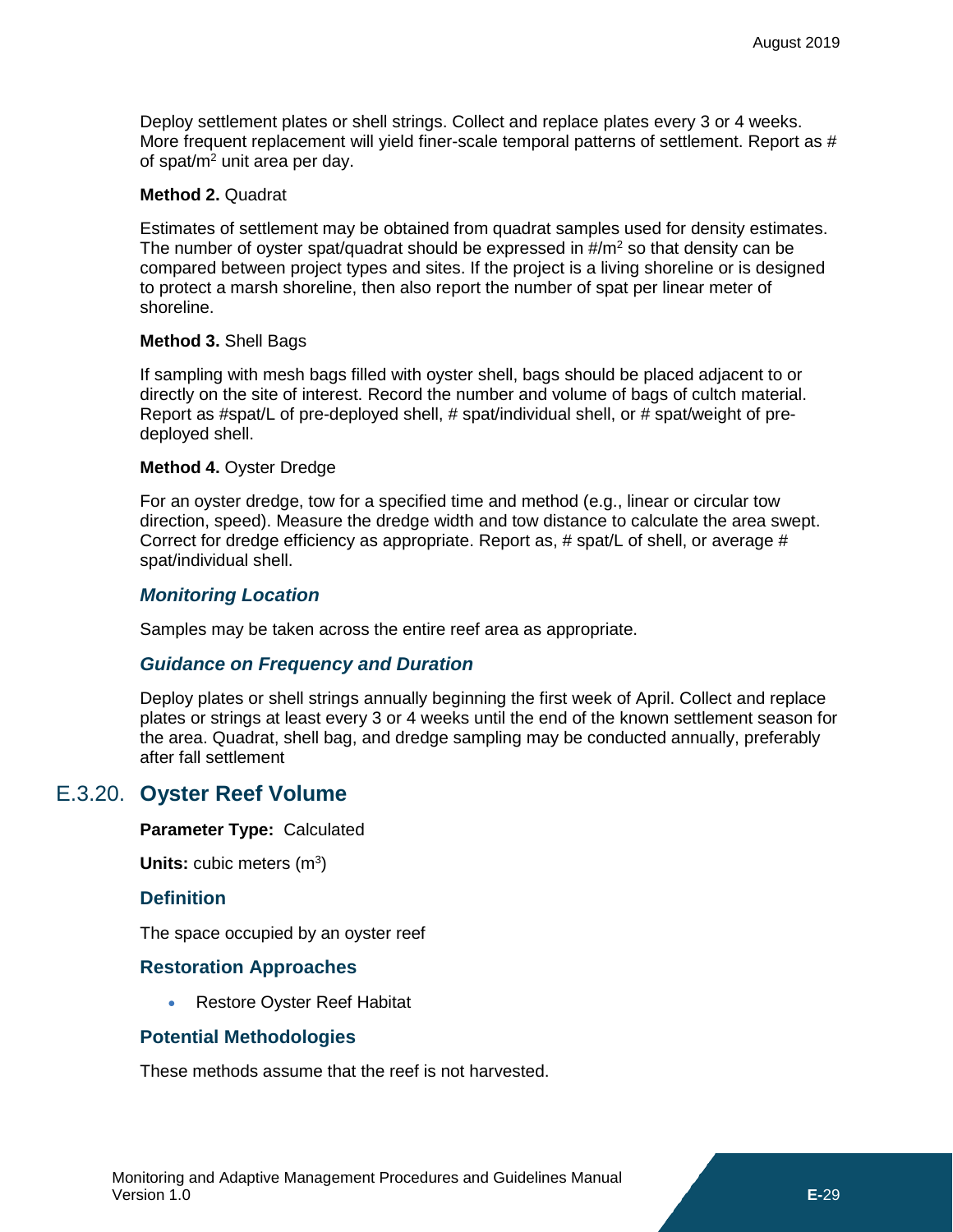**Method 1:** Reef volume may be calculated by multiplying reef area by elevation (mean reef height).

**Method 2:** Data from a combination of sources may be used to calculate reef volume. Data from side-scan sonar can be digitized into raster data and analyzed in ArcGIS or other software. Reef elevation data can be gathered from a scientific echo sounder (or other appropriate sonar devices like multibeam or interferometric sides scan sonar). Pre- and post-restoration elevation data allows the elevation above surrounding non-reef areas to be determined. Area  $*$  mean height = reef volume.

### *Monitoring Location*

Reef volume may be calculated for the entire area occupied by the reef.

### *Guidance on Frequency and Duration*

Reef volume could be calculated immediately after project implementation and annually for up to five years following implementation. Additional measurements could be taken after events that could alter reef volume, such as storms, or extended periods of water quality detrimental to oyster survival (e.g., low salinity events).

### **Other Potential Analyses**

<span id="page-23-0"></span>Reef volume may be used to calculate a shell budget for the reef.

### E.3.21. **Oyster Size Frequency Distribution**

**Parameter Type:** Measured

**Units:** millimeters (mm)

### **Definition**

Oyster shell height measured from the umbo to the opposite edge of the shell.

### **Restoration Approaches**

• Restore Oyster Reef Habitat

### **Potential Methodologies**

Measure the shell height (umbo to opposite edge) of each live and dead oyster collected.

### *Monitoring Locations*

Samples may be taken over the entire area of the reef. Measure at least 50 oysters per sample, or enough oysters to equal 250 per reef (Baggett et al. 2014).

### *Guidance on Frequency and Duration*

Pre-restoration (once, if applicable), and at least annually for 5 years after restoration. Sampling should be performed at the end of the oyster growing season in conjunction with sampling for oyster density. If possible, sampling should occur after newly settled oysters have grown to a size greater than 10 mm and can be confidently classified as recruits (Baggett et al., 2014).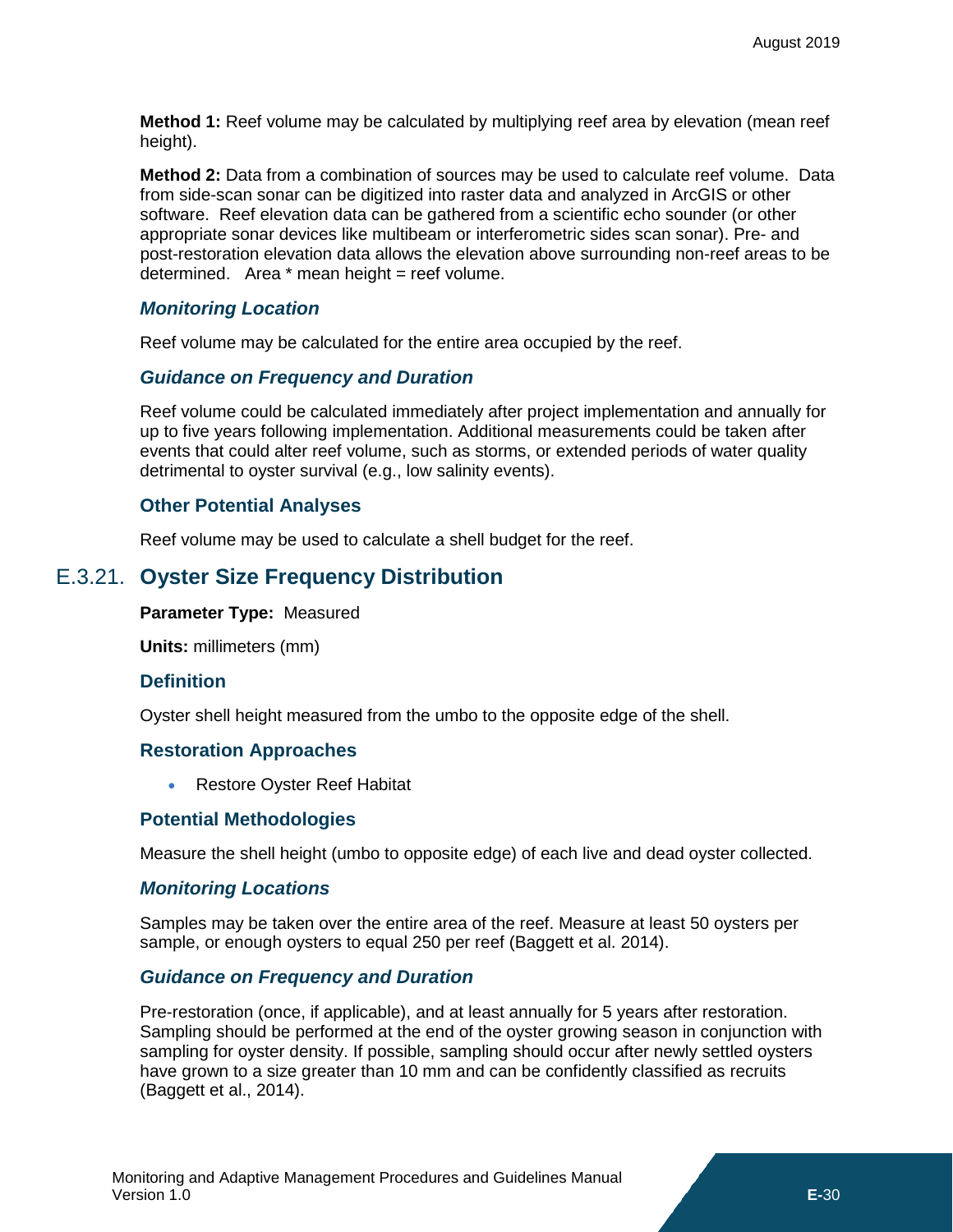# E.3.22. **pH (acidity)**

### <span id="page-24-0"></span>**Parameter Type:** Measured

**Units:** Standard Units (pH)

### **Definition**

Measure of acidity or potential activity of hydrogen ions (H+).

### **Restoration Approaches**

- Create, Restore, and Enhance Coastal Wetlands
- Reduce Nutrient Loads to Coastal Watersheds
- Reduce Pollution and Hydrologic Degradation to Coastal Watersheds
- Restore and Enhance Submerged Aquatic Vegetation (SAV)

### **Potential Methodologies**

pH can be measured using:

**Method 1:** An electronic pH meter.

**Method 2:** A litmus paper strip coated in a pH-indicating dye.

**Method 3:** pH dye testing kit for liquids.

Data collection and calibration procedures of detection instruments will be determined by the respective instrument's QA/QC procedures. Site determination for the data collection, as well as the frequency and duration, will be determined by the project-specific objectives.

### E.3.23. **Recreational Activities Utilized by Public**

<span id="page-24-1"></span>**Parameter Type:** Measured, Calculated, or Modeled

**Units:** none (counts by activity), person-hours/days/nights per activity, or none (average rating), depending on the nature and extent of the evaluation

### **Definition**

Amount of recreational use on the land and/or water, organized by category, where the activities take place, and for how long or how often.

### **Restoration Approach**

• Enhance Public Access to Natural Resources for Recreational Use

### **Potential Methodologies**

Monitoring could be conducted using key location or onsite surveys, as well as offsite regional telephone or mail surveys.

Use direct observations of recreational use activities (e.g., to determine if visitors are swimming, using the beach).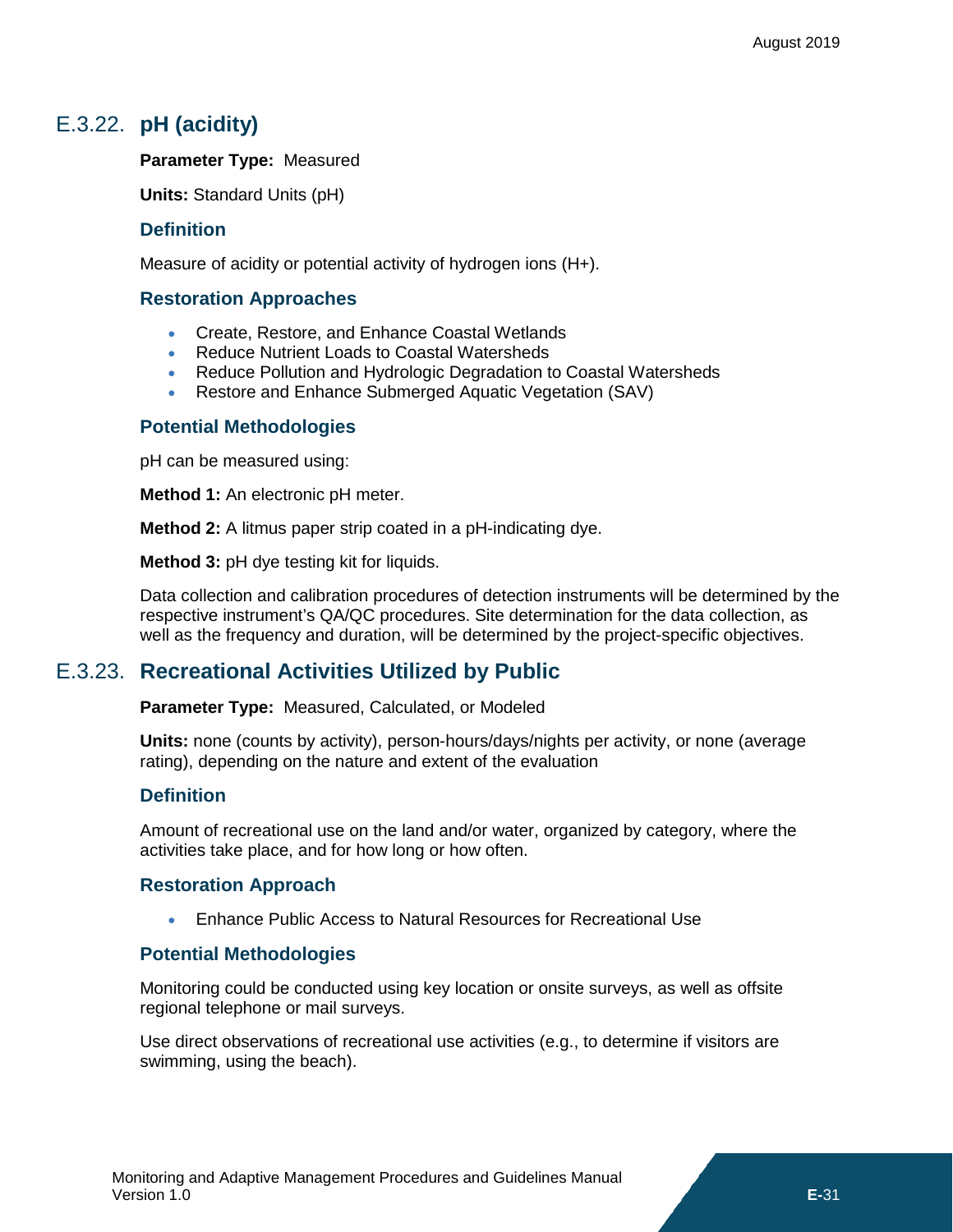Conduct surveys. These surveys should be conducted at key locations across the recreational use area. Surveys may include the following types of questions:

How often do you visit the acquired land?

With whom are you visiting the acquired land (commercial tour operator vs. family/friends/self)?

What is your motivation for visiting the site?

What benefits do you expect from visiting the site?

What activities are you participating in (could provide a list based on what recreational activities the land may be used for, with an option for "other")?

How long are you at the acquired land (hours, overnight, days)?

How would you rate the amount of influence that various setting features had on your experience?

See Moscardo and Ormsby (2004), U.S. Census Bureau et al. (2011), Louisiana Department of Culture, Recreation, and Tourism (2014), and Miller et al. (2014) for additional information.

#### *Monitoring Location*

Selection of respondents could use some systematic random sampling procedure within the units chosen for study. This procedure is intended to ensure that the respondents within a location have an equal probability of being asked to participate and, that the choice of target respondents is determined by the sampling system and not by the interviewers.

#### *Guidance on Frequency and Duration*

The survey could be conducted pre- and post-construction or more often depending on the objectives of the project. If appropriate for the project, monitoring should aim to cover different seasons and include weekdays, weekends, and holidays.

### <span id="page-25-0"></span>E.3.24. **Right of Entry**

**Parameter Type:** Calculated

**Units:** days

#### **Definition**

The right of entry to a project area is measured in terms of the number of days the area was open and closed to the public. This only applies to projects that can be closed or opened, and not to areas/projects that are always open.

### **Restoration Approaches**

- Enhance Public Access to Natural Resources for Recreational Use
- Promote Environmental Stewardship, Education, and Outreach

### **Potential Methodologies**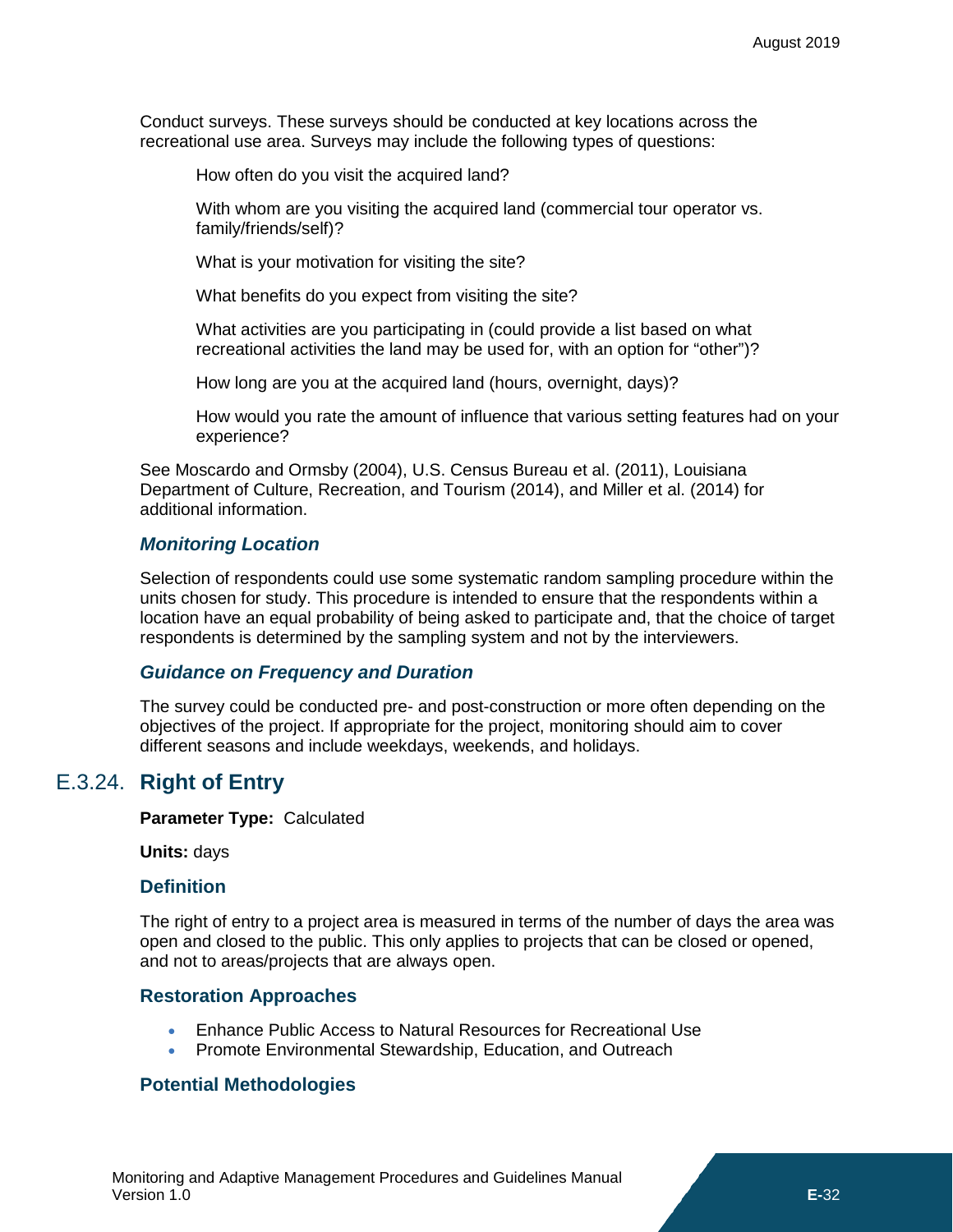Document the number of days the project area is open and closed using beach closure information, information on restrictions in place due to severe weather, or other similar information.

### *Monitoring Location*

The information is collected at the location for which access can be restricted.

### *Guidance on Frequency and Duration*

Duration and frequency will ultimately depend on site specific conditions, project objectives, and the monitoring period identified in the project-specific MAM plan.

### **Other Potential Analyses**

The information can help inform trends in visitor use. For example, if severe weather prevents the opening of a facility, visitor use numbers will decline during that period. This additional piece of information will help explain these patterns in visitor use.

### <span id="page-26-0"></span>E.3.25. **Salinity**

#### **Parameter Type:** Measured or Modeled

**Units:** parts per thousand (ppt), Practical Salinity Units (PSU), or unitless. These systems of units are interchangeable, by design.

### **Definition**

The concentration of dissolved salts in water reported as parts per thousand (ppt), practical salinity units, or may be unitless (indicating the use of the Practical Salinity Scale).

### **Restoration Approaches**

- Create, Restore, and Enhance Coastal Wetlands
- Protect and Conserve Marine, Coastal, Estuarine, and Riparian Habitats
- Reduce Nutrient Loads to Coastal Watersheds
- Reduce Pollution and Hydrologic Degradation to Coastal Watersheds
- Restore and Enhance Submerged Aquatic Vegetation (SAV)

### **Potential Methodologies**

**Method 1:** Surface water salinity may be measured continuously with an in-situ salinity/conductivity sonde and data logger.

**Method 2:** Take discrete samples using a hand-held salinity/conductivity probe or refractometer.

See Neckles and Dionne (2000), Steyer and Llewellyn (2000), Wagner et al. (2006), and U.S. EPA (2014) for additional information on salinity monitoring protocols.

### *Monitoring Location*

Spatial distribution of salinity measurements will depend on the project type and hydrologic characteristics of the project area. Salinity measurements could be taken near the source of the hydrologic restoration, within the boundary of the area influenced by the project, near the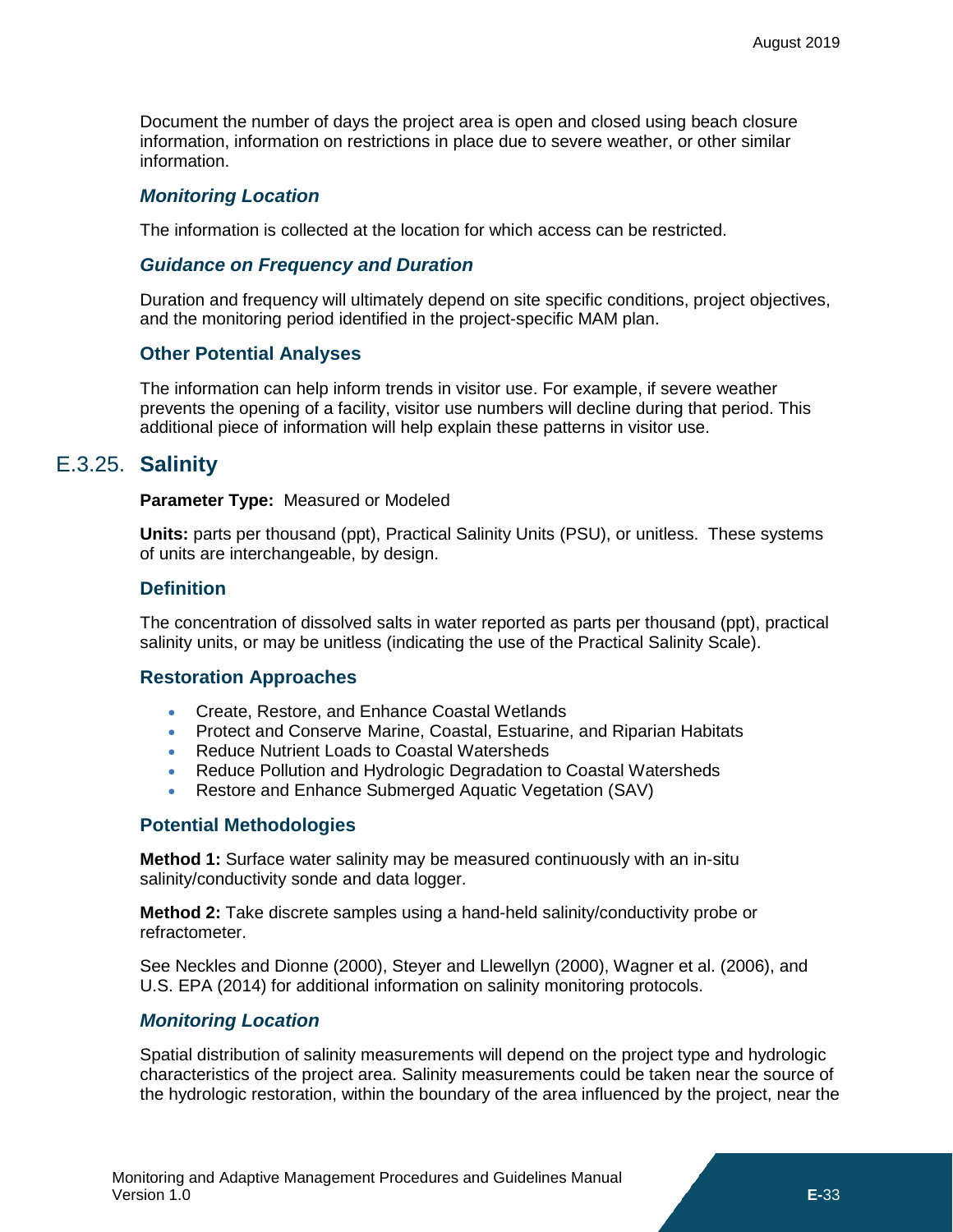edge of boundary, and outside the boundary if adjacent to other habitats. A reference and/or control site could be established, where appropriate and applicable.

### *Guidance on Frequency and Duration*

In general, monitoring is proposed pre-construction, immediately after construction, and post-construction. A baseline pre-construction condition could be established based on information obtained during the E&D. Recommend sampling immediately following construction (as-built) and annually thereafter.

If the parameter is linked to a performance criterion, it could be monitored until the criterion has been met and then sustained for three years. Otherwise, establish a monitoring period long and frequent enough to satisfy project objectives. This may involve capturing annual/inter-annual variability based on factors that could influence salinity at the project site (e.g., precipitation, freshwater inflow).

### E.3.26. **Scarring**

<span id="page-27-0"></span>**Parameter Type:** Measured or Calculated

**Count Units:** none **Length Units:** meters (m) **Depth Units:** centimeters (cm) Area Units: square meters (m<sup>2</sup>)

### **Definition**

Disturbed or damaged SAV and surrounding sediments as a result of boat propeller damages or other human impacts. Measurement includes counts, lengths, depths, and areas of scars.

### **Restoration Approach**

• Restore and Enhance Submerged Aquatic Vegetation (SAV)

### **Potential Methodologies**

**Method 1:** Scar boundaries, number, length can be mapped based on aerial imagery collected by airplane, helicopter, unmanned aerial systems (UAS); high-resolution satellite imagery; or other appropriate remote sensing platforms. Recommended landscape-scale monitoring is 1: 9,600 scale to effectively estimate bare patches (< 2-3 m2, Dunton and Pulich 2007). Imagery used to establish SAV boundaries should include true color and infrared bands, and have a spatial resolution of 1 meter (m) or less. Source imagery should be orthorectified [i.e., free from distortions related to sensor optics, sensor tilt, and differences in elevation; see Rufe (2014)]. Collected imagery should be imported to spatial analysis software to digitize the perimeter of the project footprint and the boundaries of habitat areas within the project footprint. Additional guidance on using aerial imagery can also be found in Anders and Byrnes (1991), Crowell et al. (1991), Morton (1991), and FLDEP (2014).

**Method 2:** Ground surveys can be used to map the area of small scars. Use a real-time kinematic Global Positioning System (RTK GPS) to take continuous measurements while walking the perimeter of the project and along the boundaries of specific habitats within the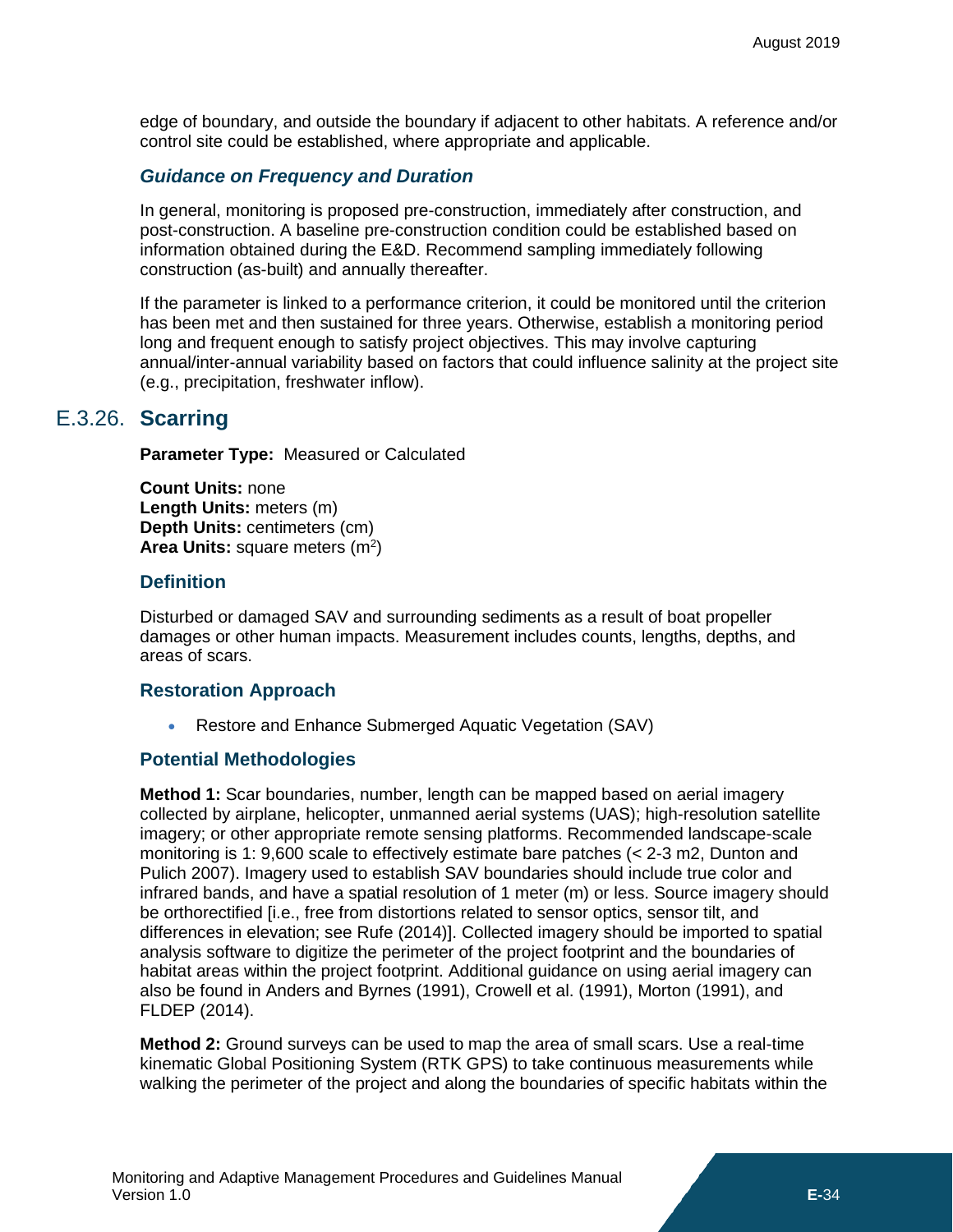project footprint. If taking depth measurements, record depth of scar at various waypoints while mapping the area of the scar.

**Method 3:** Grid mapping can be used to calculate the area of prop scars; it is best used when scarring is linear (EBAP and FLDEP 2015). A fiberglass measuring tape is extended down the midline of the scar from two anchor points located at each end of the scar. At specified intervals (~1 m) length measurements are taken at right angles from the centerline to the edges of the scar (Hudson and Goodwin 2001). Using this information, a graphical representation of the injury can be made by plotting measured points on a Cartesian plane from which the area of the scarring can be calculated.

**Method 4:** GPS/Trimble Method is best used on wide scars, or scars that may have merged to form larger patches (EBAP and FLDEP 2015). NOAA and the FLDEP utilize this method to collect data about areas with high boat traffic. The Trimble receiver collects points while being walked around the perimeter of the scar or being dragged in a float. The total number of points recorded is dependent on the complexity of the scar; more complex features will require more points to accurately represent the shape. The points are then connected to create a polygon feature in ESRI ArcView or Trimble Pathfinder Office. From that, the area of scarring can be calculated.

### **Monitoring Location**

Area of habitat impacted should be determined for the entire project footprint. Some data, such as aerial photography, may be collected over larger areas. If using signage and/or buoys to mark boundaries of the project, scarring should be monitored within the boundaries.

### **Guidance on Frequency and Duration**

In general, monitoring is proposed twice a year, once in the growing season (approximately April through October) and once again in the dormant season, allowing data collection to coincide with the yearly minimum and maximum seagrass densities (EBAP and FLDEP 2015). In general, monitoring is proposed pre-restoration, immediately after restoration, and post-restoration.

### **Other Potential Analyses**

Scarring measurements may also be used in conjunction with other parameters listed herein (e.g., elevation, vegetation percent cover and composition, turbidity) to perform the following calculations and analyses: habitat type changes, bathymetric profile change, and sediment movement.

### <span id="page-28-0"></span>E.3.27. **Shoreline Position**

**Parameter Type:** Measured, Calculated, or Modeled

**Units:** positions should be georeferenced (latitude, longitude, elevation) or relative changes may be measured in meters (m)

### **Definition**

The location of the boundary between the land and water at a particular tidal elevation. Calculations of shoreline position will allow for documentation of shoreline change over time, including in response to particular disturbance events.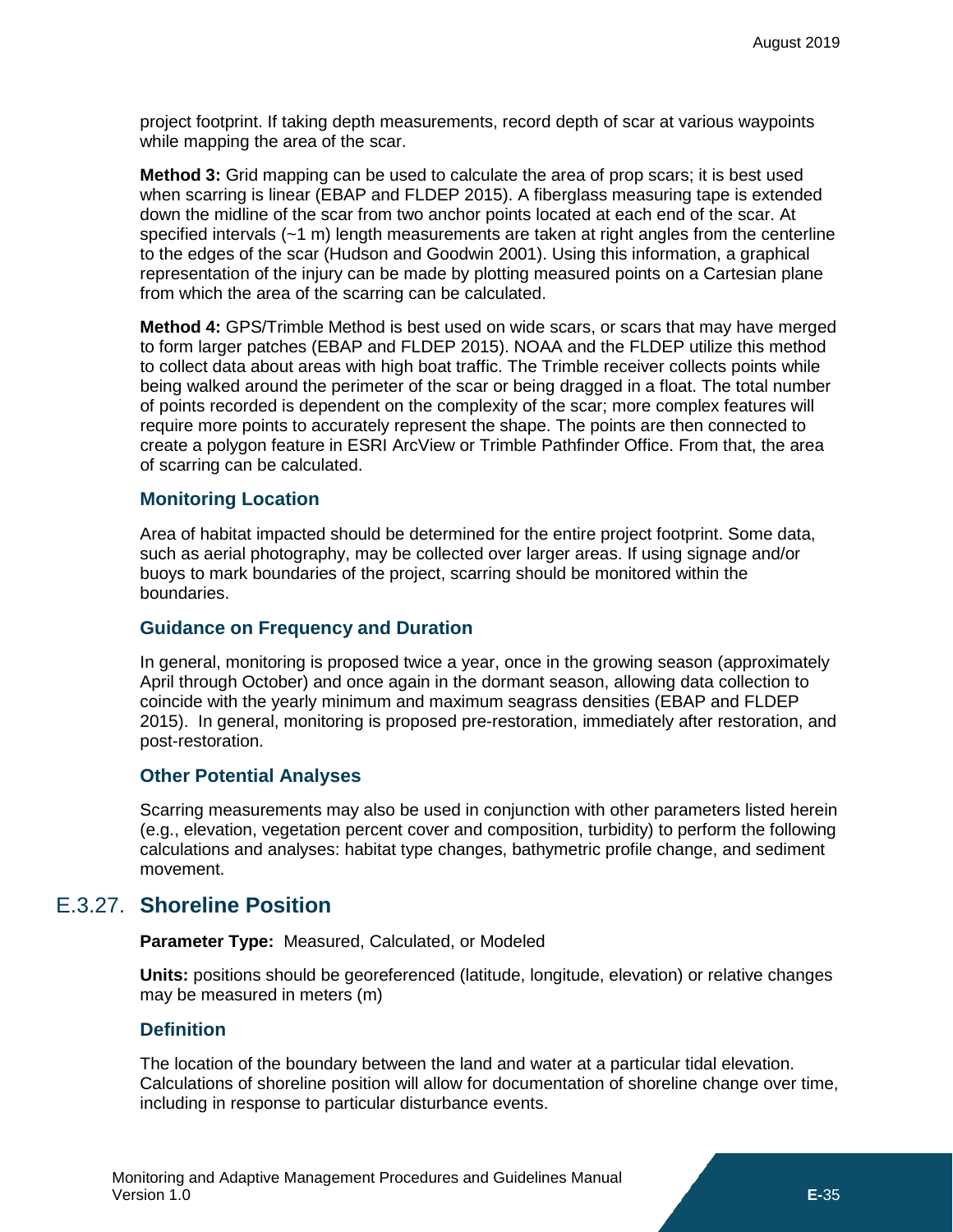### **Restoration Approaches**

- Create, Restore, and Enhance Coastal Wetlands
- Create, Restore, and Enhance Barrier and Coastal Islands and Headlands
- Restore and Enhance Dunes and Beaches
- Restore Oyster Reef Habitat

### **Potential Methodologies**

The shoreline position can be measured using high-resolution, near-vertical aerial imagery, RTK GPS survey data, or by measuring shoreline locations along established transects. Comparing shoreline position over time provides information on shoreline change. Any shoreline measurement may be tied to a relevant tidal datum [e.g., mean sea level (MSL), mean high water (MHW), mean low water (MLW)]. Shoreline change should be calculated between shorelines tied to the same tidal datum.

**Method 1:** Delineate the shoreline based on orthophotography collected by aerial survey (see Sections E.9.1 Area and E.9.8 Elevation for methods). Aerial surveying is a method of collecting geomatics or other imagery by using airplanes, helicopters, UAS, or other aerial methods. Imagery acquired should be orthorectified (i.e., free from distortions related to sensor optics, sensor tilt, and differences in elevation). For guidance on collecting aerial orthoimagery please see Rufe (2014). Orthoimagery for monitoring shoreline change should have a spatial resolution of at least 1 m. Additional guidance on using aerial imagery can also be found in Anders and Byrnes (1991), Crowell et al. (1991), Morton (1991), and FLDEP (2014).

**Method 2:** RTK GPS ground surveys can be used for smaller projects to measure land elevation. Walk the shoreline while taking continuous measurements using an RTK GPS. Import the spatial information into ArcGIS and map the shoreline position. For wetlands, the shoreline is defined as the lower/seaward extent of the emergent marsh vegetation. Import and analyze the data using spatial analysis software. Determine the shoreline loss/gain in meters per year. See Steyer and Llewellyn (2000) for more information on this method.

**Method 3:** Establish permanent base stakes along the length of the shoreline at least 10 m inward of the marsh edge and determine the GPS coordinates of each base stake. Measure the linear distance from the base stake to the marsh edge along an established compass direction. The marsh edge is defined as the lower/seaward extent of the emergent marsh vegetation. Import and analyze the data using spatial analysis software. Determine the shoreline loss/gain in meters per year. See Steyer and Llewellyn (2000) for more information on this method.

For additional information on shoreline mapping methods, see Morton et al. (2005), Fearnley et al. (2009), Martinez et al. (2009), FLDEP (2014), and Guy (2015).

Repeated measurements of the shoreline position over time enables calculations of shoreline change, including erosion or seaward expansion. Several references are available for calculating shoreline change over time (e.g., Moore, 2000; Ramsey et al., 2001; Boak and Turner, 2005; Morton et al., 2005; Thieler et al., 2009; Gens, 2010; Rangoonwala et al., 2016).

### **Monitoring Location**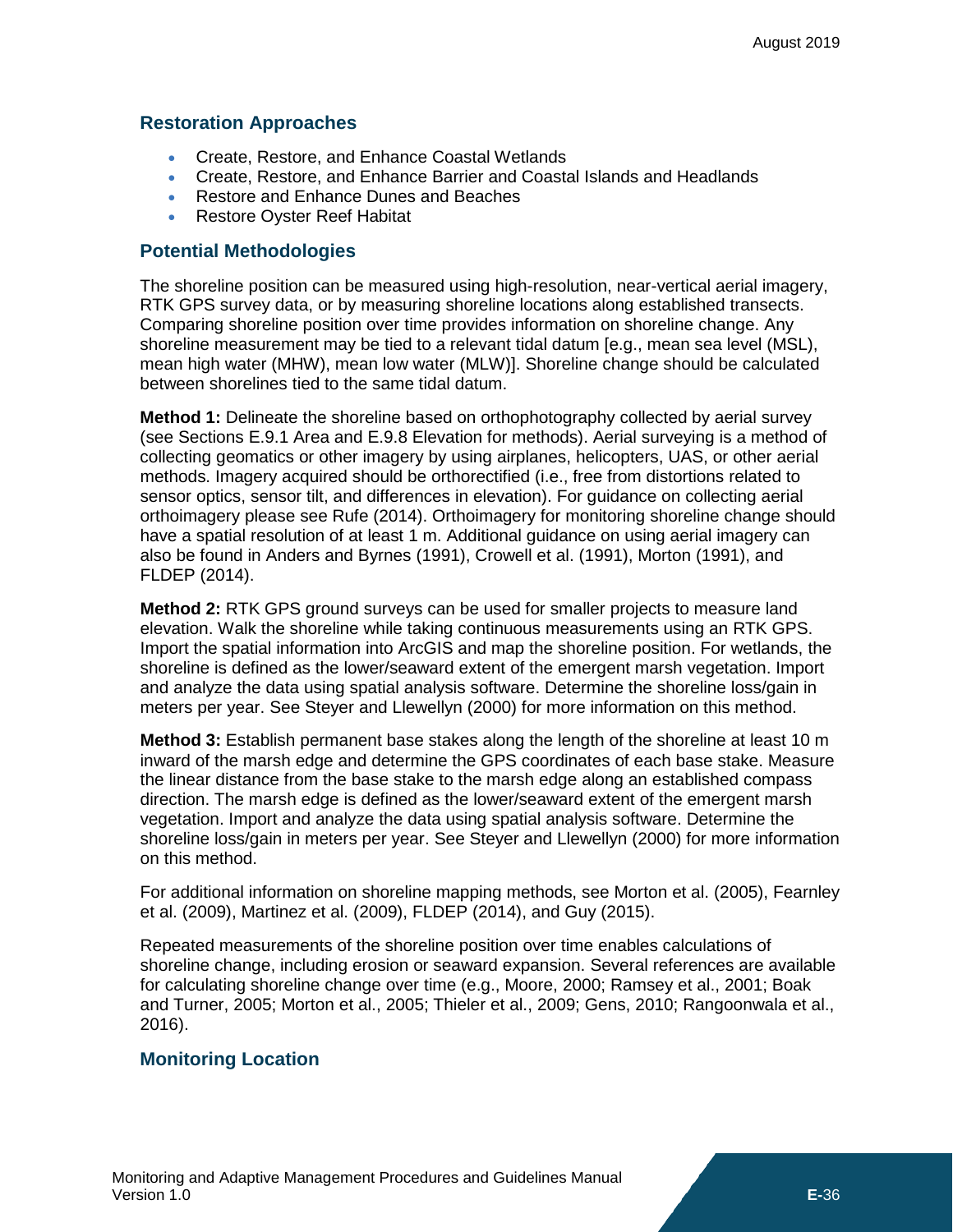The shoreline change should be determined for the entire project footprint. For some collection techniques, such as aerial photography, the data will be collected for a larger area. A reference and/or control site could be established, where appropriate and applicable, to calibrate and validate remote sensing data. Spatial variation in the direction and magnitude of shoreline displacement can be measured by selecting reference and/or control points that are surveyed repeatedly over time.

### **Guidance on Frequency and Duration**

In general, monitoring should be conducted pre-construction, immediately following construction, and post-construction. A baseline pre-construction condition should be established based on data obtained during the E&D. For beaches, dunes, and barrier islands, data collection could occur immediately following construction (as-built) and frequently enough to satisfy project objectives. For coastal wetlands projects, data collection could occur immediately following construction (as-built) and one–two more times over the monitoring period, or longer. In some cases, sampling throughout the year may be useful to identify seasonal patterns in erosion or accretion. Funding for contingency data collection could be included to evaluate storm impacts, as needed.

The duration will ultimately depend on site-specific conditions, project objectives, and the monitoring period identified in the project-specific MAM Plan.

### **Other Potential Analyses**

Shoreline erosion rate, habitat type changes, shoreline change, habitat change, beach and dune profile change, volume change, bathymetric profile change, volume change, and sediment movement.

### E.3.28. **Specific Conductance**

#### <span id="page-30-0"></span>**Parameter Type:** Measured

**Units:** microsiemens per centimeter (µS/cm)

### **Definition**

Measure of how well water can conduct an electrical current.

### **Restoration Approaches**

- Create, Restore, and Enhance Coastal Wetlands
- Protect and Conserve Marine, Coastal, Estuarine, and Riparian Habitats
- Reduce Nutrient Loads to Coastal Watersheds
- Reduce Pollution and Hydrologic Degradation to Coastal Watersheds
- Restore and Enhance Submerged Aquatic Vegetation (SAV)

### **Potential Methodologies**

**Method 1:** Specific conductance can be measured using a multi-parameter water quality sonde.

Data collection and calibration procedures of detection instruments will be determined by the respective instrument's QA/QC procedures. Site determination for the data collection, as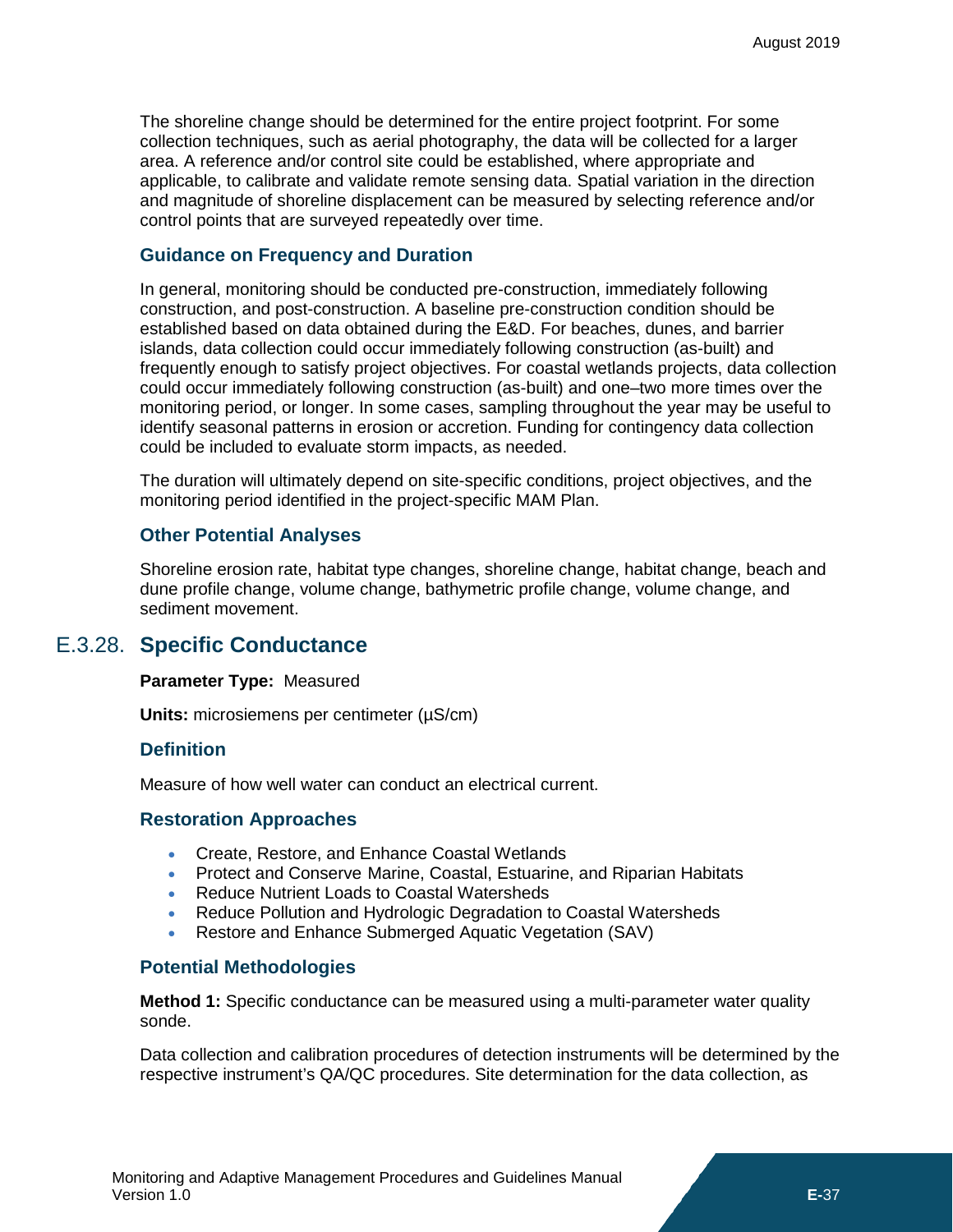well as the frequency and duration, will be determined by the project-specific objectives. See Wagner et al. (2006).

# E.3.29. **Structural Integrity and Function of Constructed Features**

<span id="page-31-0"></span>**Parameter Type:** Qualitative or Measured

**Units:** none or as appropriate for the dimensions or functions evaluated

### **Definition**

A series of observations and/or measurements to evaluate the integrity and function of constructed project features, such as breakwaters, weirs, culverts, tidal channels/creeks and/or access control measures such as signs, boardwalks, and fencing. The consolidation of a structure over time may also be monitored through repeated elevation measurements. The integrity of the structure, and its foundation and function are evaluated so that appropriate maintenance or alternative actions can be taken if the constructed feature is not performing as constructed or designed.

### **Restoration Approaches**

- Create, Restore, and Enhance Coastal Wetlands
- Create, Restore, and Enhance Barrier and Coastal Islands and Headlands
- Restore and Enhance Dunes and Beaches
- Restore and Enhance Submerged Aquatic Vegetation (SAV)

### **Potential Methodologies**

**Method 1:** Conduct visual observations and photograph the project site. Visual surveys may be used subjectively to record the overall conditions, integrity, and effectiveness of the structure, including observations of material movement, changes in profile, change in habitat, etc. For hydrologic connectivity projects in which culverts are used, this should include checking for any obstructions to flow through the culvert. For recreational use projects, this may include an inspection of the project features such as entry points, parking lots, signage, and self-registration booths. For barrier island, dune, or beach projects, this may include an inspection of the project features such as dune walkovers, bollards and cable functioning, and other habitat protection features. For SAV projects, this may include inspection of bird stakes used to enhance nutrient levels (Powell et al. 1991), signage, and/or buoys which delineate the edges of the restoration zone, or breakwaters which could include oyster reefs or bio-engineered products.

**Method 2:** Use imagery collected during aerial surveys (see Section E.9.1 Area) to measure changes to the structure.

**Method 3:** Conduct an elevation and/or bathymetric survey of the structure to describe its outer surface geometry and measure changes over time. Measure the elevation of 2–10 points on the structure in relation to an established datum.

- Composition: Position and size of unstable pieces, including major voids and exposures to core or underlayer
- Element composition: shape, size, and position of armor stone, including any fractures.

See Chapter 10 of CIRIA et al. (2007).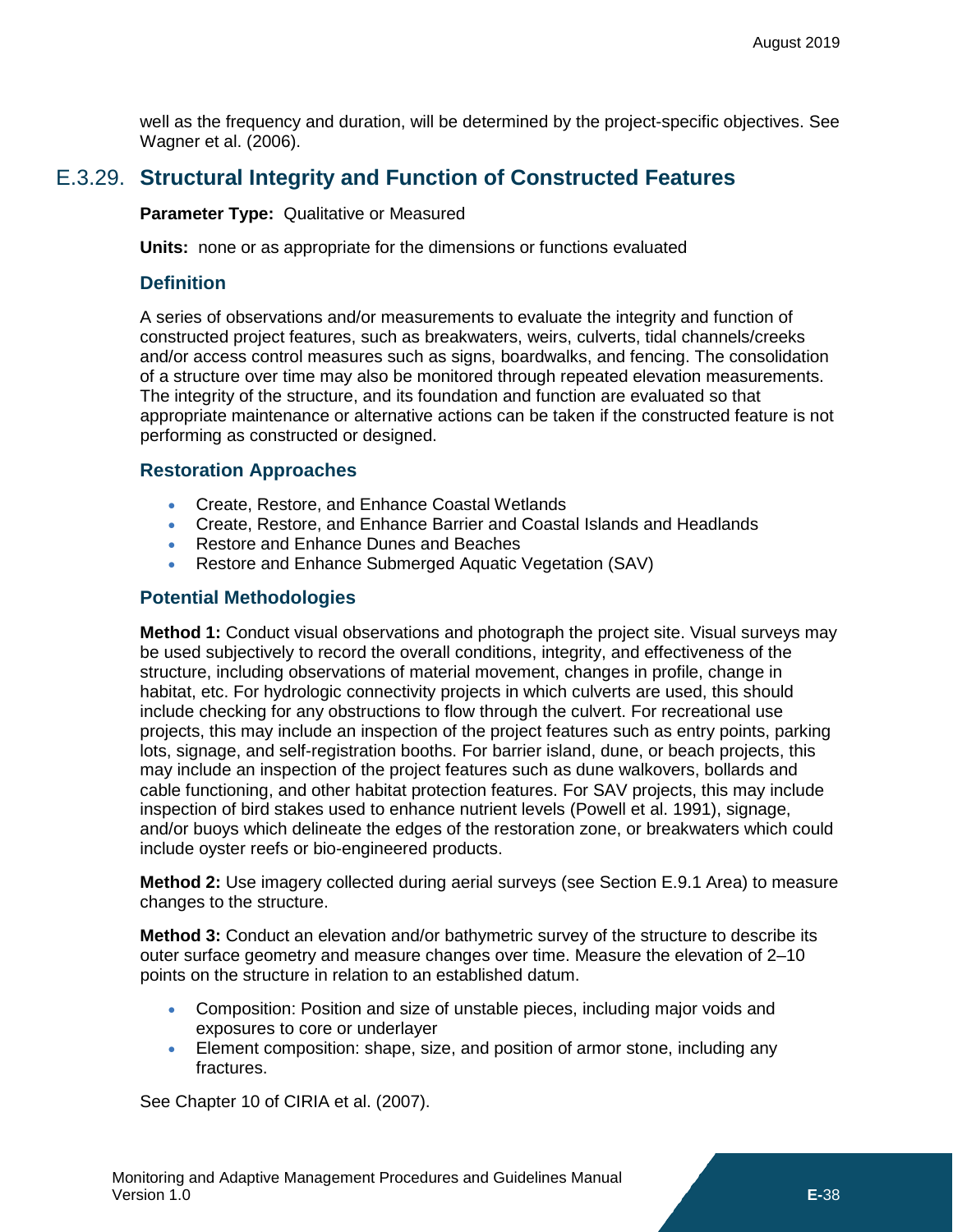### **Monitoring Location**

Along the entire length of the structure.

### **Guidance on Frequency and Duration**

Post-construction observations could be made immediately following construction (as-built) and annually for five years post-construction. Additional observations may be needed following extreme weather events. Intervals between monitoring could be predetermined by the risk associated with particular failure mechanisms, structural elements, foundation conditions, exposure conditions, and design criteria.

### **Other Potential Analyses**

Repeated measurements of the elevation of a structure can be used to calculate a consolidation rate.

# E.3.30. **Targeted Injured Species Abundance or Density**

<span id="page-32-0"></span>**Parameter Type:** Measured, Calculated, or Modeled

#### **Abundance Units:** none (count)

Density Units: individuals per square meter (number/m<sup>2</sup>) or individuals per square kilometers (number/km<sup>2</sup>)

### **Restoration Approaches**

- Create, Restore, and Enhance Coastal Wetlands
- Create, Restore, and Enhance Barrier and Coastal Islands and Headlands
- Protect and Conserve Marine, Coastal, Estuarine, and Riparian Habitats
- Restore and Enhance Dunes and Beaches
- Restore and Enhance Submerged Aquatic Vegetation (SAV)

### **Potential Methodologies**

The appropriate sampling methodologies will be dependent on the species targeted by the project.

### **Monitoring Location**

The restoration project. A reference and/or control site could be established, where appropriate and applicable. Specific sampling locations will depend on the species targeted.

### **Guidance on Frequency and Duration**

In general, monitoring is proposed pre- and post-construction, and is proposed for three years post-construction to adequately capture the changes in community composition at the project site. Monitoring frequency and seasonal timing will depend on the species targeted.

### E.3.31. **Temperature**

<span id="page-32-1"></span>**Parameter Type:** Measured or Modeled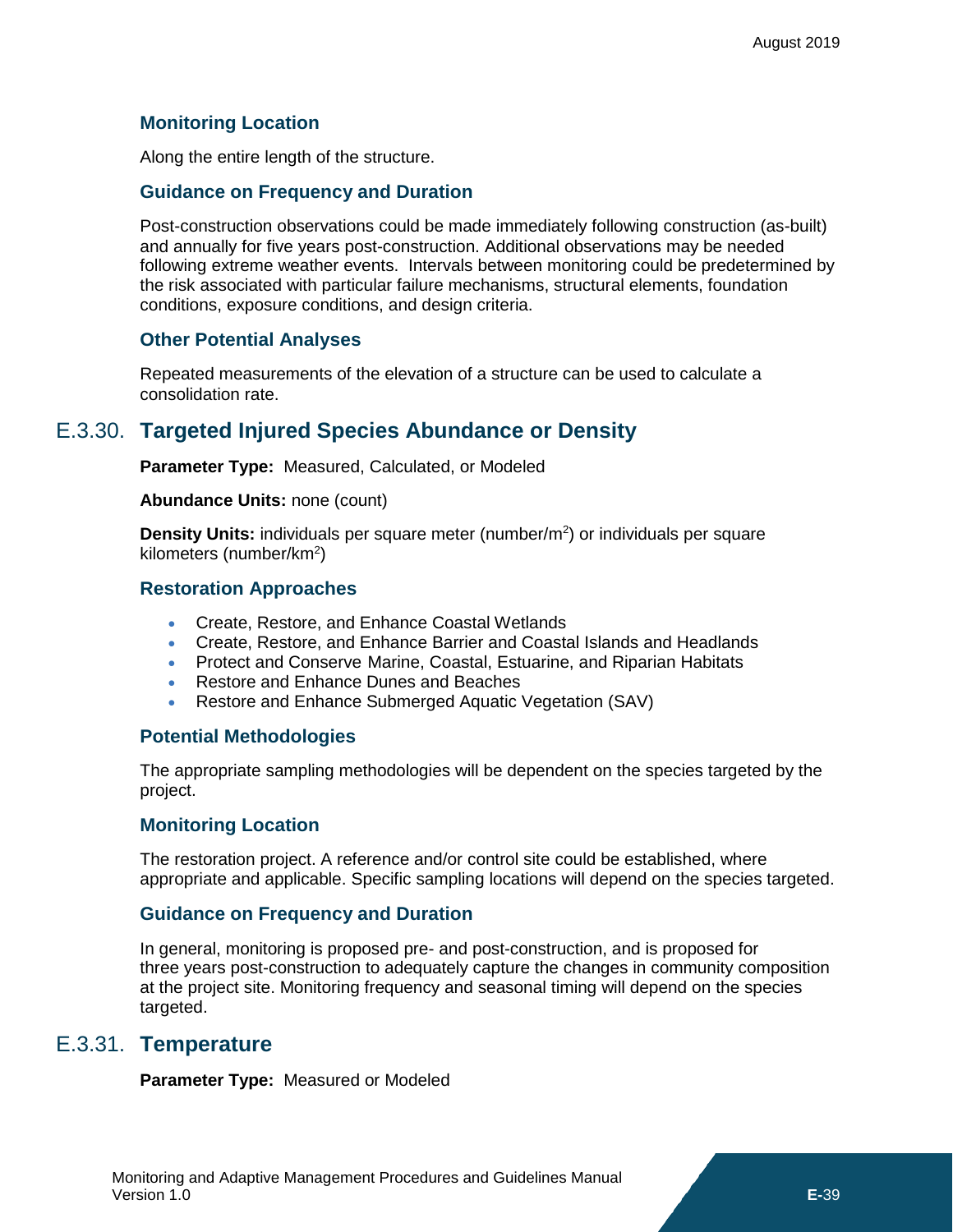**Units:** degrees Celsius (°C)

### **Definition**

A measure of the warmth or coldness of water with reference to some standard value.

### **Restoration Approaches**

- Create, Restore, and Enhance Coastal Wetlands
- Protect and Conserve Marine, Coastal, Estuarine, and Riparian Habitats
- Reduce Nutrient Loads to Coastal Watersheds
- Reduce Pollution and Hydrologic Degradation to Coastal Watersheds
- Restore and Enhance Submerged Aquatic Vegetation (SAV)

### **Potential Methodologies**

Can be obtained using a thermometer or temperature probe. Data collection and calibration procedures of detection instruments will be determined by the respective instrument's QA/QC procedures. Site determination for the data collection, as well as the frequency and duration, will be determined by the project-specific objectives. See also Wagner et al. (2006).

### E.3.32. **Terms of conservation/management plan met**

#### <span id="page-33-0"></span>**Parameter Type:** Qualitative

**Units:** none

### **Definition**

Determination as to whether the terms of the conservation and/or management agreement, as applicable, have been met.

### **Restoration Approaches**

• Protect and Conserve Marine, Coastal, Estuarine, and Riparian Habitats

### **Potential Methodologies**

If the project includes a management agreement, the contractor would be responsible for collecting this information and should record this as a part of their reporting and on-site inspections. Comparisons of management reports and site inspections or other planning materials may be necessary. If the project includes a conservation agreement (e.g., easement), the implementing Trustee would determine if the conservation agreement terms were being met through a site visit or discussions with the managing agency or party.

# E.3.33. **Total Nitrogen (TN)**

### <span id="page-33-1"></span>**Parameter Type:** Measured

**Units:** milligrams per liter (mg/L) or parts per million (ppm)

### **Definition**

The sum of organic and inorganic forms of nitrogen in a water sample.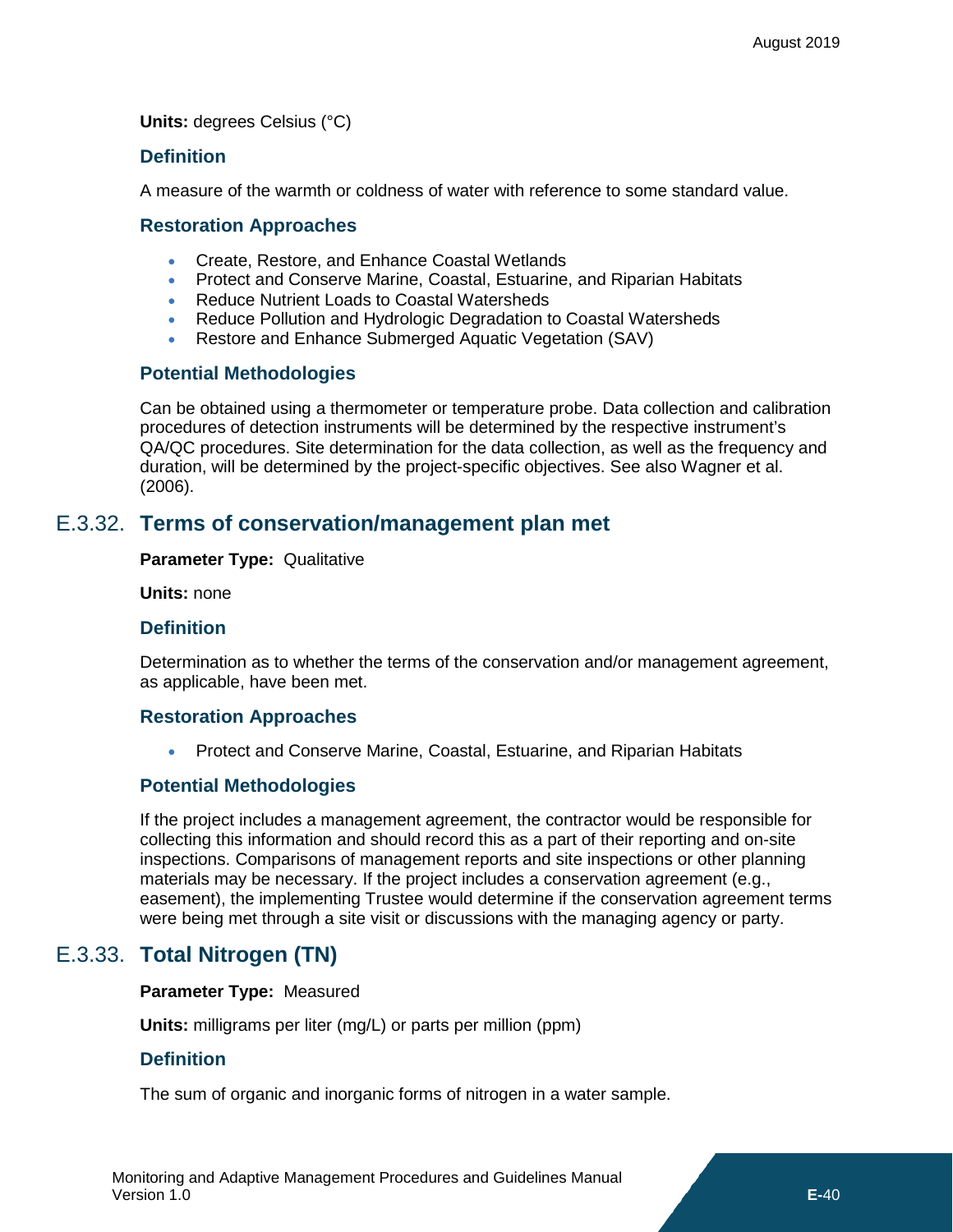### **Restoration Approaches**

- Reduce Nutrient Loads to Coastal Watersheds
- Reduce Pollution and Hydrologic Degradation to Coastal Watersheds
- Create, Restore, and Enhance Coastal Wetlands
- Restore and Enhance Submerged Aquatic Vegetation (SAV)

### **Potential Methodologies**

For guidance on potential methodologies to measure TN, see ASTM D5176 (ASTM, 2013a, 2013b) and USGS-NWQL I-2650-03. However, in some cases, directly measured TN may not be statistically comparable to TKN +  $NO<sub>2</sub>$  +  $NO<sub>3</sub>$  $NO<sub>3</sub>$  $NO<sub>3</sub>$  (Patton and Kryskalla, 2003). 3 See also the U.S. Geological Survey National Field Manual for the Collection of Water-Quality Data [\(https://water.usgs.gov/owq/FieldManual/\)](https://water.usgs.gov/owq/FieldManual/). TN and total phosphorus (TP) measurements are the United States Environmental Protection Agency's preferred metrics for evaluating nutrient concentrations in waters of the United States (Stoner, 2011). Data collection and calibration procedures of detection instruments will be determined by the respective instrument's QA/QC procedures. Site determination for the data collection, as well as the frequency and duration, will be determined by the project-specific objectives. See the U.S. Geological Survey National Field Manual for the Collection of Water-Quality Data [\(https://water.usgs.gov/owq/FieldManual/\)](https://water.usgs.gov/owq/FieldManual/).

### **Other Potential Analyses**

Loads and depth of the sample and collection method could be recorded. Further, TKN,  $NH_4$ -N (ammonium nitrogen),  $NO_2-N + NO_3-N$  (nitrite plus nitrate),  $NO_2-N$  (nitrite), and  $NO_3-$ N (nitrate) could be analyzed from the samples.

# E.3.34. **Total Phosphorous (TP)**

### <span id="page-34-0"></span>**Parameter Type:** Measured

**Units:** milligrams per liter (mg/L) or parts per million (ppm)

### **Definition**

 $\overline{a}$ 

The measure of the sum of all forms of phosphorus, including inorganic and organic forms.

### **Restoration Approaches**

- Reduce Nutrient Loads to Coastal Watersheds
- Reduce Pollution and Hydrologic Degradation to Coastal Watersheds
- Create, Restore, and Enhance Coastal Wetlands
- Restore and Enhance Submerged Aquatic Vegetation (SAV)

### **Potential Methodologies**

For guidance on potential methodologies to measure TP, see EPA 300.0, EPA 365.2, EPA 365.3, EPA 300.1, SM 4110C, SM 4110B, and USGS-NWQL I-4650-03. Data

<span id="page-34-1"></span><sup>1. 3</sup> TKN + NO<sub>2</sub> + NO<sub>3</sub> has been traditionally used by some agencies as an estimate of TN, but that practice is changing due to the development of less labor-intensive procedures (Walker 2014) and more precise methods (Smart et al. 1981).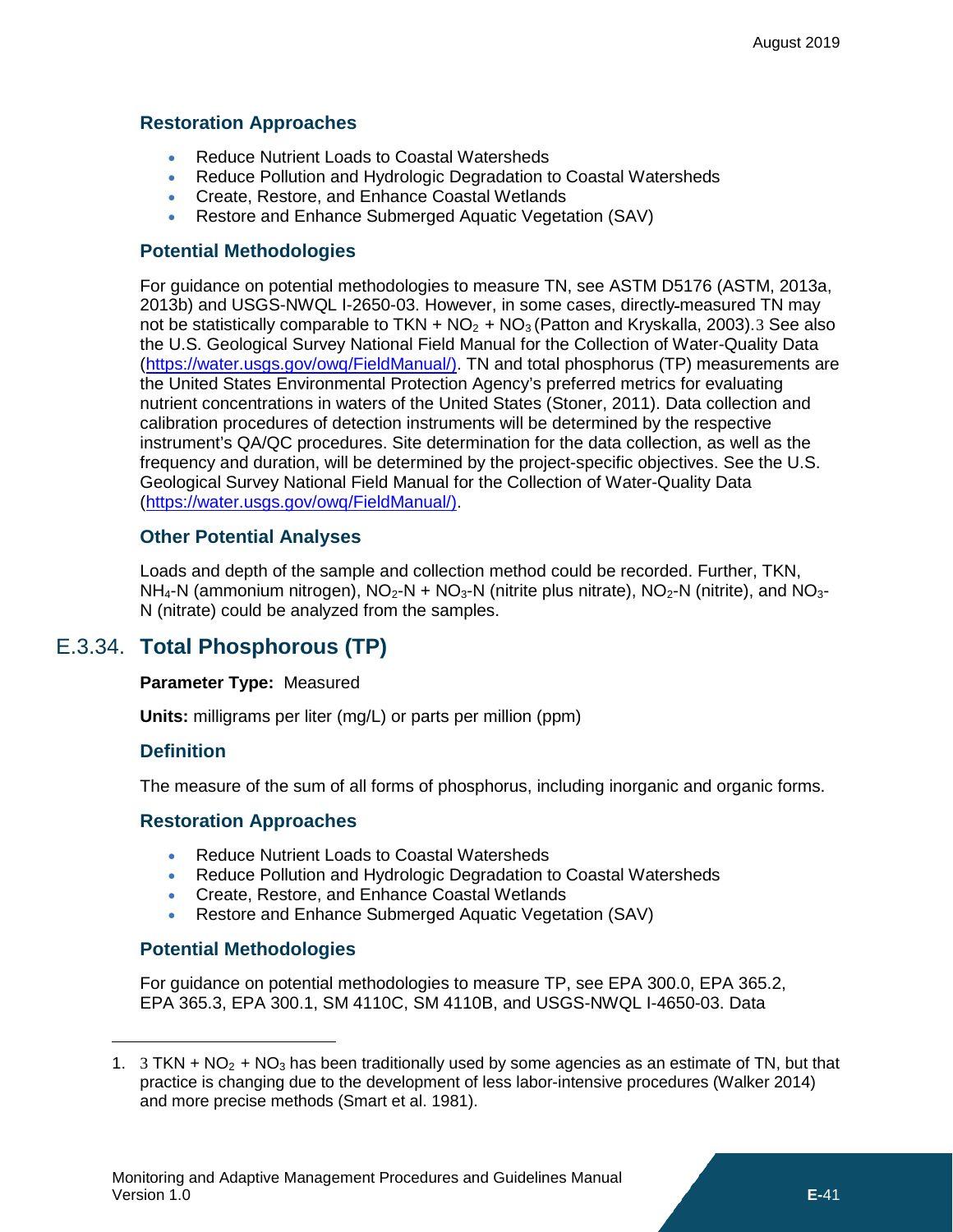collection and calibration procedures of detection instruments will be determined by the respective instrument's QA/QC procedures. Site determination for the data collection, as well as the frequency and duration, will be determined by the project-specific objectives.

### **Other Potential Analyses**

<span id="page-35-0"></span>Soluble reactive-P (orthophosphate phosphorus) and chlorophyll *a* may also be analyzed.

# E.3.35. **Total Suspended Solids (TSS)**

### **Parameter Type:** Measured

**Units:** milligrams per liter (mg/L) or parts per million (ppm)

### **Definition**

The dry weight of sediment from the known volume of a sub-sample of the original water sample.

### **Restoration Approaches**

- Reduce Nutrient Loads to Coastal Watersheds
- Reduce Pollution and Hydrologic Degradation to Coastal Watersheds
- Create, Restore, and Enhance Coastal Wetlands

### **Potential Methodologies**

For methods on collection of TSS, see EPA 160.2. Data collection and calibration procedures of detection instruments will be determined by the respective instrument's QA/QC procedures. Site determination for the data collection, as well as the frequency and duration, will be determined by the project-specific objectives.

# E.3.36. **Turbidity**

#### <span id="page-35-1"></span>**Parameter Type:** Measured

**Units:** nephelometric turbidity unit (NTU)

### **Definition**

A measure of intensity of light scattered by a sample, or the cloudiness or haziness of a sample.

### **Restoration Approaches**

- Protect and Conserve Marine, Coastal, Estuarine, and Riparian Habitats
- Reduce Nutrient Loads to Coastal Watersheds
- Reduce Pollution and Hydrologic Degradation to Coastal Watersheds
- Create, Restore, and Enhance Coastal Wetlands
- Restore and Enhance Submerged Aquatic Vegetation (SAV)

### **Potential Methodologies**

For methods on assessing water turbidity see EPA 180.1 and Wagner et al. (2006).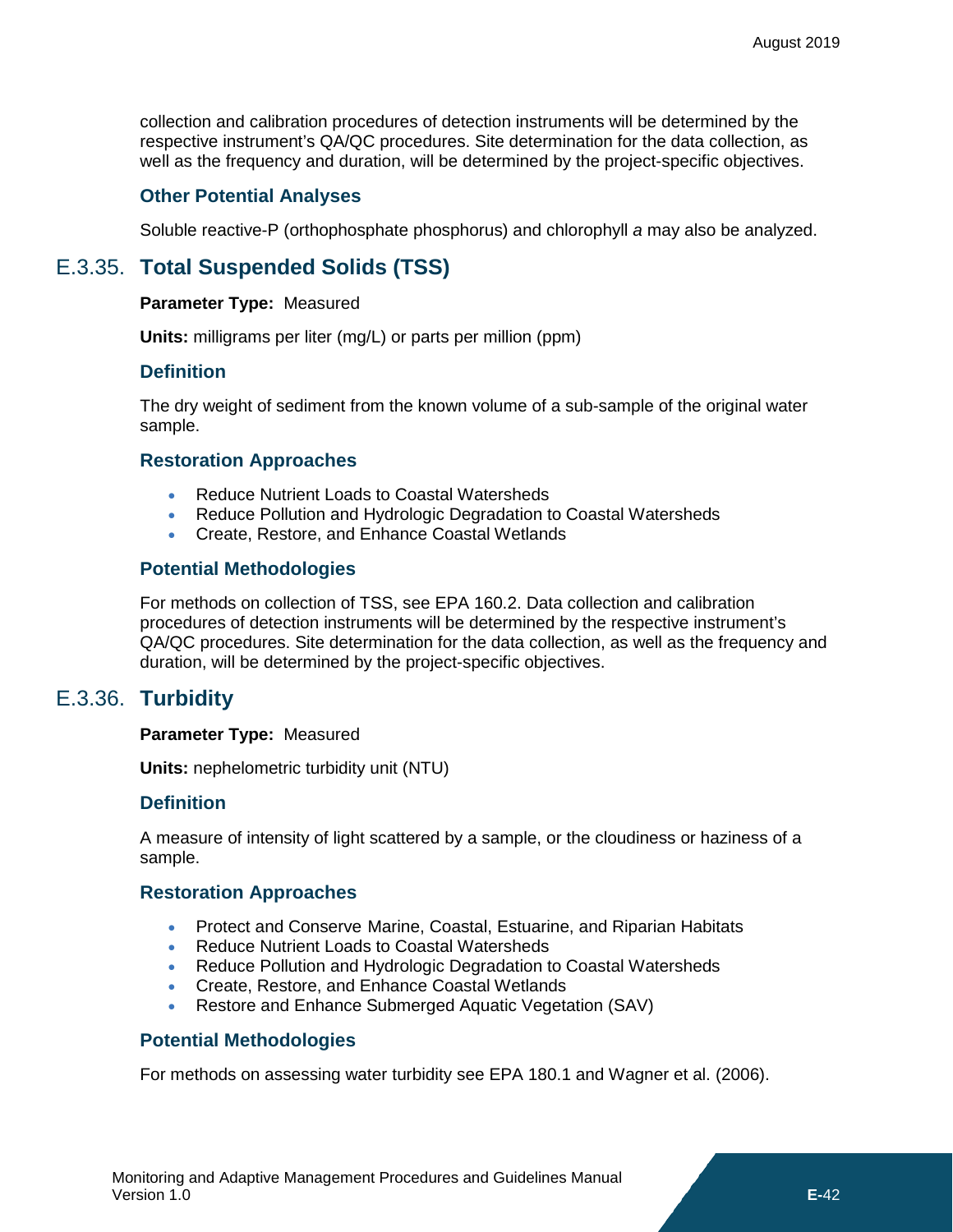Data collection and calibration procedures of detection instruments will be determined by the respective instrument's QA/QC procedures. Site determination for the data collection, as well as the frequency and duration, will be determined by the project-specific objectives.

### E.3.37. **Velocity**

<span id="page-36-0"></span>**Parameter Type:** Measured, Modeled, or Calculated

**Units:** meters per second (m/s)

### **Definition**

The speed of water moving in a particular direction. Flow velocity can be measured for constrained flow within channels or structures (e.g., culverts), but can also be measured for sheet flow. Velocity can also be measured for bi-directional tidal flows, where flow in the opposite direction has a negative velocity.

### **Restoration Approaches**

- Protect and Conserve Marine, Coastal, Estuarine, and Riparian Habitats
- Reduce Nutrient Loads to Coastal Watersheds
- Reduce Pollution and Hydrologic Degradation to Coastal Watersheds

### **Potential Methodologies**

**Method 1:** Measure water velocity (typically in units of m/s) within a channel with a current meter. Typically, multiple velocity measurements should be taken both across the stream and at different depths.

**Method 2:** An ADCP can used to measure both water velocity and water depth within a stream. Typically, the ADCP is mounted to a small water craft and guided along the stream channel to take the measurements.

### **Monitoring Location**

Water velocity should be measured for channels within the project area that are an important component of the project design, or at other locations within the project footprint where the maintenance or restoration of hydrologic flows is important. Water velocity can be measured at a reference and/or control site, where appropriate and applicable.

### **Guidance on Frequency and Duration**

In general, monitoring is proposed pre-construction, immediately after construction, and post-construction. A baseline pre-implementation condition could be established based on information obtained during the E&D. Propose conducting sampling pre-construction (once), immediately following construction (once), and annually thereafter. Additional sampling may be needed after large storm events.

For projects with tidal influence and if continuous recorders are used, the data could be collected for two weeks or longer during a sampling event to be able to capture one lunar cycle of spring and neap tides, but longer time periods (e.g., three–four months or yearround) are preferred. If discrete measurements are taken, the water velocity could be assessed over several tidal cycles.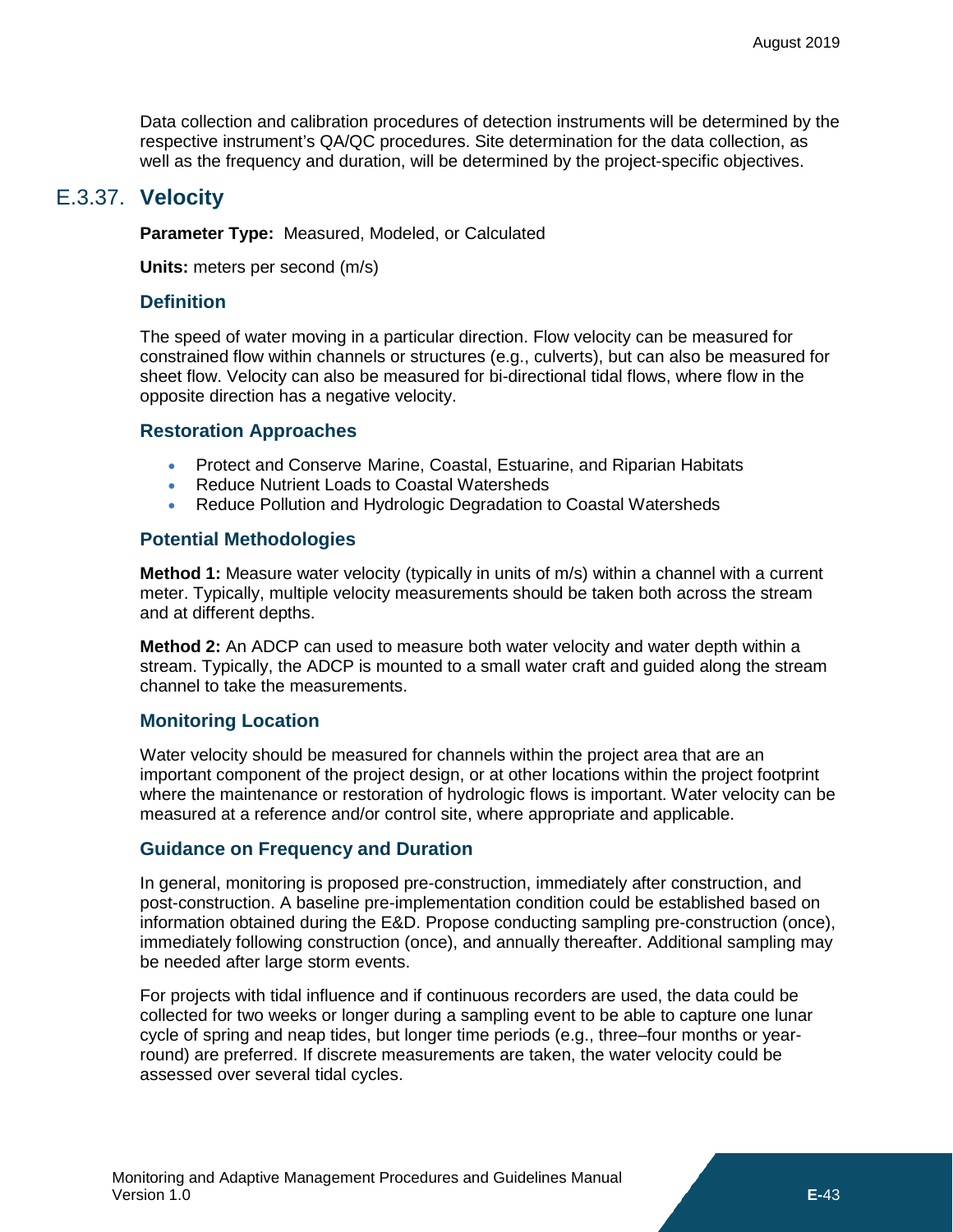For projects with riverine influence, sampling events could be designed to capture both highand low-flow events. If continuous recorders are used, the data could be collected for two weeks or longer during high- and low-water conditions, but year-round data collection for one or more years is preferred to fully capture the seasonal variability in flow conditions. If discrete measurements are taken, the water velocity could be assessed over a few weeks during both high- and low-flow conditions.

If velocity measurements will be used to calculate discharge (volume of flow), velocity could be measured at about the same time the channel dimensions are measured.

### **Other Potential Analyses**

Can be used with **[Channel Dimensions](#page-6-1) (Section [E.3.3\)](#page-6-1)** to calculate the flow volume, or **[Discharge](#page-8-0) (Section [E.3.5\)](#page-8-0)***.*

### E.3.38. **Vegetation Density**

#### <span id="page-37-0"></span>**Parameter Type:** Calculated

Units: number of individual plants per square meter (number/m<sup>2</sup>) or number of individual plants per square kilometer (number/km<sup>2</sup>)

### **Definition**

Abundance of vegetation in a given area (typically in units of number of individuals or objects per  $m^2$ ). The term refers to the closeness of individual plants to one another.

### **Restoration Approaches**

- Create, Restore, and Enhance Barrier and Coastal Islands and Headlands
- Restore and Enhance Dunes and Beaches

### **Potential Methodologies**

Use a quadrat to estimate plant species density within a defined area (e.g., 1 x 1-m plots or 2 x 2-m plots). Data recorded by collecting number of plants per unit area in the planted area will include:

- Species identification
- Density of native species
- Density of invasive species if present.

### **Monitoring Location**

Data could be collected throughout the entire project footprint and at a reference and/or control site, where appropriate and applicable.

### **Guidance on Frequency and Duration**

In general, monitoring is proposed (pre-construction, immediately after construction, and post-construction). A baseline pre-construction condition should be established if possible. Data collections could occur pre-construction, immediately after construction (could be included in as-built), and every three years for the minimum monitoring period. One additional contingency data collection could be included in the monitoring plan to be implemented as needed to account for storm impacts.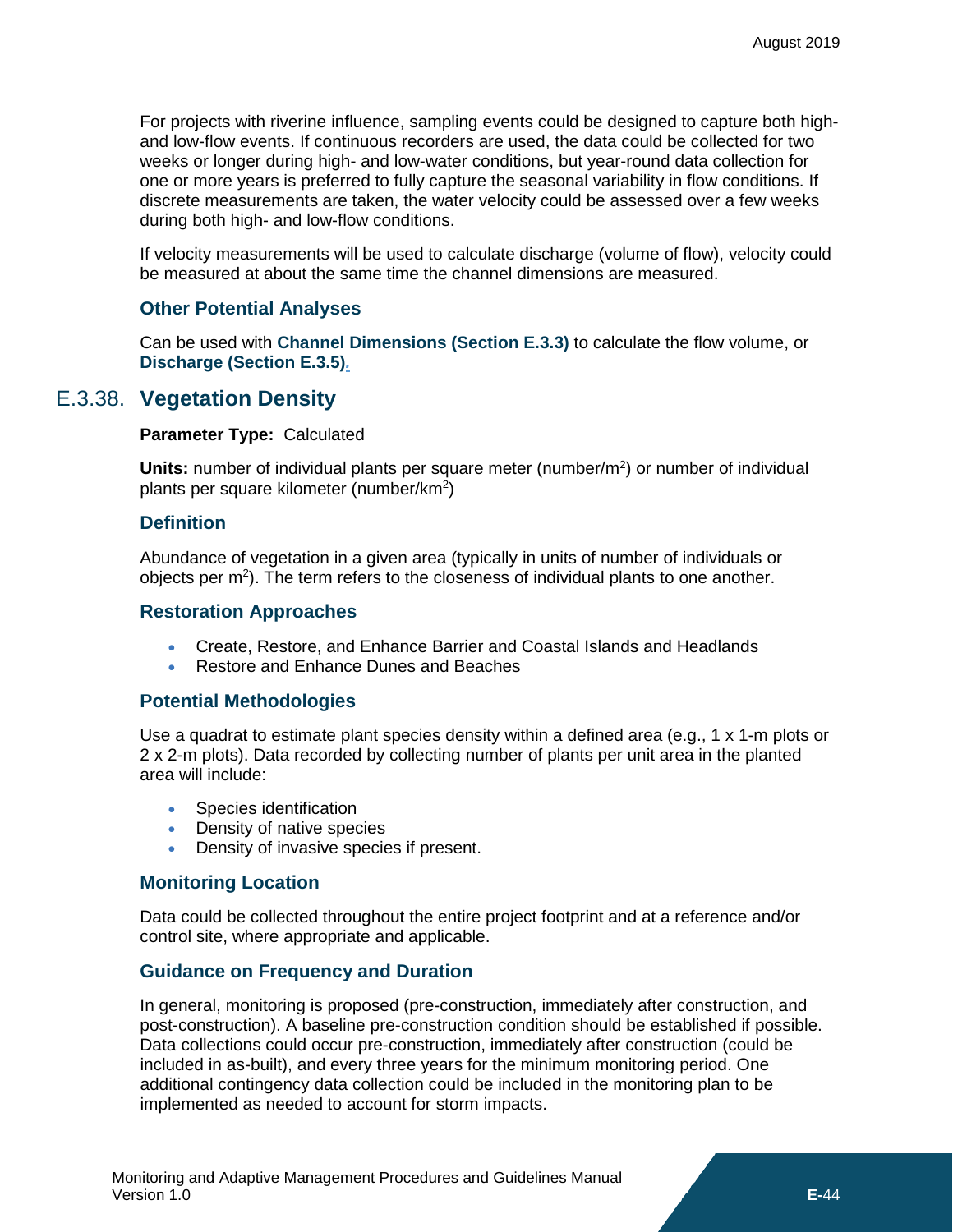# E.3.39. **Vegetation Percent Cover or Composition**

<span id="page-38-0"></span>**Parameter Type:** Calculated or Modeled

**Units:** percentage (%)

### **Definition**

The proportion of ground area in a sampling unit covered by the canopy (leaves, stems, etc.).

### **Restoration Approaches**

- Create, Restore, and Enhance Coastal Wetlands
- Create, Restore, and Enhance Barrier and Coastal Islands and Headlands
- Protect and Conserve Marine, Coastal, Estuarine, and Riparian Habitats
- Restore and Enhance Dunes and Beaches
- Restore and Enhance Submerged Aquatic Vegetation (SAV)

### **Potential Methodologies**

**Method 1:** Establish plots within the project area and record plot locations with a GPS and/or mark the plots with corner poles to allow for revisiting over time. Estimate percent cover as defined in the project MAM Plan. Percent cover of each species or species category of interest (e.g., native, invasive, herbaceous layer) may also be collected during this time if Vegetation Species Composition is a parameter of interest, as defined in the project MAM Plan. See U.S. EPA (2011) for additional guidance on performing visual estimates of vegetation percent cover. Typical plot sizes for SAV are 0.25 to 1  $m^2$ , herbaceous vegetation are 1 to 4  $m^2$  plots and for trees, 50 to 100  $m^2$  plots or greater, but will be project-dependent. Data collected will vary based on the project but would typically include:

- Visual assessment of total vegetation percent cover of target and undesirable species
- Percent cover by layer (e.g., herbaceous, shrubs, canopy), percent cover of native species, or percent cover of invasive species, if present.
- Percent cover of individual species, if also collecting Vegetation Species Composition.

For additional information on measuring and analyzing plant cover and composition, see Knapp (1984), Elzinga et al. (1998), Coulloudon et al. (1999), Bonham (2013), and Folse et al. (2014).

For SAV, monitoring often requires SCUBA divers to assess composition and percent cover along transects. Permanent transects are often used, with photographs along the transect line recommended for future comparisons (Kirkman 1996, Neckles et al. 2012, Short et al. 2006). For shallow water monitoring, an aquascope or 'fish eye' can provide an accurate means of quantifying seagrass cover and composition without physically entering the water and disturbing sediments (Jackson and Nemeth 2007, Thayer et al. 2005).

**Method 2:** Conduct a visual field inspection with ground photographs and/or high-resolution aerial photography to document that the performance criteria related to percent cover have been met. Note dominant species and the presence or absence of invasive species and any targeted species, along with their relative abundance. This method may be appropriate in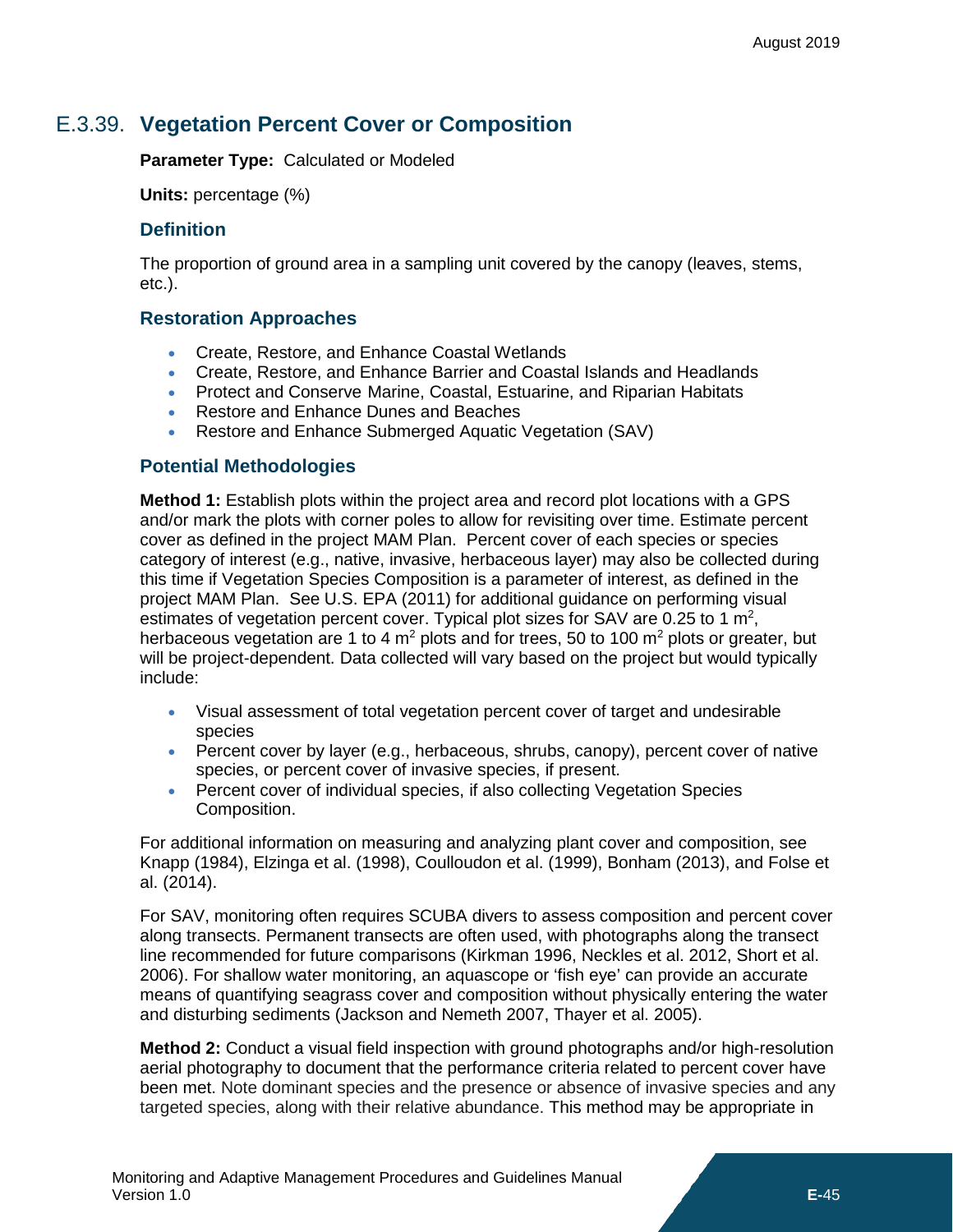some cases when it can be determined with high confidence based on visual inspection that the performance criteria for the project are being met. Note that it may not be appropriate to combine data collected using this method with data collected using Method 1.

**Method 3:** For SAV percent cover, analyze video footage of quadrats along transects to detect change in cover (McDonald et al. 2006). This method is particularly useful in fragile environments when there is a need to minimize disturbance to the site, although it may not be applicable in turbid areas.

**Method 4:** For areas with no or limited visibility, establish 100 m transects and use a rake to sample every 10 m and recording presence/absence. Species may also be recorded if also collecting **[Vegetation Species Composition](#page-40-0)** (Johnson and Newman 2011, Rodusky et al. 2005).

### **Monitoring Location**

Vegetation percent cover should be measured throughout the entire project footprint. For hydrologic restoration projects, transects typically go from areas of higher hydrologic influence (such as close to creeks) to areas of lower hydrologic influence (such as interior marshes). A reference and/or control site could be established, where appropriate and applicable.

### **Guidance on Frequency and Duration**

In general, monitoring is proposed pre-construction, immediately after construction, and annually post-construction until performance criteria are met and sustained for three years. Baseline pre-construction conditions could be established based on information obtained during the E&D. Monitoring could occur pre-construction, immediately after construction (asbuilt), and then once a year at the peak of the growing season (mid- to late summer).

More frequent monitoring is proposed during the first five years following restoration to allow for the identification of problems and the implementation of adaptive management actions as needed. As the restoration project stabilizes, less-frequent monitoring may be appropriate. Monitoring should be conducted following disturbances to assess impacts and implement adaptive management actions, if needed.

While five years of monitoring is usually sufficient to demonstrate achievement of vegetation performance criteria for herbaceous vegetation, longer monitoring durations are generally needed for forested wetlands to demonstrate successful establishment of the plant community.

### **Other Potential Analyses**

Vegetation volume may also be calculated by estimating the percent cover (and of each species if also interested in **[Vegetation Species Composition](#page-40-0)**) and multiplying by height to provide a measure of aboveground structure. Vegetation percent cover when used in conjunction with **[Vegetation Species Composition](#page-40-0)** can also be used to assess biological diversity, species richness, and evenness. Community composition metrics include (see Matthews et al., 2009; Magurran and McGill, 2011; and references therein for more information on these metrics):

- Simpson's diversity index
- Shannon-Wiener index
- Mean coefficient of conservatism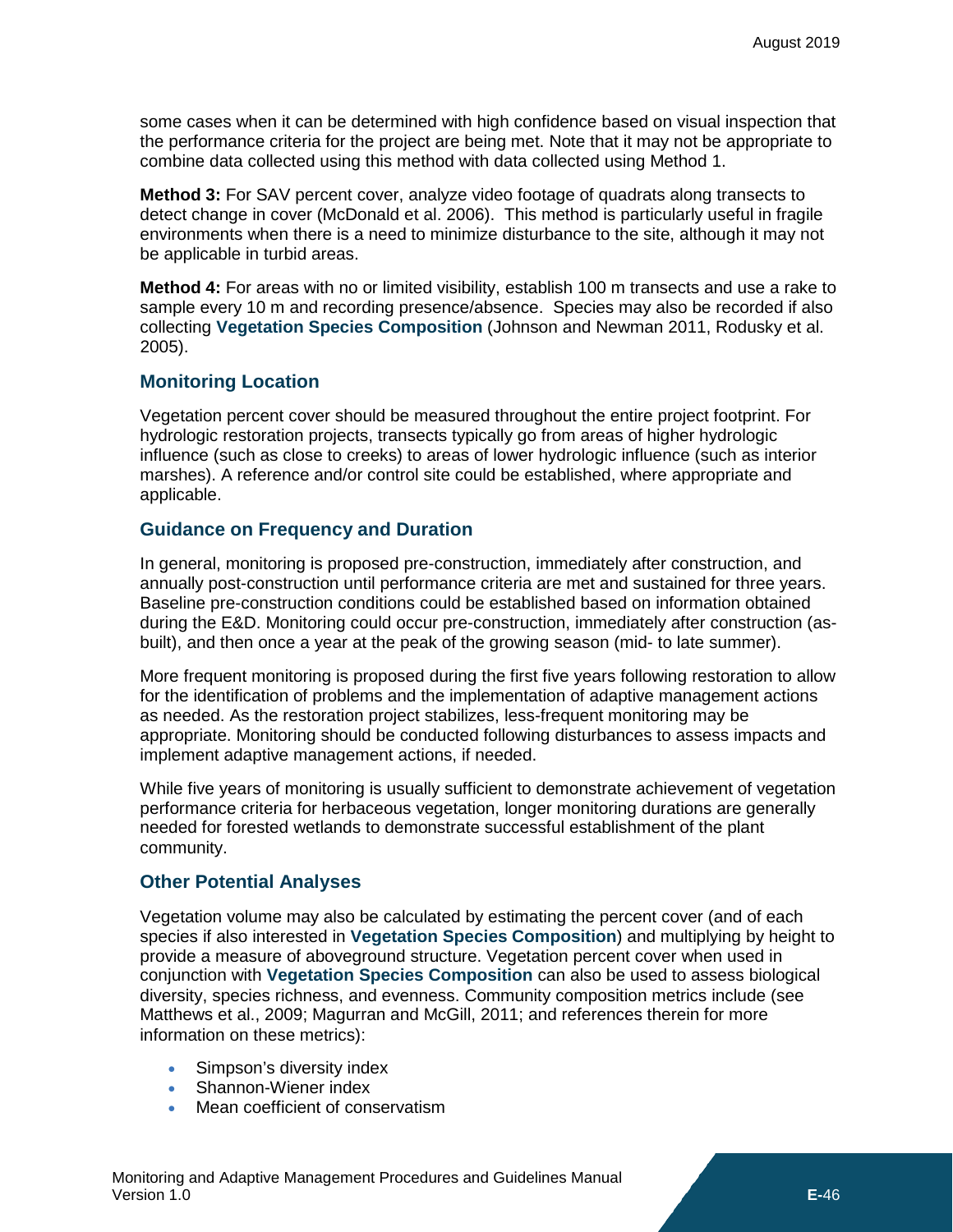- Floristic quality index (FQI) or Forested floristic quality Index (FFQI)
- Community diversity index.

# E.3.40. **Vegetation Species Composition**

<span id="page-40-0"></span>**Parameter Type:** Measured or Calculated

**Units:** none

### **Definition**

The collection of plant species within the vegetation. Can be expressed as list of individual species or proportion of each species within a given area.

# **Restoration Approaches**

- Create, Restore, and Enhance Coastal Wetlands
- Create, Restore, and Enhance Barrier and Coastal Islands and Headlands
- Protect and Conserve Marine, Coastal, Estuarine, and Riparian Habitats
- Restore and Enhance Dunes and Beaches
- Restore and Enhance Submerged Aquatic Vegetation (SAV)

# **Potential Methodologies**

See Section **[E.3.39](#page-38-0) [Vegetation Percent Cover or Composition](#page-38-0)** for relevant methods and references.

# E.3.41. **Vegetation Survival**

<span id="page-40-1"></span>**Parameter Type:** Calculated

**Units:** percentage (%)

### **Definition**

Count, estimated percentage, or calculation of surviving planted individuals, used to evaluate whether additional plantings are needed to promote and establish appropriate vegetation communities.

### **Restoration Approach**

- Create, Restore, and Enhance Coastal Wetlands
- Protect and Conserve Marine, Coastal, Estuarine, and Riparian Habitats
- Restore and Enhance Submerged Aquatic Vegetation (SAV)

# **Potential Methodologies**

**Method 1:** Count the total number of planted plants, and the number of live or dead plantings within established plots. Field sampling could include quadrats, transects, or point surveys. Data collected will be used to calculate vegetation survival.

See Section E.9.31 Vegetation Percent Cover and Composition for additional methods and references.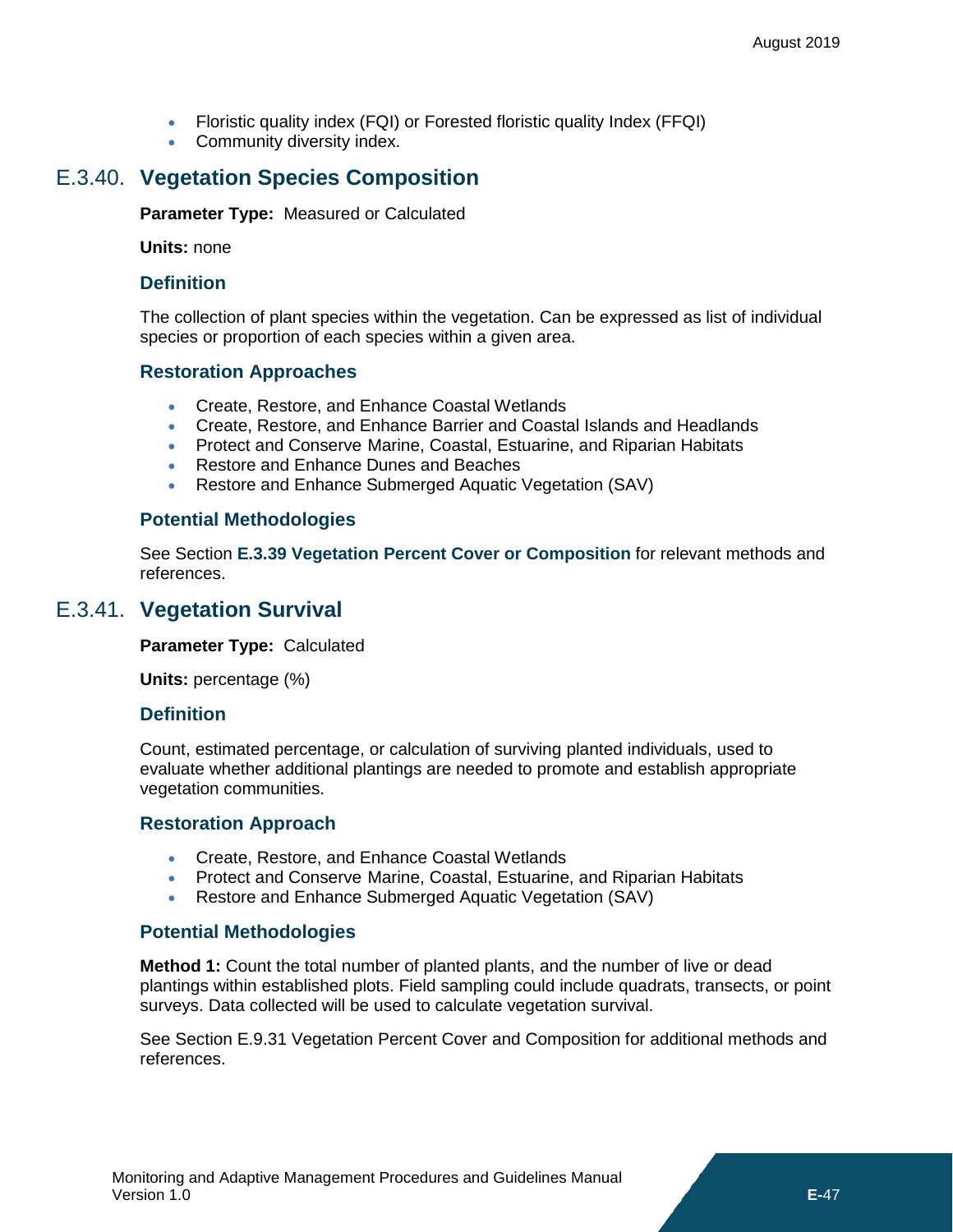**Method 2:** Conduct a visual field inspection with ground photographs and/or high-resolution aerial photography to document that performance criteria related to percent cover have been met. Note dominant species and the presence or absence of invasive species and any targeted species, along with their relative abundance. This method may be appropriate in some cases when it can be determined with high confidence based on visual inspection that the performance criteria for the project are being met. Note that it may not be appropriate to combine data collected using this method with data collected using Method 1.

### **Monitoring Location**

Plots could be distributed over the entire planted area.

### **Guidance on Frequency and Duration**

For projects with a planting component, survival/mortality of marsh grasses may be assessed for at least one full year following the initial installation. Monitoring could occur twice during the first growing season after planting (recommend 30 days and 90 days postplanting) and again one year after planting, while seasonal sampling may be needed for species that exhibit high inter- and intra-annual variance due to seasonally changing environmental conditions. Additional monitoring may be needed if replanting is required. Survival/mortality of planted trees (e.g., mangroves) should be monitored for three years or longer (Lewis, 2005, 2009). Once the planted vegetation has become established, vegetation monitoring could focus on cover and composition (see Section E.9.31 Vegetation Percent Cover and Composition).

### E.3.42. **Visitor Satisfaction**

<span id="page-41-0"></span>**Parameter Type:** Qualitative

**Units:** none

### **Definition**

Visitor behavior in, and satisfaction with, project areas.

### **Restoration Approaches**

- Enhance Public Access to Natural Resources for Recreational Use
- Enhance Recreational Experiences
- Promote Environmental Stewardship, Education, and Outreach

### **Potential Methodologies**

Social indicator monitoring systems can be used to measure visitor satisfaction with restoration project areas, and monitor response behavior toward restoration activities. Surveys may include information on visitor satisfaction depending on project objectives (Moscardo and Orsmby, 2004).

### **Monitoring Location**

Selection of respondents should use a systematic random sampling procedure within the units chosen for study. This is intended to ensure that the respondents within a location have an equal probability of being asked to participate, and the choice of target respondents is determined by the sampling system and not by the interviewers. An offsite regional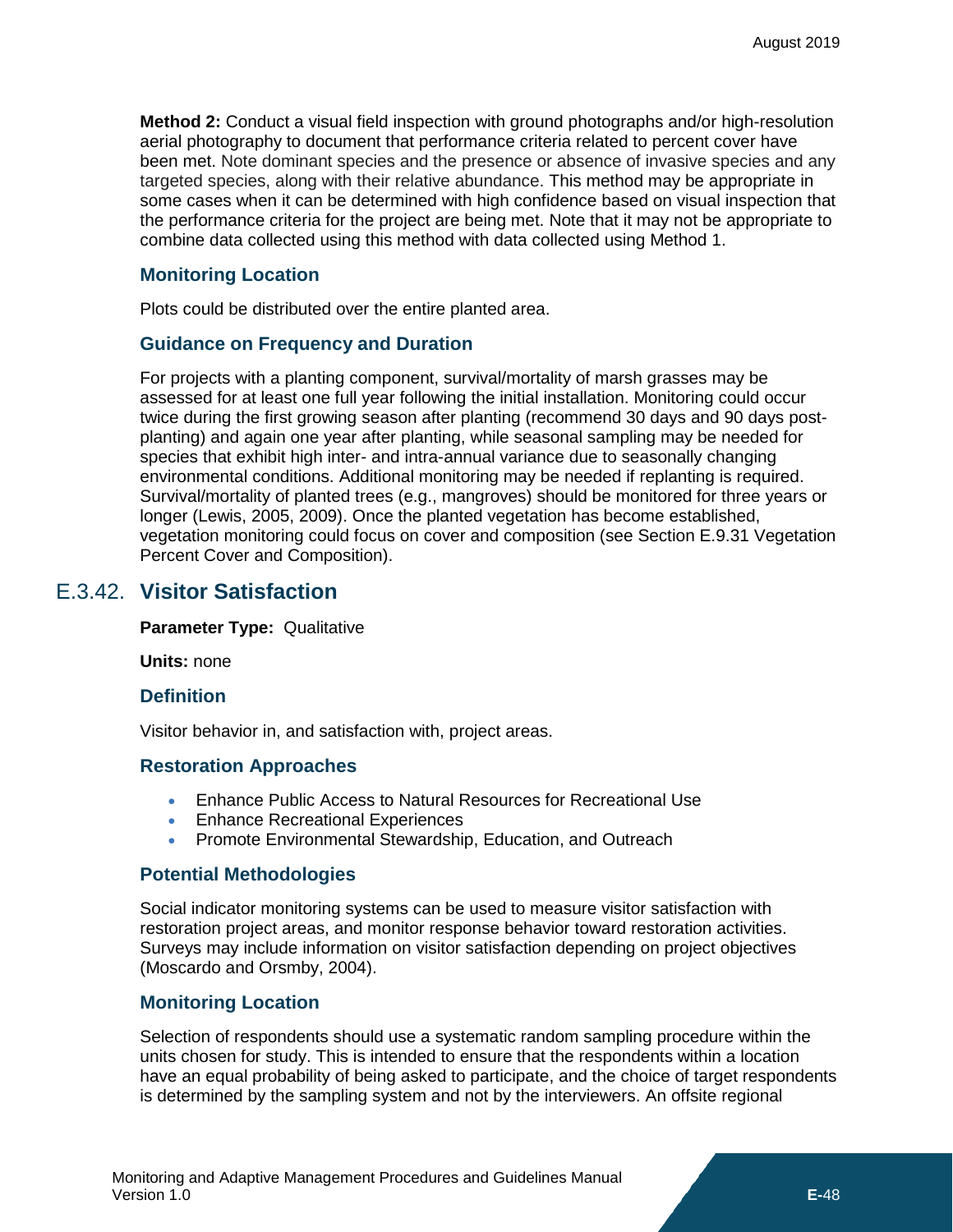telephone survey, a key locations survey, or an onsite survey may be used (Moscardo and Orsmby, 2004).

### **Guidance on Frequency and Duration**

The survey could be conducted pre- and post-implementation or more often depending on the design of the project. Monitoring should aim to cover different seasons and include weekdays, weekends, and holidays.

### **Other Potential Analyses**

Visitor satisfaction and behavior may be influenced by an array of outside drivers. Consideration of these factors during the survey can help interpret survey responses:

- Visitor characteristics, especially motives and levels of experience with both the places visited and activities participated in, and cultural background
- Visitors' perceptions of the quality of the physical environment, especially judgments of scenic beauty and human impacts on the setting
- Interactions with other people, including tour and park staff
- Effectiveness of programs or activities available
- Perceived quality of the service provided
- Perceived quality of the facilities and built infrastructure.

Visitor satisfaction surveys could also be designed to collect information on visitor impact on acquired lands for protection or restoration. Sampling strategies for determination of impacts within visitor nodes (e.g., sites) and linkages (e.g., trails) are well-developed and have been extensively reviewed [e.g., Hammitt and Cole (1998), Monz (2000), and others] and applied (Monz and Leung, 2006). The National Park Service (NPS) Visitor Impact Phase 1 and 2 Reports can provide additional guidance on monitoring methods (Monz and Leung, 2003a, 2003b). This information could also be used to inform potential wildlife behavior responses resulting from visitor use.

### E.3.43. **Visitor Use/Access**

### <span id="page-42-0"></span>**Parameter Type:** Measured

**Units:** none (count) or number of visitors per unit of time (day, month, year, etc.)

### **Definition**

Public access to the natural resources or project area and/or the number of visitors using the recreational area.

### **Restoration Approaches**

- Enhance Public Access to Natural Resources for Recreational Use
- Create, Restore, and Enhance Barrier and Coastal Islands and Headlands
- Restore and Enhance Dunes and Beaches

### **Potential Methodologies**

**Method 1**: Direct observations, including staff observations on-site using hand counters or recording forms, camera recordings, remote sensing, aerial surveys.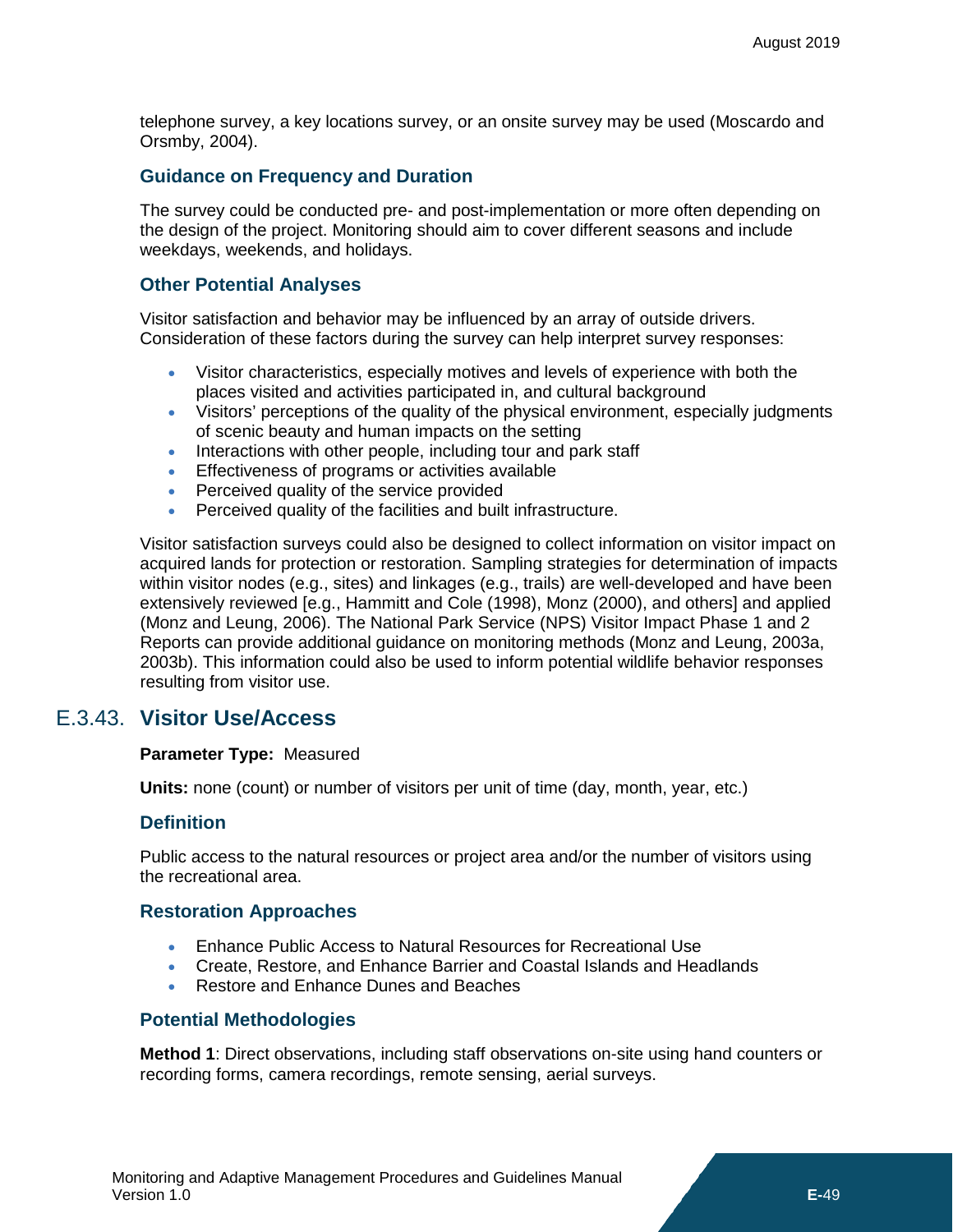**Method 2**: On-site counters, including devices or sensors used to generate counts, such as pressure pads, turnstiles, light beams, active or passive infra-red, or acoustic data loggers.

**Method 3**: Review registrations, including voluntary registrations or permit records, such as track registers, site visitor books, registration or entrance fees, or trip bookings.

**Method 4:** Inferred counts, including indirect counts, such as interviews or counts of elements linked to visitor use such as car park counts, litter, or trail deterioration.

For guidance and methodologies of how to measure visitor use/access, see Cessford and Muhar (2003), Moscardo and Ormsby (2004), FWS (2005), Leggett (2015, 2017), and Horsch et al. (2017).

### **Monitoring Location**

Visitor use patterns may vary depending on the activity, the number of individuals engaged, and the areas these activities take place. As a result, counting locations should be identified at strategic locations that are representative of the whole recreational use area. Priority sites may include:

- Places of specific management concern
- Places where specific management actions are under consideration
- Places that are considered representative of broader management issues
- Access points such as entrances to public areas/parks
- Locations that represent the diversity of activities such as along beaches, swimming areas, etc. (particularly if completing a survey).

Sampling locations could include a mixture of permanent sites, rotating sites according to needs, and flexible sites identified on case-by-case locations for short-term needs (Cessford and Muhar, 2003).

### **Guidance on Frequency and Duration**

Data collection is proposed pre-implementation, immediately after implementation (as-built), and at an appropriate frequency and duration relevant to project-specific conditions. The variety of monitoring options to meet differing needs and site situations will impact the timing and frequency of monitoring. Generally, counts should be representative of as full a range of site conditions as possible, taking into account varying times of the day, week, or year; seasonal variations; weather variation; and special use occasions such as holidays or community events. Counts may also be established as a continuous and long-term process at a site, depending on the method utilized.

### **Other Potential Analyses**

Visitor use counts should consider the number of days the acquired land is accessible/closed in order to accurately interpret changes in visitor use patterns. Project managers should also track the number of days the area is open or closed and the reasons for closure (e.g., beach closures due to water quality concern). See **Section [E.3.24](#page-25-0) [Right of](#page-25-0)  [Entry](#page-25-0)**.

### E.3.44. **Water Level**

<span id="page-43-0"></span>**Parameter Type:** Measured or Modeled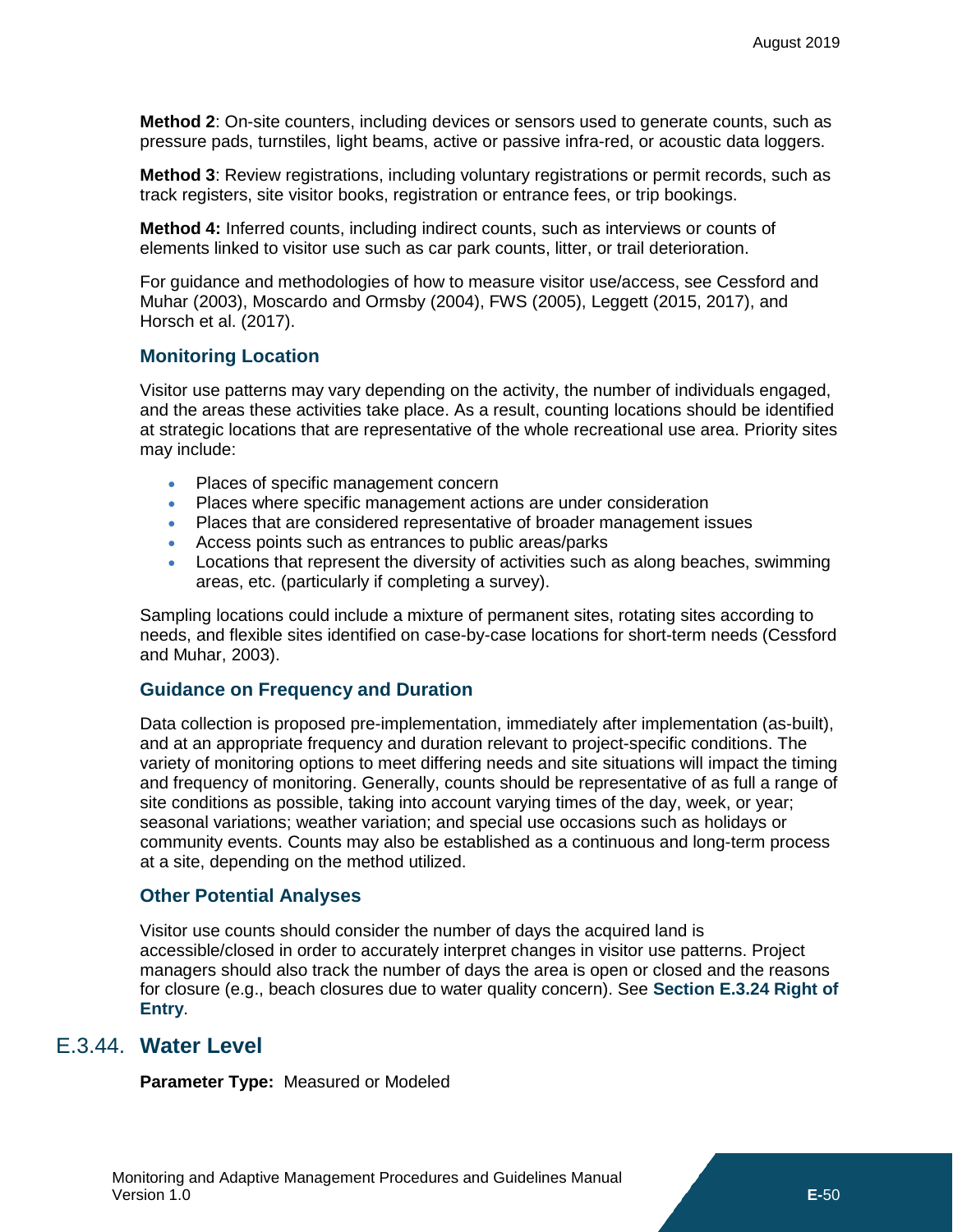#### **Units:** meters (m)

### **Definition**

Elevation of the water surface, measured or modeled, relative to a geodetic or tidal datum. Water level measurements or estimates can be used to characterize the flooding regimes across the range of habitats restored, including the depth, frequency, and duration of flooding on the marsh surface and within any channels. When channels are an important feature of the project design, water level in the channel(s) should be measured or calculated at mean low tide to evaluate access to marsh surface for marine organisms.

### **Restoration Approach**

• Restore and Enhance Submerged Aquatic Vegetation (SAV)

### **Potential Methodologies**

The elevations of water level recorders and/or staff gauges should be determined and referenced to an appropriate vertical datum to obtain a relationship to marsh surface elevation. Water-level data can also be used to calculate the frequency and duration of flooding at specific locations within the restored area.

**Method 1:** Deploy multiple water level recorders to collect continuous measurements across the restored habitats.

**Method 2**: Collect elevation/bathymetry data (see **Section [E.3.8](#page-11-0) [Elevation](#page-11-0)**) and install a single water level recorder to monitor the water surface elevation at one point, and calculate water levels across the marsh surface based on the elevation data. Assumes hydrologic connectivity is uniform across project area.

**Method 3**: Collect elevation/bathymetry data (see **Section [E.3.8](#page-11-0) [Elevation](#page-11-0)**) and utilize data from an existing permanently deployed water level recorder(s) within or near the project site to calculate water levels across the marsh surface based on the elevation data.

**Method 4:** Install staff gauges at specific locations and make measurements by visual inspection, in combination with installation of one or more continuous water level recorders.

**Method 5:** To evaluate water level in narrow channels, take in-situ measurements using water level loggers along the created channel during mean low tide, including the channel openings or on either side of culverts, or other features that could constrict flow.

See Neckles and Dionne (2000), Steyer and Llewellyn (2000), and Sauer and Turnipseed (2010) for more information on potential methodologies.

### **Monitoring Location**

Spatial distribution of water level recorders will depend on the project type and the hydrologic characteristics of the project area. Potential locations for water level recorders include near the source of restored hydrologic flows, within the project boundary, near the edge of the influenced area, and outside the influenced area, if adjacent to other habitats. A reference and/or control site could be established, where appropriate and applicable.

### **Guidance on Frequency and Duration**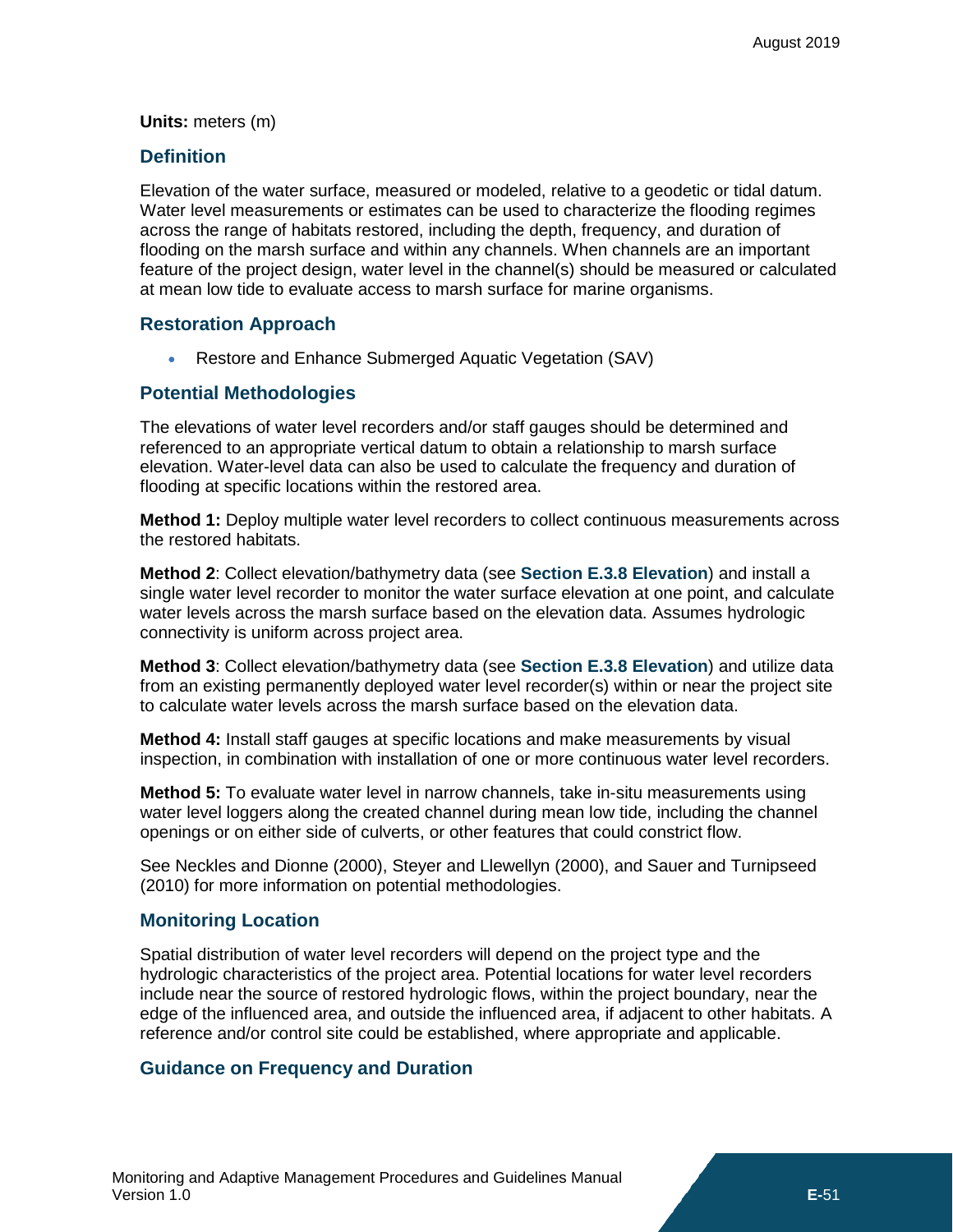Frequency and duration will be project-dependent based on objectives and the need for corrective actions, but in general monitoring is proposed pre-construction, immediately after construction (as-built), and annually post-construction.

If continuous recorders are used, data could be collected for two weeks or longer during a sampling event to capture one lunar cycle of spring and neap tides, but longer time periods (e.g., three–four months or year-round) are preferred. Frequency of measurement from continuous recorders (tide gauges and water level loggers) can vary from every five minutes to every hour, and could be selected based on the resolution needed to meet project objectives.

If discrete measurements are taken, the water level should be assessed over several tidal cycles.

For projects with riverine influence, sampling events could be designed to capture both highand low-flow events. If continuous recorders are used, data could be collected for at least two weeks during high- and low-water conditions, but year-round data collection for one or more years is preferred to fully capture seasonal variability in the water level. If discrete measurements are taken, the water level should be assessed over a few weeks during both high- and low-flow conditions.

### **Other Potential Analyses**

Bathymetric profile change, sediment movement, hydrologic connectivity, saturation of root zone, accessibility by fish or waterbirds, and meteorological events and conditions.

### E.3.45. **Waves**

### <span id="page-45-0"></span>**Parameter Type:** Measured or Modeled

**Units:** wave heights should be measured in meters (m), directions should use compass headings, wave period should be measured in seconds (s).

### **Restoration Approach**

• Restore and Enhance Submerged Aquatic Vegetation

### **Potential Methodologies**

Wave generation in inland or sheltered coastal water bodies are influenced by wind speed and duration and available fetch such that heights and periods are generally less than those observed on open ocean coastlines (Miller et al. 2015). Instrumentation used in monitoring waves should thus be tailored to those capable of capturing these conditions.

**Method 1:** Field based measurements of wave heights, direction, and period can be collected using a number of instruments, depending on application, and include pressure gauges, accelerometer buoy, acoustic wave gauge, acoustic doppler current profilers, wave wires, and remote sensing techniques (Miller et al. 2015; Pandian et al. 2010)

**Method 2:** In conjunction with field data collection described in Method 1, wave models may also be used to evaluate wave conditions around the entire project site (e.g., Coast & Harbor Engineering 2015; Thomas and Dwarakish 2015). The use of models will also require calibration and validation procedures to ensure model results accurately reproduce the physical measurements (Miller et al. 2015).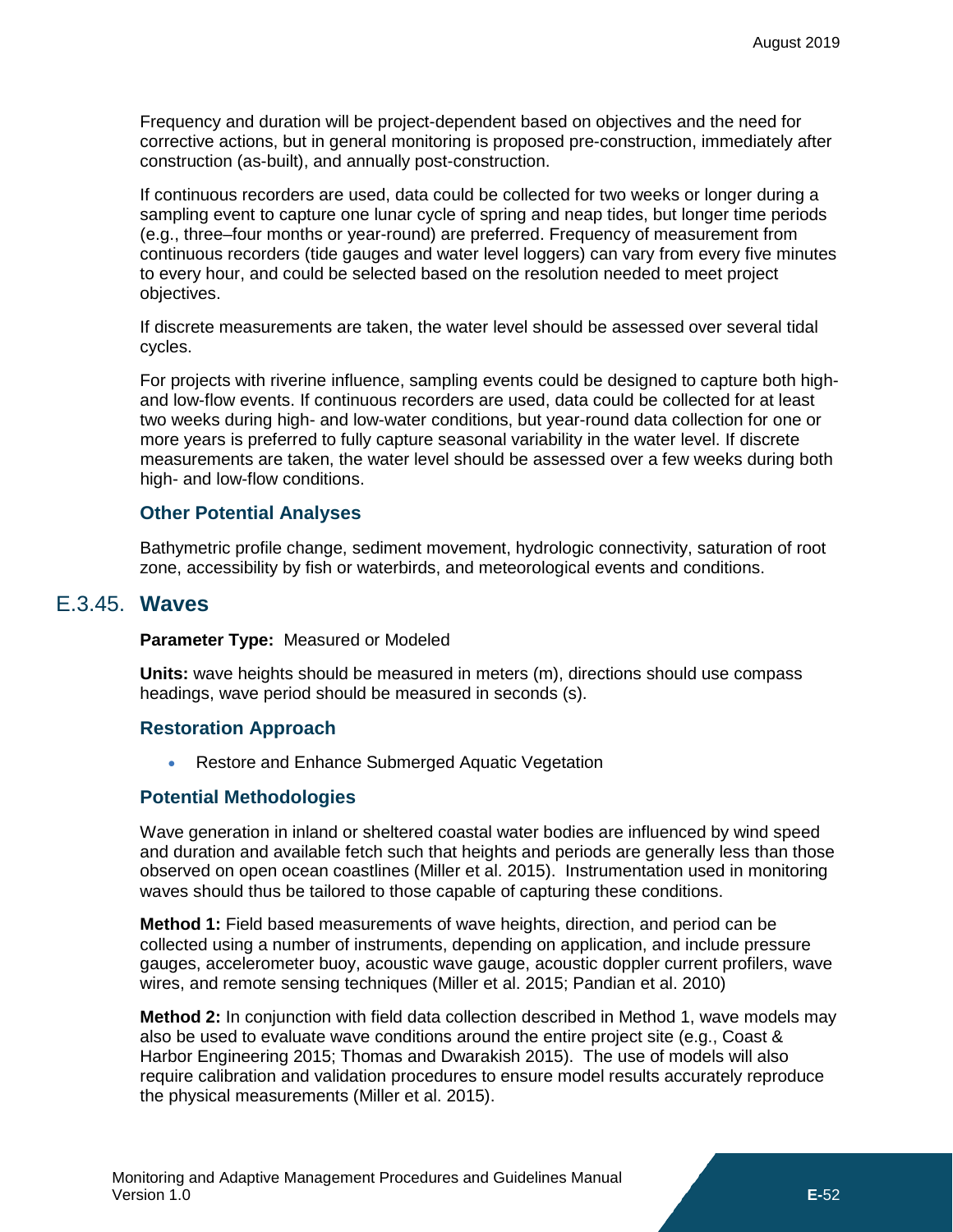### **Monitoring Location**

The monitoring location will depend on the methods selected, as some deployments require certain depths or to be placed in an array, for example. Wave information should be collected on either side of constructed feature, if used, so that comparisons of wave heights can be made to determine whether performance criteria have been met. In modeling applications, monitoring locations may extend beyond the immediate project site in order to capture necessary boundary conditions.

### **Guidance on Frequency and Duration**

The appropriate sampling interval and duration should be tied to the conditions the monitoring is intended to sample. Changes in weather patterns (especially winds) will affect wave conditions at a local site so monitoring frequency and duration may consider capturing the range of conditions most frequently experienced at the project site. Rapid response monitoring to capture extreme weather events (e.g., hurricanes) may also be considered for some projects.

For living shoreline projects that are intended to reduce wave heights, monitoring may be needed through several growing seasons of the living shoreline in order to achieve targeted wave reduction benefits.

Additional monitoring may also be needed if changes in the conformation of natural or constructed features that reduce wave energy occur. For example, a breakwater may partially collapse if undercut by scouring, resulting in changes in wave energy around the structure. This monitoring data could be used to inform decisions regarding potential corrective actions.

### **Other Potential Analyses**

Wave energy, maximum wave height, wave attenuation, and other commonly used statistics can be calculated from measurements of wave heights, periods, and direction.

# E.3.46. **Wetland Edge**

<span id="page-46-0"></span>**Parameter Type:** Measured or Calculated

**Units:** positions should be georeferenced (latitude, longitude, elevation); relative differences between positions should be measured using meters (m) or kilometers (km); ratios are unitless

### **Definition**

The boundary between the vegetated wetland surface and non-wetland areas, including water features such as tidal creeks, ponds, unvegetated bottom, or other open water areas.

### **Restoration Approach**

• Create, Restore, and Enhance Coastal Wetlands

### **Potential Methodologies**

A number of different methods can be used to approximate the amount of wetland edge. Note that not all of these methods measure the same thing and they, therefore, may not produce comparable data.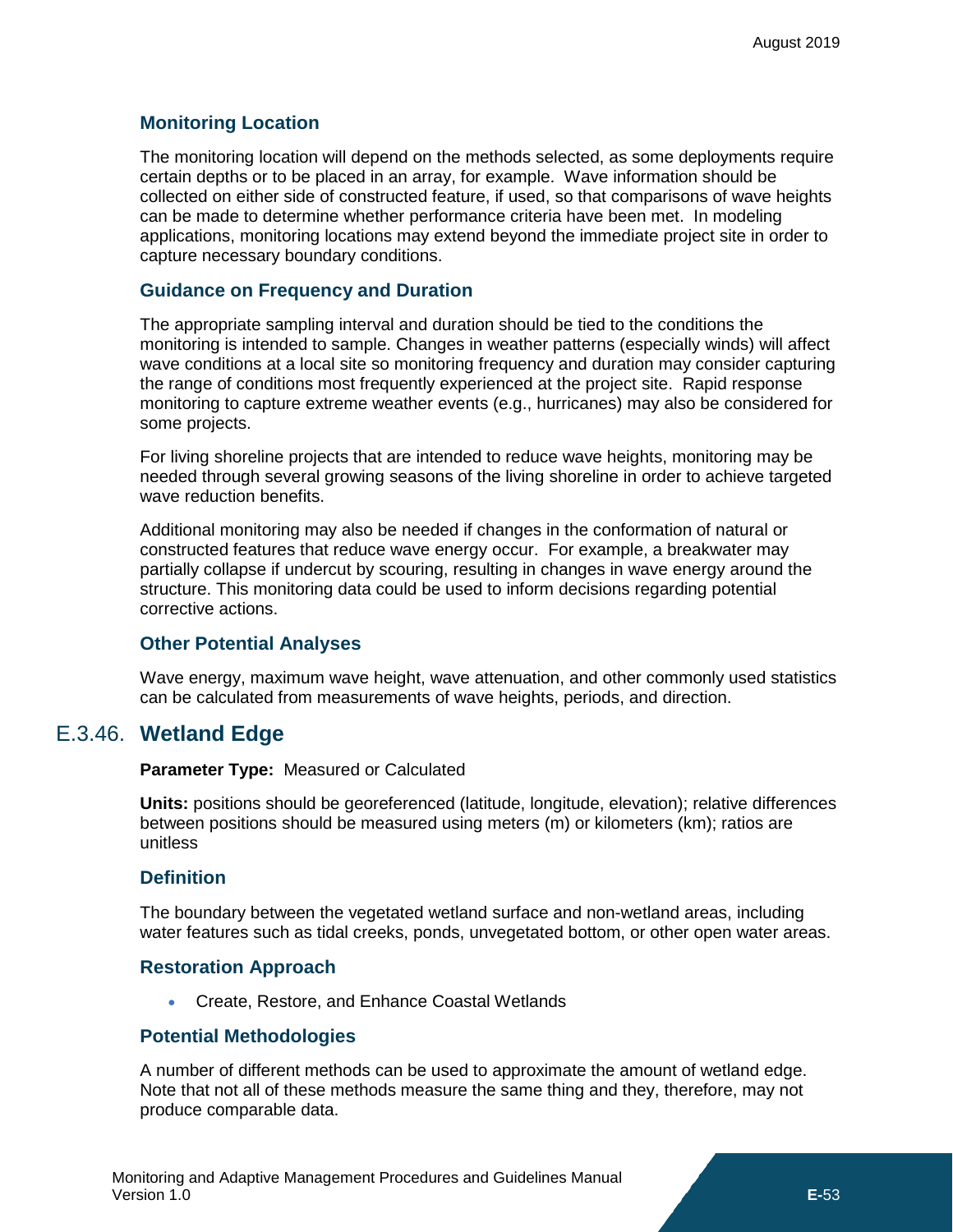**Method 1:** The linear distance of wetland edge and the total area of marsh habitat can be calculated based on imagery collected by airplane, helicopter, or UAS; high-resolution satellite imagery; or other appropriate remote sensing platform. Imagery used to map wetland boundaries should include true color and infrared bands, and have a spatial resolution of 1 m or less. Imagery acquired should be orthorectified imagery (i.e., free from distortions related to sensor optics, sensor tilt, and differences in elevation). For guidance on collecting aerial orthoimagery, please see Rufe (2014). The boundaries of wetland habitats and water features can be delineated and the linear length of wetland edge habitat can be measured using appropriate spatial analysis software. The ratio of linear wetland edge to total area of interior wetland habitat can then be calculated. For additional information and references related to mapping wetland boundaries based on remote sensing data, see Section E.9.1 Area.

**Method 2:** Conduct a field survey to map the boundaries of vegetated wetland habitat and water features within the project area. The length of the wetland edge, the total area of wetland habitat, and the ratio of marsh edge to interior marsh habitat can then be calculated. For additional information and references related to conducting ground surveys of wetland boundaries, see Section E.9.1 Area.

**Method 3:** Ratio of wetland habitat to open water (sometimes referred to as land:water ratio) is also used as a proxy for edge in habitat suitability index models. For additional methods on mapping wetlands, see Section E.9.1 Area. Note that this method does not result in an edge-to-interior ratio, and cannot be directly compared to data collected using Methods 1 and 2.

**Method 4:** A number of different fragmentation indices have been developed to quantitatively describe the configuration of wetland and water. See Suir et al. (2013) and Couvillion et al. (2016) for examples.

### **Monitoring Location**

The entire project footprint. A reference and/or control site could be established, where appropriate and applicable.

### **Guidance on Frequency and Duration**

Monitoring is recommended immediately following construction (as-built) with one–two additional monitoring events, or more over the monitoring period. Funding for one additional contingency monitoring event could be included in the monitoring budget, which could be implemented as needed to account for storm impacts.

### **Other Potential Analyses**

In some cases, this parameter can also be used as a proxy for landscape fragmentation.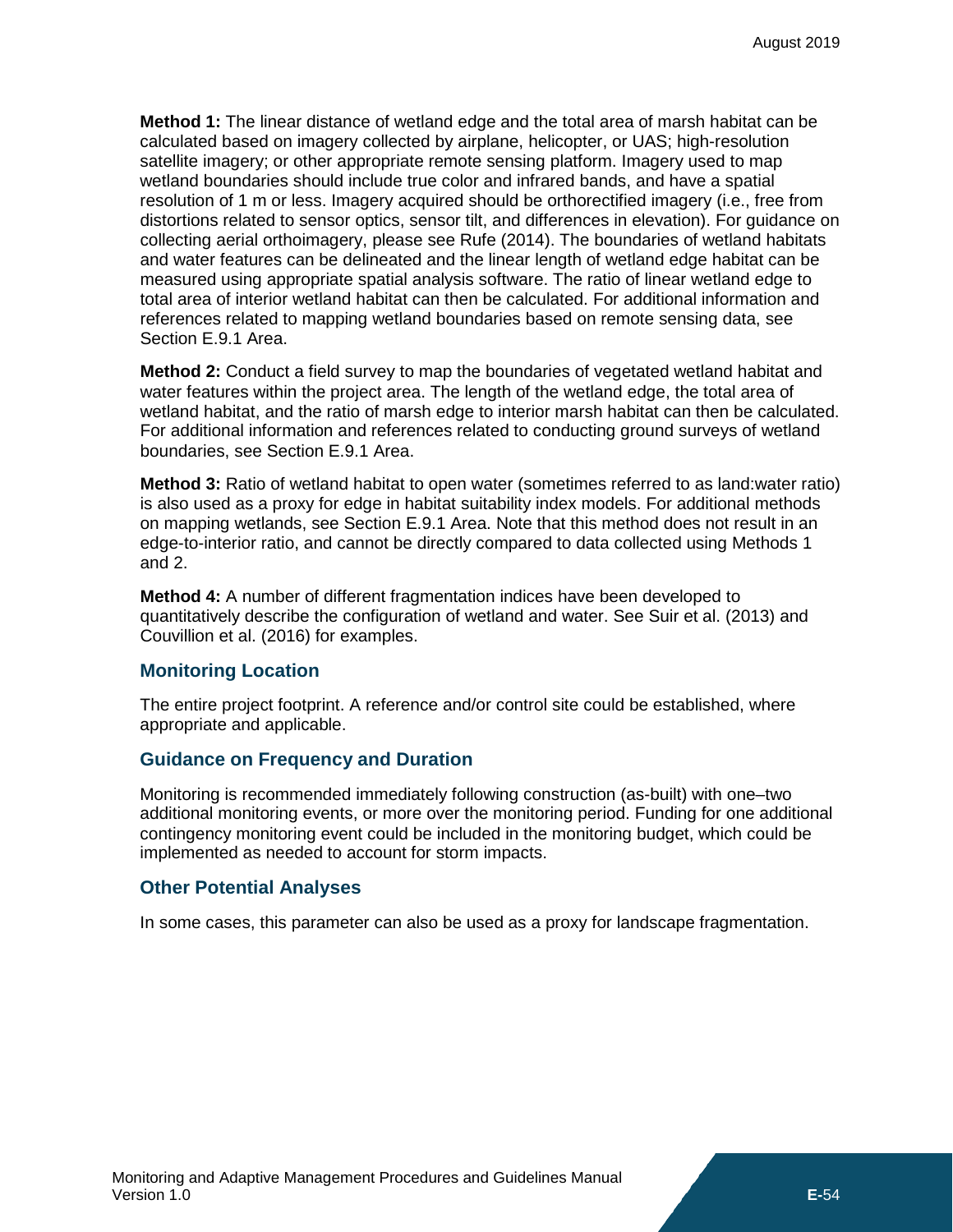### <span id="page-48-0"></span>**References**

Anders, F.J. and M.R. Byrnes. 1991. Accuracy of shoreline change rates as determined from maps and aerial photographs. *Shore and Beach* 59(1):17–26.

ASTM. 2013a. Annual Book of ASTM Standards, Section 11, Water and Environmental Technology, Volume 11.01, Water (I). American Society for Testing and Materials, Conshohocken, PA.

ASTM. 2013b. Annual Book of ASTM Standards, Section 11, Water and Environmental Technology, Volume 11.02, Water (I). American Society for Testing and Materials, Conshohocken, PA.

Baggett, L.P., S.P. Powers, R. Brumbaugh, L.D. Coen, B. DeAngelis, J. Greene, B. Hancock, and S. Morlock. 2014. Oyster Habitat Restoration Monitoring and Assessment Handbook. The Nature Conservancy, Arlington, VA, USA. 96pp.

Baird, E.W., A.D. Eaton, and E.W. Rice. 2017. *Standard Methods for the Examination of Water and Wastewater, 23rd Edition*. American Public Health Association, American Water Works Association, and Water Environmental Federation.

Barry A. Vittor & Associates, Inc. 2016. Submerged aquatic vegetation mapping in Mobile Bay and adjacent waters of coastal Alabama in 2015. Prepared for the Mobile Bay Estuary Program and Alabama DCNR State Lands Division Coastal Section.

Boak, E.H. and I.L. Turner. 2005. Shoreline definition and detection: A review. *Journal of Coastal Research* 21(4):688–703.

Bonham, C.D. 2013. *Measurements for Terrestrial Vegetation*. Second Edition. John Wiley & Sons.

Bradshaw, C.J.A. and B.W. Brook. 2010. The conservation biologist's toolbox – principles for the design and analysis of conservation studies. Chapter 16 in *Conservation Biology for All*, N.S. Sodhi and P.R. Ehrlich (eds.). ISBN 978-0199554249. Oxford University Press, Oxford. pp. 313–339.

Brock, J.C., C.W. Wright, A.H. Sallenger, W.B. Krabill, and R.N. Swift. 2002. Basis and methods of nasa airborne topographic mapper lidar surveys for coastal studies. *Journal of Coastal Research* 18(1):1–13.

Buffington, K.J., B.D. Dugger, K.M. Thorne, and J.T. Takekawa. 2016. Statistical correction of lidar-derived digital elevation models with multispectral airborne imagery in tidal marshes. *Remote Sensing of Environment* 186:616–625.

Cessford, G. and A. Muhar. 2003. Monitoring options for visitor numbers in national parks and natural areas. *Journal for Nature Conservation* 11(4):240–250.

Chai, A.L., M. Homer, C.F. Tsai, and P. Goulletquer. 1992. Evaluation of oyster sampling efficiency of patent tongs and an oyster dredge. North American Journal of Fisheries Management 12: 825-832. DOI: 10.1577/1548-8675(1992)012<0825:EOOSEO>2.3.CO;2

Cheshire, A.C., E. Adler, J. Barbière, Y. Cohen, S. Evans, S. Jarayabhand, L. Jeftic, R.T. Jung, S. Kinsey, E.T. Kusui, I. Lavine, P. Manyara, L. Oosterbaan, M.A. Pereira, S. Sheavly, A. Tkalin, S. Varadarajan, B. Wenneker, and G. Westphalen. 2009. UNEP/IOC Guidelines on Survey and Monitoring of Marine Litter. Regional Seas Reports and Studies No. 186, IOC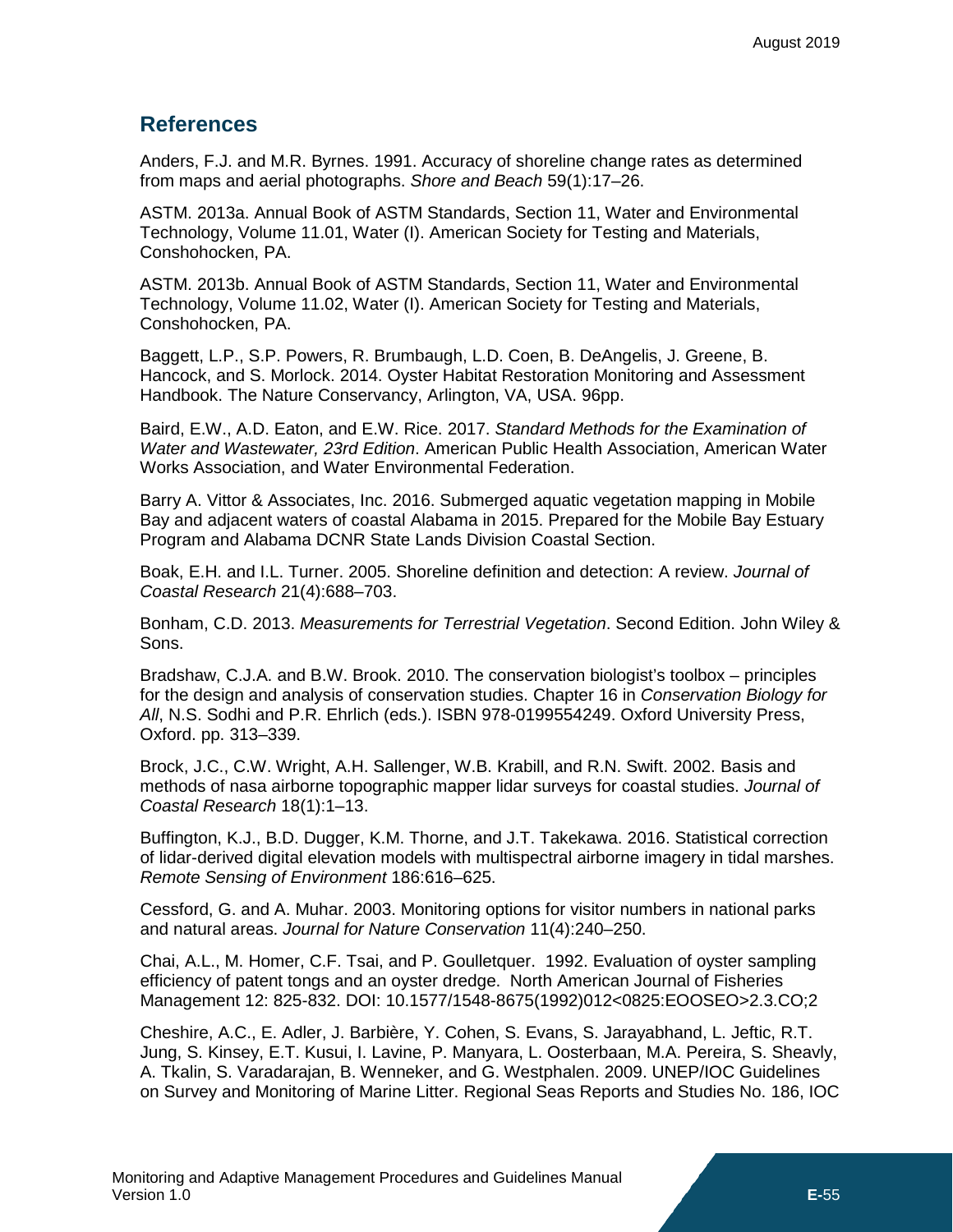Technical Series No. 83. United Nations Environment Programme/Intergovernmental Oceanographic Commission. Available:

[http://staging.unep.org/gpa/Documents/Publications/MarineLitterSurveyandMonitoringGuidel](http://staging.unep.org/gpa/Documents/Publications/MarineLitterSurveyandMonitoringGuidelines.pdf) [ines.pdf.](http://staging.unep.org/gpa/Documents/Publications/MarineLitterSurveyandMonitoringGuidelines.pdf)

Christiaen B., P. Dowty, L. Ferrier, Jeff Gaeckle, H. Berry, J. Stowe, and E. Sutton. 2014. Puget Sound Submerged Vegetation Monitoring Program 2014 Report. Nearshore Habitat Program, Aquatic Resources Division, Washington State Department of Natural Resources.

CIRIA, CUR, and CETMEF. 2007. *The Rock Manual. The Use of Rock in Hydraulic Engineering (2nd ed.)*. London, UK.

Coast & Harbor Engineering. 2015. Living Shoreline Demonstration Project Jefferson Parish - Coastal Engineering and Alternatives Analysis. Submitted to Louisiana Coastal Protection and Restoration Authority (July 23, 2015).

Conway, C.J. 2011. Standardized North American marsh bird monitoring protocol. *Waterbirds* 34(3):319–346.

Coulloudon, B., K. Eshelman, J. Gianola, N. Habich, L. Hughes, C. Johnson, and J. Willoughby. 1999. Sampling vegetation attributes, technical reference 1734-4. Bureau of Land Management, Denver, CO.

Couvillion, B.R., M.R. Fischer, H.J. Beck, and W.J. Sleavin. 2016. Spatial configuration trends in coastal Louisiana from 1985 to 2010. *Wetlands* 36(2):347–359.

Cowardin, L.M., V. Carter, F.C. Golet, and E.T. LaRoe. 1979. Classification of Wetlands and Deepwater Habitats of the United States. U.S. Department of the Interior, U.S. Fish and Wildlife Service. Available: [https://www.fws.gov/wetlands/Documents/Classification-of-](https://www.fws.gov/wetlands/Documents/Classification-of-Wetlands-and-Deepwater-Habitats-of-the-United-States.pdf)[Wetlands-and-Deepwater-Habitats-of-the-United-States.pdf.](https://www.fws.gov/wetlands/Documents/Classification-of-Wetlands-and-Deepwater-Habitats-of-the-United-States.pdf)

CPRA. 2016. A Contractor's Guide to the Standards of Practice: For CPRA Contractors Performing GPS Surveys and Determining GPS Derived Orthometric Heights within the Louisiana Coastal Zone. Coastal Protection and Restoration Authority. January. Available: [ftp://ftp.coastal.la.gov/Large%20Data%20Requests/GPS\\_Benchmarks\\_2016\\_Update/LCZ%](ftp://ftp.coastal.la.gov/Large%20Data%20Requests/GPS_Benchmarks_2016_Update/LCZ%20GPS%20Guidelines%20March%202016.pdf) [20GPS%20Guidelines%20March%202016.pdf.](ftp://ftp.coastal.la.gov/Large%20Data%20Requests/GPS_Benchmarks_2016_Update/LCZ%20GPS%20Guidelines%20March%202016.pdf)

Crowell, M., S.P. Leatherman, and M.K. Buckley. 1991. Historical shoreline change: Error analysis and mapping accuracy. *Journal of Coastal Research* 839–852.

Dahl, T. and M. Bergeson. 2009. Technical Procedures for Conducting Status and Trends of the Nation's Wetlands. U.S. Fish and Wildlife Service, Division of Habitat and Resource Conservation, Washington, DC.

Dunnicliff, J. 1993. *Geotechnical Instrumentation for Monitoring Field Performance.* John Wiley & Sons, Canada.

Dunton K.H., and W. Pulich Jr. 2007. Final Report: Landscape monitoring and biological indicators for seagrass conservation in Texas coastal waters. Coastal Bend Bays and Estuaries Program, Inc. Contract No. 0627.

DWH NRDA Trustees. 2016a. *Deepwater Horizon* Oil Spill: Final Programmatic Damage Assessment and Restoration Plan (PDARP) and Final Programmatic Environmental Impact Statement (PEIS). Available: [http://www.gulfspillrestoration.noaa.gov/restoration](http://www.gulfspillrestoration.noaa.gov/restoration-planning/gulf-plan)[planning/gulf-plan.](http://www.gulfspillrestoration.noaa.gov/restoration-planning/gulf-plan)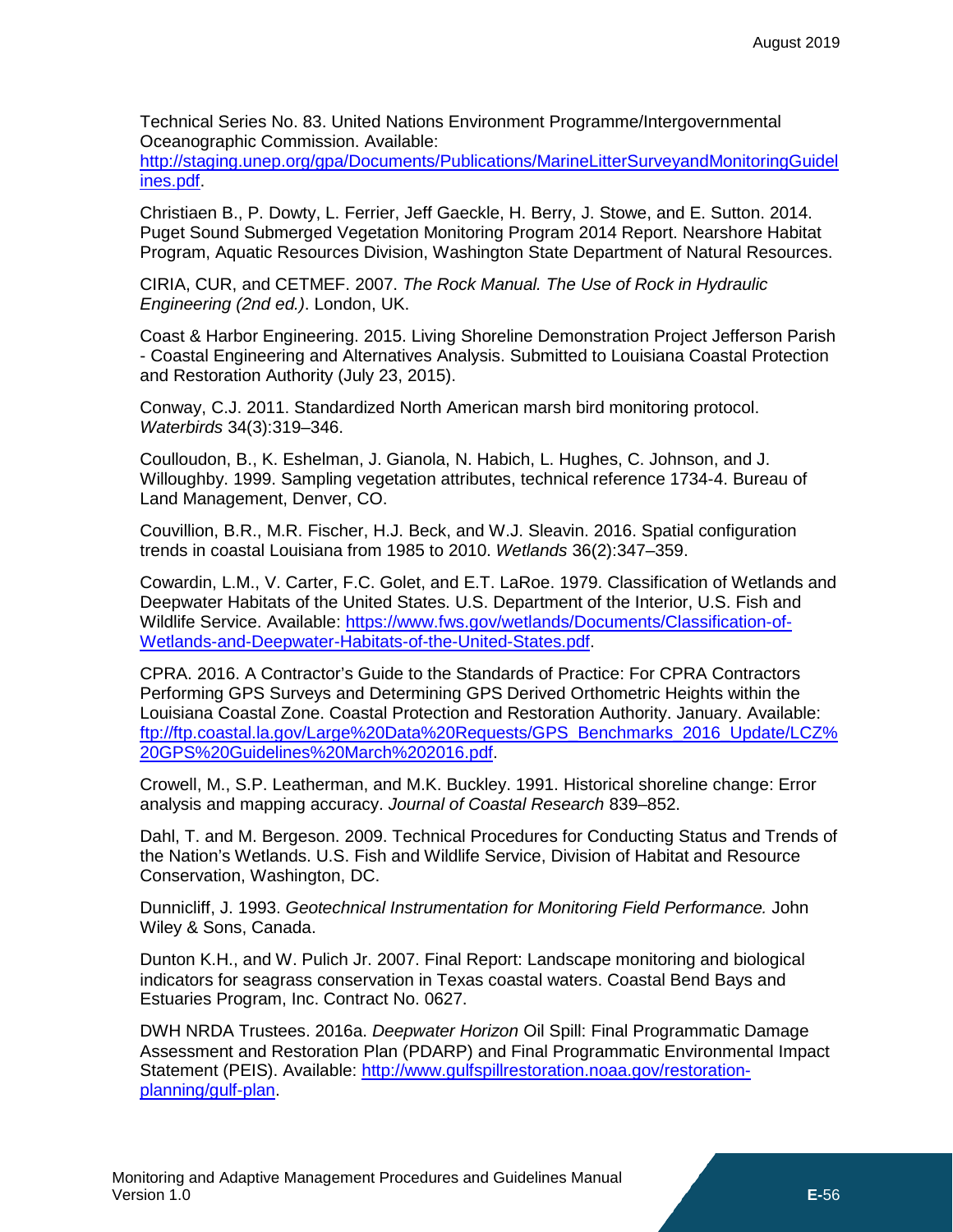DWH NRDA Trustees. 2016b. Trustee Council Standard Operating Procedures for Implementation of the Natural Resource Restoration for the *Deepwater Horizon* (DWH) Oil Spill. Originally approved May 4, 2016; revised November 15, 2016.

EBAP and FLDEP. 2015. Seagrass Protection and Restoration Plan. Estero Bay Aquatic Preserve and Florida Department of Environmental Protection. June 30, 2015.

Elzinga, C.L., D.W. Salzer, and J.W. Willoughby. 1998. Measuring & Monitoring Plant Populations. Bureau of Land Management, Denver, CO. Available: [https://www.blm.gov/nstc/library/pdf/MeasAndMon.pdf.](https://www.blm.gov/nstc/library/pdf/MeasAndMon.pdf)

Fearnley, S., L.F. Brien, L. Martinez, M. Miner, M. Kulp, and S. Penland. 2009. Louisiana Barrier Island Comprehensive Monitoring Program (BICM). Volume 5: Chenier Plain, South-Central Louisiana, and Chandeleur Islands, Habitat Mapping and Change Analysis 1996 to 2005. Part 3: Habitat Class Tables, Habitat Change Tables, and Final Statistics 1996 to 2005. Pontchartrain Institute Reports and Studies. Paper 4. Available: [http://scholarworks.uno.edu/cgi/viewcontent.cgi?article=1012&context=pies\\_rpts.](http://scholarworks.uno.edu/cgi/viewcontent.cgi?article=1012&context=pies_rpts)

Federal Interagency Committee for Wetland Delineation. 1989. *Federal Manual for Identifying and Delineating Jurisdictional Wetlands.* U.S. Army Corps of Engineers, U.S. Environmental Protection Agency, U.S. Fish and Wildlife Service, and U.S.D.A. Soil Conservation Service, Washington, DC. January 10. Available: [https://www.fws.gov/northeast/ecologicalservices/pdf/wetlands/interagency%20wetland%20](https://www.fws.gov/northeast/ecologicalservices/pdf/wetlands/interagency%20wetland%20delineation%20manual%201989.pdf) [delineation%20manual%201989.pdf.](https://www.fws.gov/northeast/ecologicalservices/pdf/wetlands/interagency%20wetland%20delineation%20manual%201989.pdf)

FLDEP. 2014. Monitoring Standards for Beach Erosion Control Projects. Florida Department of Environmental Protection. May. Available: [https://floridadep.gov/sites/default/files/PhysicalMonitoringStandards.pdf.](https://floridadep.gov/sites/default/files/PhysicalMonitoringStandards.pdf)

Folse, T.M., L.A. Sharp, J.L. West, M.K. Hymel, J.P. Troutman, T. McGinnis, D. Weifenbach, W.M. Boshart, L.B. Rodrigue, D.C. Richardi, W.B. Wood, and C.M. Miller. 2014. A Standard Operating Procedures Manual for the Coast-Wide Reference Monitoring System-Wetlands: Methods for Site Establishment, Data Collection, and Quality Assurance/Quality Control. Louisiana Coastal Protection and Restoration Authority, Office of Coastal Protection and Restoration. Baton Rouge, LA. Available:

[https://www.lacoast.gov/reports/project/CRMS%20SOP%202014\\_MASTER\\_Final.pdf.](https://www.lacoast.gov/reports/project/CRMS%20SOP%202014_MASTER_Final.pdf)

FWS. 2005. *Visitation Estimation Workbook, National Wildlife Refuge System*. U.S. Fish & Wildlife Service.

Gens, R. 2010. Remote sensing of coastlines: Detection, extraction and monitoring. *International Journal of Remote Sensing* 31(7):1819–1836.

Guy, K.K. 2015. Barrier Island Shorelines Extracted from Landsat Imagery. U.S. Geological Survey Open-File Report 2015–1179. Available: [https://pubs.usgs.gov/of/2015/1179/ofr20151179.pdf.](https://pubs.usgs.gov/of/2015/1179/ofr20151179.pdf)

Guy, K.K. and N.G. Plant. 2014. Topographic Lidar Survey of Dauphin Island, Alabama and Chandeleur, Stake, Grand Gosier and Breton Islands, Louisiana, July 12–14, 2013. U.S. Geological Survey. Available: [https://pubs.usgs.gov/ds/0838/ds838title.html.](https://pubs.usgs.gov/ds/0838/ds838title.html)

Hammitt, W.E. and D.N. Cole. 1998. *Wildland Recreation Ecology and Management* (2nd ed.). John Wiley & Sons, New York.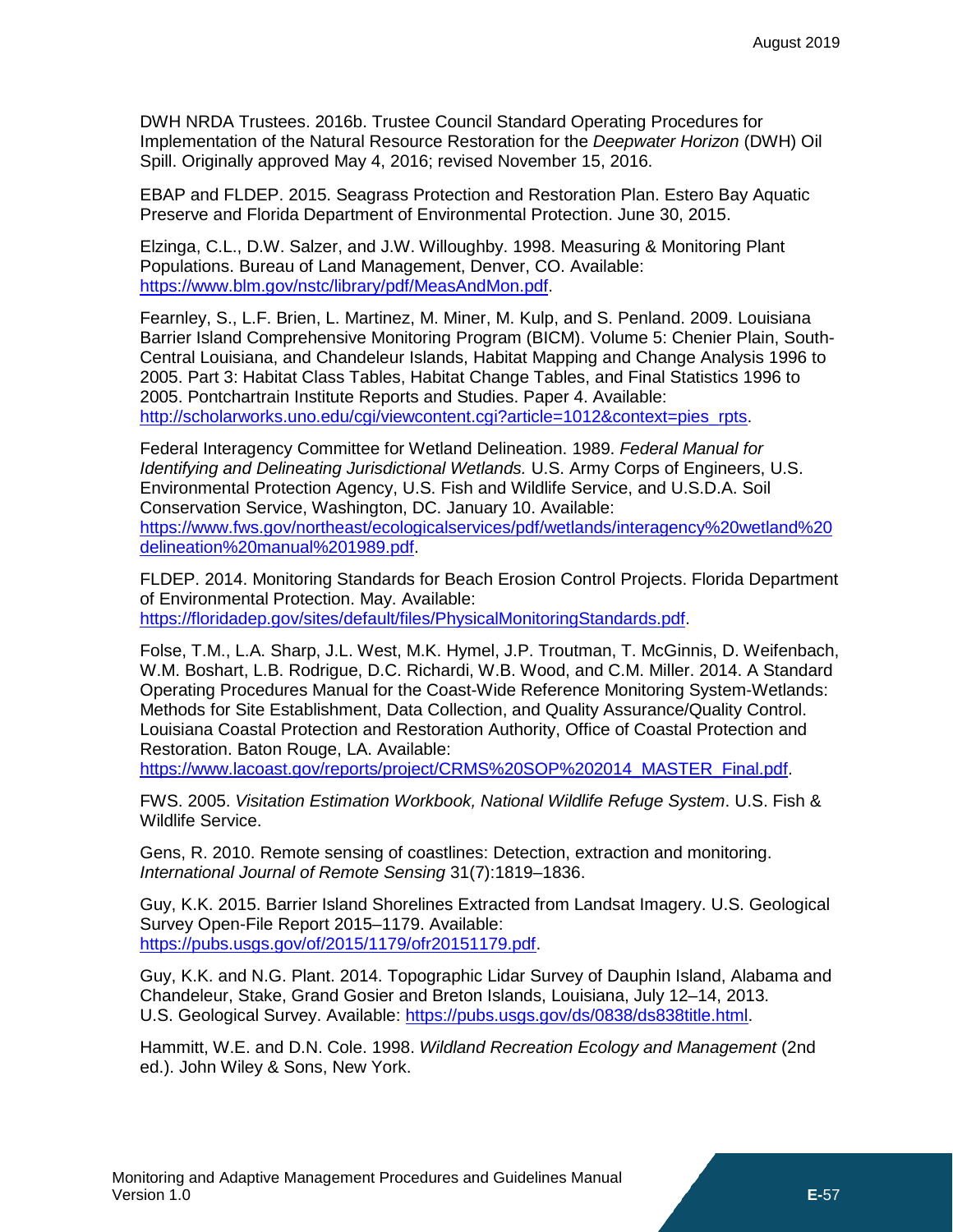Heidemann, H.K. 2014. Lidar Base Specification (Ver. 1.2, November). U.S. Geological Survey Techniques and Methods, Book 11, Chapter B4. Available: [https://pubs.usgs.gov/tm/11b4/pdf/tm11-B4.pdf.](https://pubs.usgs.gov/tm/11b4/pdf/tm11-B4.pdf)

Hladik, C. and M. Alber. 2012. Accuracy assessment and correction of a lidar-derived salt marsh digital elevation model. *Remote Sensing of Environment* 121:224–235.

Horsch, E., M. Welsh, and J. Price. 2017. Best Practices for Collecting Onsite Data to Assess Recreational Use Impacts from an Oil Spill. U.S. Department of Commerce, Silver Spring, MD.

Jackson J.B., and D.J. Nemeth. 2007. A new method to describe seagrass habitat sampled during fisheries-independent monitoring. Estuaries and Coasts 30: 171-178. DOI: 10.1007/BF02782977

Johnson H.A., and R.M. Newman. 2011. A comparison of two methods for sampling biomass of aquatic plants. Journal of Aquatic Plant Management 49:1-8.

Jordan, F., S. Coyne, and J.C. Trexler. 1997. Sampling fishes in vegetated habitats: Effects of habitat structure on sampling characteristics of the 1-m2 throw trap. *Transactions of the American Fisheries Society* 126(6):1012–1020.

Kirkman H. 1996. Baseline and monitoring methods for seagrass meadows. Journal of Environmental Management 47: 191-201. DOI: 10.1006/jema.1996.0045

Klemas, V. 2011. Remote sensing of wetlands: Case studies comparing practical techniques. *Journal of Coastal Research* 27(3):418–427.

Klemas, V. 2013. Using remote sensing to select and monitor wetland restoration sites: An overview. *Journal of Coastal Research* 29(4):958–970.

Klemas, V.V. 2015. Coastal and environmental remote sensing from unmanned aerial vehicles: An overview. *Journal of Coastal Research* 31(5):1260–1267.

Knapp, R. 1984. Sample (relevé) areas (distribution, homogeneity, size, shape) and plotless sampling. *Handbook of Vegetation Science*.

Kushlan, J.A. 1981. Sampling characteristics of enclosure fish traps. *Transactions of the American Fisheries Society* 110(4):557–562.

Leggett, C.G. 2015. Estimating Visitation in National Parks and Other Public Lands. Report submitted to the National Park Service. Bedrock Statistics, LLC, Gilford, NH. April 13.

Leggett, C.G. 2017. Sampling strategies for on-site recreation counts. *Journal of Survey Statistics and Methodology* 5(3):326–349.

Levesque, V.A. and K.A. Oberg. 2012. Computing Discharge Using the Index Velocity Method: U.S. Geological Survey Techniques and Methods 3–A23. Available: [https://pubs.usgs.gov/tm/3a23/.](https://pubs.usgs.gov/tm/3a23/)

Lewis III, R.R. 2005. Ecological engineering for successful management and restoration of mangrove forests. *Ecological Engineering* 4(5):403–418.

Lewis III, R.R. 2009. Methods and criteria for successful mangrove forest restoration. Chapter 28 in *Coastal Wetlands: An Integrated Ecosystem Approach.* Elsevier, Amsterdam. pp. 787–800.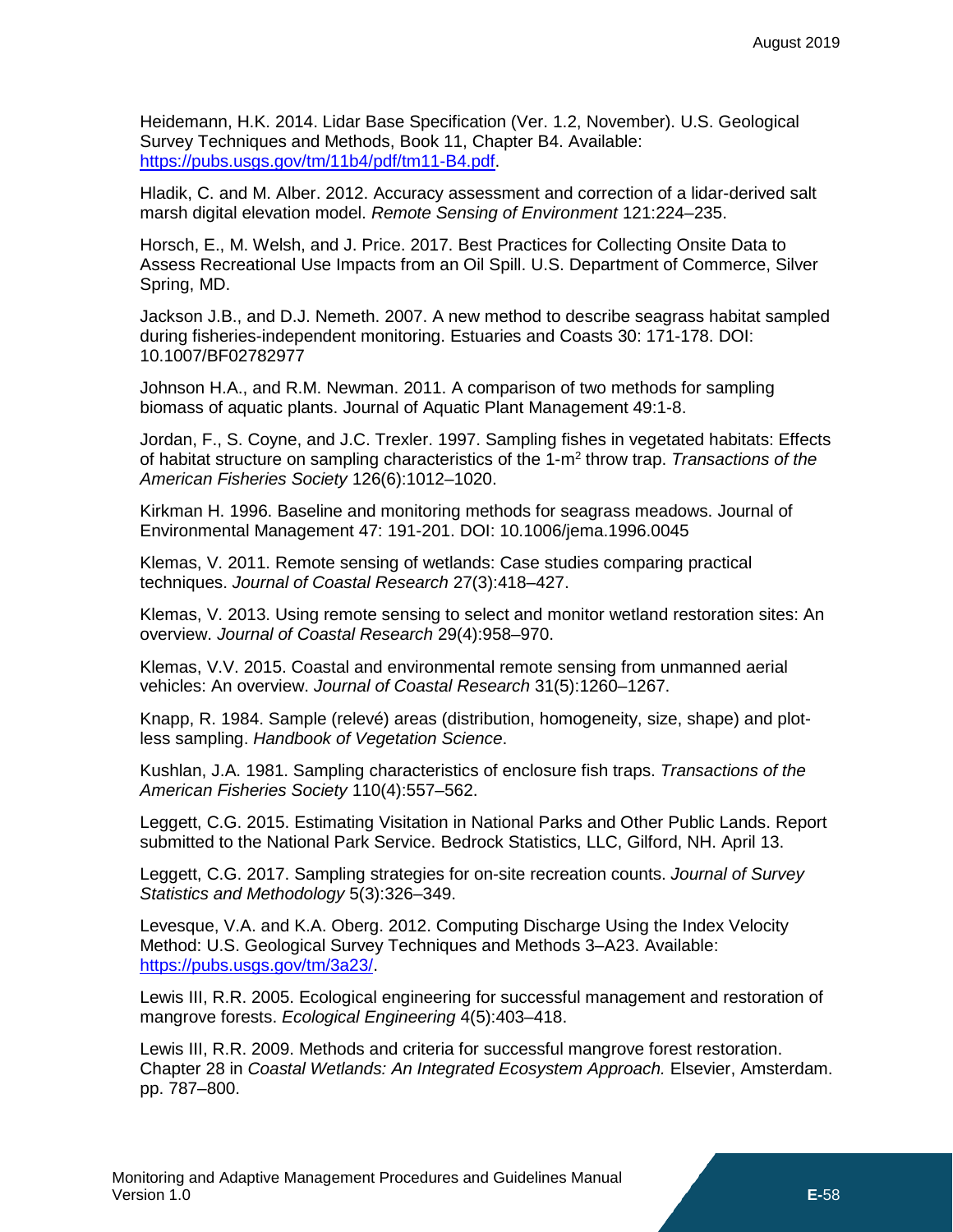Lippiatt, S., S. Opfer, and C. Arthur. 2013. *Marine Debris Monitoring and Assessment: Recommendations for Monitoring Debris Trends in the Marine Environment.* U.S. Department of Commerce, National Oceanic and Atmospheric Administration, National Ocean Service, and NOAA Marine Debris Program.

Louisiana Department of Culture, Recreation, and Tourism. 2014. *2014*–*2019 Louisiana Statewide Comprehensive Outdoor Recreation Plan*. Baton Rouge, LA.

MacBroom, J.G. and R. Schiff. 2012. Predicting the hydrologic response of salt marshes to tidal restoration. In *Tidal Marsh Restoration,* C.T. Roman and D.M. Burdick (eds.). pp. 13– 38. Island Press, Washington, DC.

Madden, M., T. Jordan, S. Bernardes, D.L. Cotten, N. O'Hare, and A. Pasqua. 2015. Unmanned aerial systems and structure from motion revolutionize wetlands mapping. In *Remote Sensing of Wetlands: Applications and Advances*, R.W. Tiner, M.W. Lang, and V.V. Klemas (eds.). CRC Press, Boca Raton, FL. pp. 195–222.

Magurran, A.E. and B.J. McGill (eds.). 2011. *Biological Diversity: Frontiers in Measurement and Assessment*. Oxford University Press, New York.

Martinez, L., S. O'Brien, M. Bethel, S. Penland, and M. Kulp. 2009. Louisiana Barrier Island Comprehensive Monitoring Program (BICM). Volume 2: Shoreline Changes and Barrier Island Land Loss 1800's–2005. Pontchartrain Institute Reports and Studies. Available: [http://scholarworks.uno.edu/cgi/viewcontent.cgi?article=1000&context=pies\\_rpts.](http://scholarworks.uno.edu/cgi/viewcontent.cgi?article=1000&context=pies_rpts)

Matthews, J.W., G. Spyreas, and A.G. Endress. 2009. Trajectories of vegetation-based indicators used to assess wetland restoration progress. *Ecological Applications* 19(8):2093– 2107.

McDonald J.I., G.T. Coupland, and G.A. Kendrick. 2006. Underwater video as a monitoring tool to detect change in seagrass cover. Journal of Environmental Management 80: 148- 155. DOI: 10.1016/j.jenvman.2005.08.021

Medeiros, S., S. Hagen, J. Weishampel, and J. Angelo. 2015. Adjusting Lidar-derived digital terrain models in coastal marshes based on estimated aboveground biomass density. *Remote Sensing* 7(4):3507–3525.

Miller, A., M. Tabarestani, and J. Isaacs. 2014. A Survey of Recreational Shrimpers in the Northern U.S. Gulf of Mexico. Gulf States Marine Fisheries Commission Publication, Ocean Springs, MS.

Minello, T.J. 2000. Temporal development of salt marsh value for nekton and epifauna: Utilization of dredged material marshes in Galveston Bay, Texas, USA. *Wetlands Ecology and Management* 8(5):327–342.

Monz, C. 2000. Recreation resource assessment and monitoring techniques for mountain regions. *Tourism and Development in Mountain Regions* 255–274.

Monz, C. and Y.F. Leung. 2003a. National Park Service Coastal Visitor Impact Monitoring Phase 1 Report. National Park Service.

Monz, C. and Y.F. Leung. 2003b. National Park Service Coastal Visitor Impact Monitoring Phase 2 Report. National Park Service.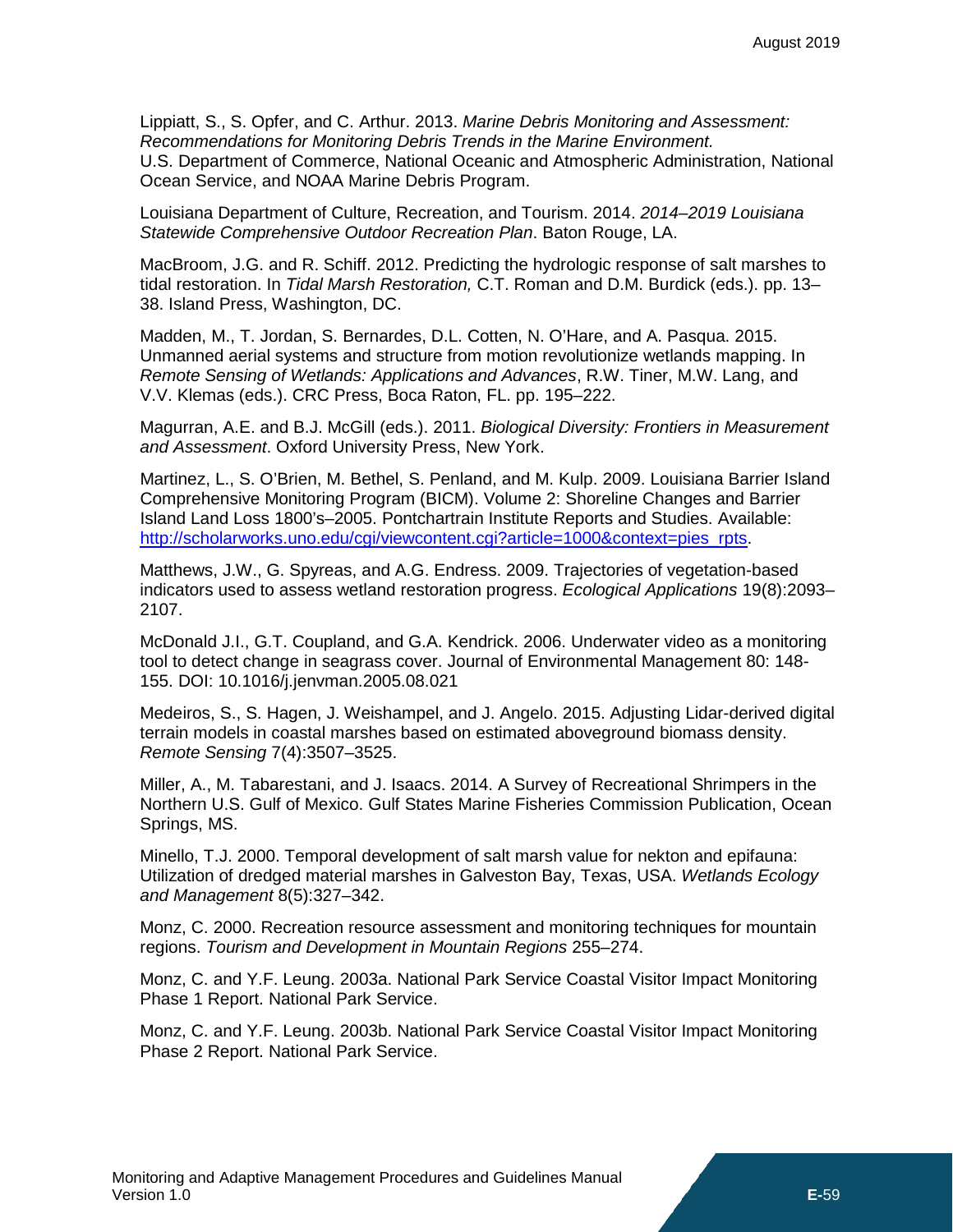Monz, C. and Y.F. Leung. 2006. Meaningful measures: Developing indicators of visitor impact in the National Park Service inventory and monitoring program. In *The George Wright Forum* 23(2):17–27. Available: [http://www.georgewright.org/232monz.pdf.](http://www.georgewright.org/232monz.pdf)

Moore, L.J. 2000. Shoreline mapping techniques. *Journal of Coastal Research* 111–124.

Morton, R.A. 1991. Accurate Shoreline Mapping: Past, Present, and Future. Paper presented at the Coastal Sediments.

Morton, R.A., T. Miller, and L. Moore. 2005. Historical shoreline changes along the US Gulf of Mexico: A summary of recent shoreline comparisons and analyses. *Journal of Coastal Research* 21(4):704–709. doi: 10.2112/04-0230.1.

Moscardo, G. and J. Ormsby. 2004. A Social Indicators Monitoring System for Tourist and Recreational Use of the Great Barrier Reef. Research Publication No. 80. Great Barrier Reef Maine Park Authority. Available:

[http://www.gbrmpa.gov.au/\\_\\_data/assets/pdf\\_file/0018/5580/gbrmpa\\_RP80\\_A\\_Social\\_Indic](http://www.gbrmpa.gov.au/__data/assets/pdf_file/0018/5580/gbrmpa_RP80_A_Social_Indicators_Monitoring_System_2004.pdf) [ators\\_Monitoring\\_System\\_2004.pdf.](http://www.gbrmpa.gov.au/__data/assets/pdf_file/0018/5580/gbrmpa_RP80_A_Social_Indicators_Monitoring_System_2004.pdf)

NAS. 2017. Effective Monitoring to Evaluate Ecological Restoration in the Gulf of Mexico. National Academies of Sciences, Engineering, and Medicine. The National Academies Press, Washington, DC. DOI: 10.17226/23476

Neckles, H. and M. Dionne. 2000. Regional Standards to Identify and Evaluate Tidal Wetland Restoration in the Gulf of Maine. Wells National Estuarine Research Reserve Technical Report, Wells, ME.

Neckles, H.A., M. Dionne, D.M. Burdick, C.T. Roman, R. Buchsbaum, and E. Hutchins. 2002. A monitoring protocol to assess tidal restoration of salt marshes on local and regional scales. *Restoration Ecology* 10(3):556–563.

Neckles H.A., B.S. Kopp, B.J. Peterson, and P.S. Pooler. 2012. Integrating scales of seagrass monitoring to meet conservation needs. *Estuaries and Coasts* 35: 23-46. DOI: 10.1007/s12237-011-9410-x.

Olson, S.A. and J.M. Norris. 2007. U.S. Geological Survey Streamgaging...from the National Streamflow Information Program. U.S. Geological Survey Fact Sheet 2005-3131. Available: [http://pubs.usgs.gov/fs/2005/3131.](http://pubs.usgs.gov/fs/2005/3131)

Opfer, S., C. Arthur, and S. Lippiatt. 2012. *NOAA Marine Debris Shoreline Survey Field Guide*. U.S. National Oceanic and Atmospheric Administration Marine Debris Program.

Patton, C.J. and J.R. Kryskalla. 2003. Methods of Analysis by the U.S. Geological Survey National Water Quality Laboratory – Evaluation of Alkaline Persulfate Digestion as an Alternative to Kjeldahl Digestion for Determination of Total and Dissolved Nitrogen and Phosphorus in Water. USGS Water-Resources Investigations Report 03.-4174. Available: [https://nwql.usgs.gov/WRIR-03-4174.shtml.](https://nwql.usgs.gov/WRIR-03-4174.shtml)

Ramsey III, E.W., G.A. Nelson, and S.K. Sapkota. 2001. Coastal change analysis program implemented in Louisiana. *Journal of Coastal Research* 53–71.

Rangoonwala, A., C.E. Jones, and E. Ramsey. 2016. Wetland shoreline recession in the Mississippi River Delta from petroleum oiling and cyclonic storms. *Geophysical Research Letters* 43(22).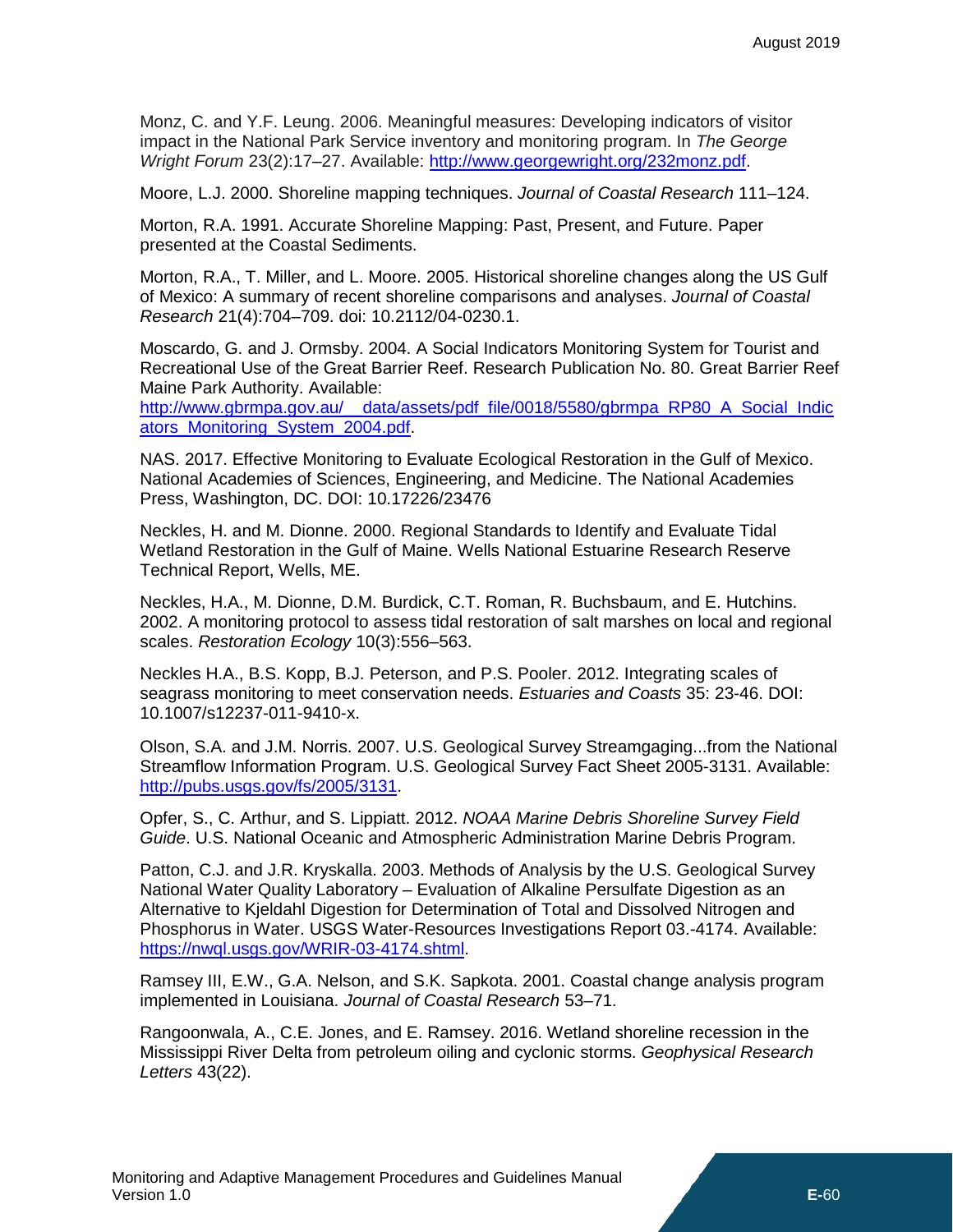Rantz, S.E., and others. 1982. *Measurement and Computation of Streamflow. Volume 2. Computation of Discharge*. U.S. Geological Survey, Water Supply Paper 2175. Available: [http://pubs.usgs.gov/wsp/wsp2175/html/wsp2175\\_vol2.html.](http://pubs.usgs.gov/wsp/wsp2175/html/wsp2175_vol2.html)

Rodusky A.J., B. Sharfstein, T.L. East, and R.P. Maki. 2005. A comparison of three methods to collect submerged aquatic vegetation in a shallow lake. *Environmental Monitoring and Assessment* 110: 87-97. DOI: 10.1007/s10661-005-6338-2

Roegner, G.C., H.L. Diefenderfer, A.B. Borde, R.M. Thom, E.M. Dawley, A.H. Whiting, S.A. Zimmerman, and G.E. Johnson. 2008. Protocols for Monitoring Habitat Restoration Projects in the Lower Columbia River and Estuary. Final Report. PNNL-15793. Prepared for the U.S. Army Corps of Engineers, Portland, OR. Available: [http://www.pnl.gov/main/publications/external/technical\\_reports/PNNL-15793.pdf.](http://www.pnl.gov/main/publications/external/technical_reports/PNNL-15793.pdf)

Rozas, L.P. 1992. Bottomless lift net for quantitatively sampling nekton on intertidal marshes. *Marine Ecology Progress Series* 287–292.

Rozas, L.P. and T.J. Minello. 1997. Estimating densities of small fishes and decapod crustaceans in shallow estuarine habitats: A review of sampling design with focus on gear selection. *Estuaries* 20(1):199–213.

Rufe, P.P. 2014. Digital Orthoimagery Base Specification V1.0. Chapter 5 of Section B, U.S. Geological Survey Standards, Book 11, Collection and Delineation of Spatial Data. Available: [https://pubs.usgs.gov/tm/11/b5/pdf/tm11-B5.pdf.](https://pubs.usgs.gov/tm/11/b5/pdf/tm11-B5.pdf)

Ryan, P.G., C.J. Moore, J.A. van Franeker, and C.L. Moloney. 2009. Monitoring the abundance of plastic debris in the marine environment. *Philosophical Transactions of the Royal Society of London B: Biological Sciences* 364(1526):1999–2012.

Rydlund, P.H. and B.K. Densmore. 2012. *Methods of Practice and Guidelines for Using Survey-Grade Global Navigation Satellite Systems (GNSS) to Establish Vertical Datum in the United States Geological Survey*. Chapter 1 of Section D, Field Survey Methods, Book 11, Collection and Delineation of Spatial Data. Available: [https://pubs.usgs.gov/tm/11d1/.](https://pubs.usgs.gov/tm/11d1/)

Sallenger, A., W. Krabill, R. Swift, J. Brock, J. List, M. Hansen, R. Holman, S. Manizade, J. Sontag, and A. Meredith. 2003. Evaluation of airborne topographic lidar for quantifying beach changes. *Journal of Coastal Research* 125–133.

Samiappan, S., G. Turnage, L.A. Hathcock, and R. Moorhead. 2017. Mapping of invasive Phragmites (common reed) in Gulf of Mexico coastal wetlands using multispectral imagery and small unmanned aerial systems. *International Journal of Remote Sensing* 38(8– 10):2861–2882.

Sauer, V.B. and D.P. Turnipseed. 2010. *Stage Measurement at Gaging Stations*. U.S. Geological Survey. Available: [https://pubs.usgs.gov/tm/tm3-a7/.](https://pubs.usgs.gov/tm/tm3-a7/)

Schmid, K.A., B.C. Hadley, and N. Wijekoon. 2011. Vertical accuracy and use of topographic lidar data in coastal marshes. *Journal of Coastal Research* 27(6A):116–132.

Short F.T., L.J. McKenzie, R.G. Coles, K.P. Vidler, and J.L. Gaeckle. 2006. SeagrassNet Manual for Scientific Monitoring of Seagrass Habitat, Worldwide Edition. University of New Hampshire Publication 75 pp.

Smart, M.M., F.A. Reid, and J.R. Jones. 1981. A comparison of a persulfate digestion and the Kjeldahl procedure for determination of total nitrogen in freshwater samples. Water Research 15(7): 919-921. DOI: 10.1016/0043-1354(81)90148-2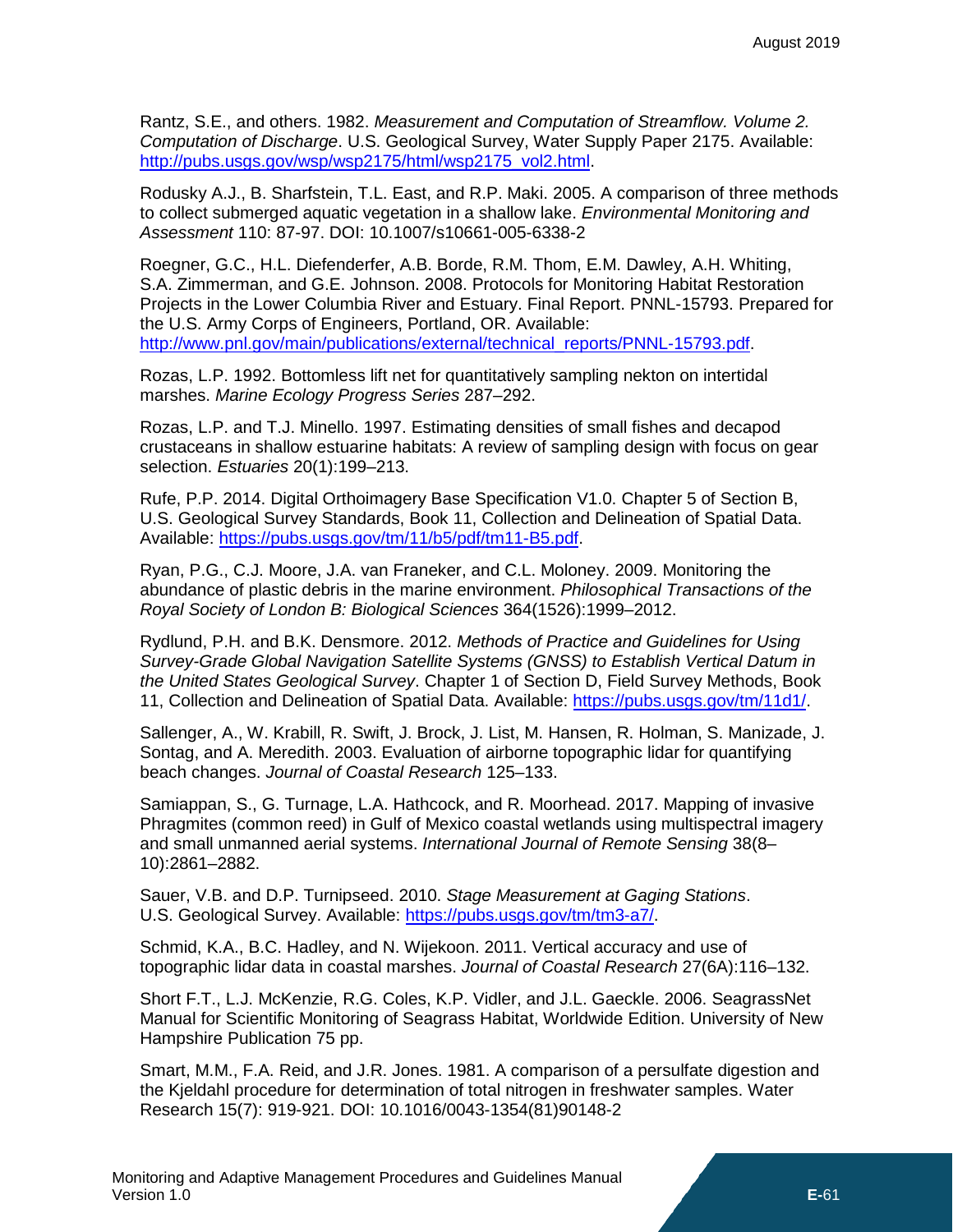Smith, M. and D. Vericat. 2015. From experimental plots to experimental landscapes: Topography, erosion and deposition in sub‐humid badlands from structure‐from‐motion photogrammetry. *Earth Surface Processes and Landforms* 40(12):1656–1671.

Smith, M., J. Carrivick, and D. Quincey. 2016. Structure from motion photogrammetry in physical geography. *Progress in Physical Geography* 40(2):247–275.

Soniat, T.M., E.E. Hoffman, J.M. Klinck., and E.N. Powell. 2009. Differential modulation of eastern oyster (Crassostrea virginica) disease parasites by the El-Niño-Southern Oscillation and the North Atlantic Oscillation. International Journal of Earth Sciences: Geologische Rundschau 98(1) 99-114. DOI: 10.1007/s00531-008-0364-6

Steyer, G.D. and D.W. Llewellyn. 2000. Coastal wetlands planning, protection, and restoration act: A programmatic application of adaptive management. *Ecological Engineering* 15(3):385–395.

Stockdon, H.F., K.S. Doran, and A.H. Sallenger. 2009. Extraction of Lidar-based dune-crest elevations for use in examining the vulnerability of beaches to inundation during hurricanes. *Journal of Coastal Research* 59–65.

Stoner, N.K. 2011. Working in Partnership with States to Address Phosphorus and Nitrogen Pollution through Use of a Framework for State Nutrient Reductions. U.S. Environmental Protection Agency March 16 Memorandum from Nancy K. Stoner, Acting Assistant Administrator, to Regional Administrators, Regions 1–10.

Suir, G.M., D.E. Evers, G.D. Steyer, and C.E. Sasser. 2013. Development of a reproducible method for determining quantity of water and its configuration in a marsh landscape. *Journal of Coastal Research* Special Issue 62: Understanding and Predicting Change in the Coastal Ecosystems of the Northern Gulf of Mexico. pp.110–117.

Thayer, G.W., T.A. McTigue, R.J. Salz, D.H. Merkey, F.M. Burrows, and P.F. Gayaldo (eds.). 2005. Science-Based Restoration Monitoring of Coastal Habitats, Volume Two: Tools for Monitoring Coastal Habitats. NOAA Coastal Ocean Program Decision Analysis Series No. 23. NOAA National Centers for Coastal Ocean Science, Silver Spring, MD. 628 pp. plus appendices.

Thieler, E.R., E.A. Himmelstoss, J.L. Zichichi, and A. Ergul. 2009. The Digital Shoreline Analysis System (DSAS) Version 4.0 – An ArcGIS Extension for Calculating Shoreline Change. Open-File Report 20008-1278. U.S. Geological Survey. Available: [https://pubs.er.usgs.gov/publication/ofr20081278.](https://pubs.er.usgs.gov/publication/ofr20081278)

Tiner, R.W. 1999. Wetland Monitoring Guidelines. Operational Draft. E. Services, Trans. U.S. Fish and Wildlife Service, Hadley, MA.

Turnipseed, D.P. and V.B. Sauer. 2010. Discharge Measurements at Gaging Stations. U.S. Geological Survey Techniques and Methods Book 3, Chap. A8. Available: [http://pubs.usgs.gov/tm/tm3-a8/.](http://pubs.usgs.gov/tm/tm3-a8/)

U.S. Census Bureau, U.S. Department of the Interior, U.S. Fish and Wildlife Service, and U.S. Department of Commerce. 2011. *2011 National Survey of Fishing, Hunting, and Wildlife-Associated Recreation*.

U.S. EPA. 2002. *Method 1604: Total Coliforms and Escherichia Coli in Water by Membrane Filtration Using a Simultaneous Detection Technique (MI Medium).* EPA-821-R-02-024. U.S. Environmental Protection Agency, Office of Water, Washington, DC.